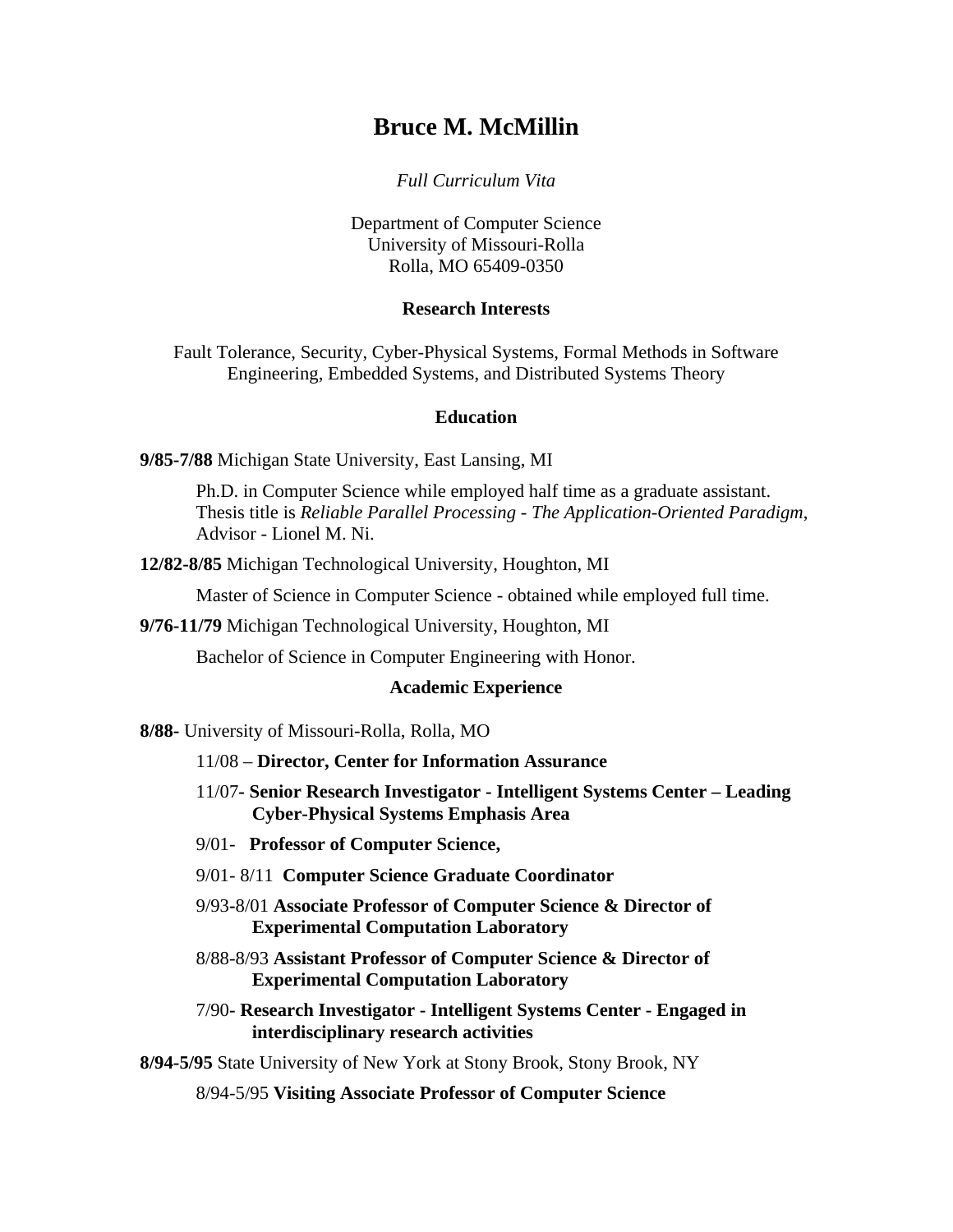#### **Summary of Major Accomplishments**

- Led the effort to establish Missouri S&T as an NSA Center of Academic Excellence in Information Assurance Education (CAE) and in Research (CAE-R).
- Founded the Experimental Computation Laboratory (ECL) which is dedicated to parallel and distributed computation research in formal methods and security for distributed computing. The ECL funding includes, and has included grants from NSF, AFOSR, DOE/Sandia, State, and Industry.
- Built interdisciplinary research teams investigating distributed fault tolerance and secure control of Flexible AC Transmission System (FACTS) devices and Distribution-level power electronics devices. Past work has investigated novel parallel methods for computational fluid dynamics problems, developed stochastic algorithms for composite materials cutting, and developed graduate education in cyber-physical systems.
- Six-time winner of the UMR Faculty Excellence Award recognizing excellence in teaching, research, and service.
- Led the departmental assessment process (ABET/HLC)

#### **Professional Societies**

Senior Member, IEEE, Member IFIP WG 11.10 on Critical Infrastructure Protection, Member, EWICS – European Workshop on Industrial Computer Systems Reliability, Safety, and Security, Golden Core Member, IEEE Computer Society, National Institute of Standards Cyber Security Working Group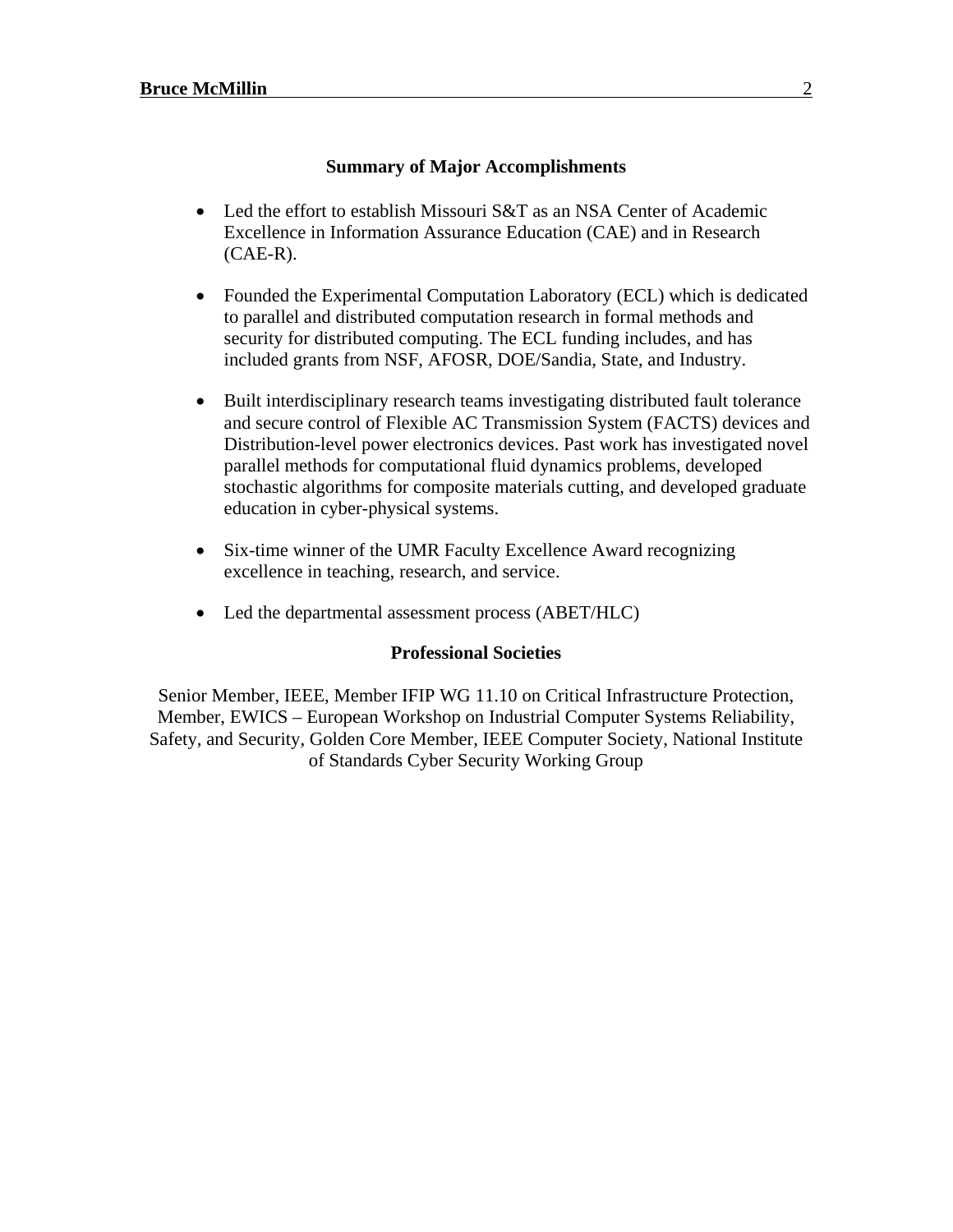| <b>Grant Tabulation</b> |                                                                                                                                    |            |                        |                    |                  |                  |                                                                                 |
|-------------------------|------------------------------------------------------------------------------------------------------------------------------------|------------|------------------------|--------------------|------------------|------------------|---------------------------------------------------------------------------------|
|                         |                                                                                                                                    |            | <b>Research Grants</b> |                    |                  |                  |                                                                                 |
| Duration                | Title                                                                                                                              | Agency     | Amount                 | $PI$ / $co-$<br>PI | Shared<br>Credit | Shared<br>Amount | $Co-$<br>Investigators                                                          |
| 2011-2011               | Information and System<br><b>Assurance for Critical</b><br>Infrastructures                                                         | <b>DOE</b> | \$131,265              | $co-PI$            | 20%              | \$26,257         | S. Sedigh,<br>A. Hurson                                                         |
| 2010-2011               | FREEDM - ERC                                                                                                                       | <b>NSF</b> | \$586,692              | $Co-PI$            | 18%              | \$105,604.6      | M. Crow, M.<br>Ferdowsi,<br>Jonathan<br>Kimball, K.<br>Corzine, B.<br>Chowdhury |
| 2010-2011               | Common Correctness for<br>Protecting Confidentiality<br>of Critical Infrastructure<br>Systems                                      | DoD        | \$115,133              | PI                 | 55%              | \$63,323.15      | D. Tauritz, A.<br>Miller, S.<br>Sedigh                                          |
| 2010-2011               | Smart Grid Capability for<br><b>Forward Operating Base</b><br>Camps                                                                | LWI        | \$315,343              | $Co-PI$            | 33%              | \$104,063.2      | M. Crow, C.<br>Elmore                                                           |
| 2009-2010               | FREEDM - ERC                                                                                                                       | <b>NSF</b> | \$422,210              | $Co-PI$            | 18%              | \$75,998         | M. Crow, M.<br>Ferdowsi,<br>Jonathan<br>Kimball, K.<br>Corzine, B.<br>Chowdhury |
| 2009-2012               | <b>Advanced Military</b><br>Installations that Integrate<br>Renewable Energy and<br><b>Advanced Energy Storage</b><br>Technologies | DoD        | \$7,050,005            | $Co-PI$            | 3%               | \$211,500        | M. Crow, C.<br>Elmore                                                           |
| 2009-2010               | Common Correctness for<br>Protecting Confidentiality<br>of Critical Infrastructure<br>Systems                                      | DoD        | \$33,000               | PI                 | 55%              | \$13,200         | D. Tauritz, A.<br>Miller, S.<br>Sedigh                                          |
| 2008-2009               | FREEDM-ERC                                                                                                                         | <b>NSF</b> | \$378,049              | $Co-PI$            | 18%              | \$68,049         | M. Crow, M.<br>Ferdowsi,<br>Jonathan<br>Kimball, K.<br>Corzine, B.<br>Chowdhury |
| 2008-2009               | Development and<br>validation of advance<br>energy management<br>control algorithms for<br>short or long term energy<br>storage II | <b>DOE</b> | \$369,659.51           | $Co-PI$            | 35%              | \$129,380        | M. Crow, M.<br>Ferdowsi                                                         |
| 2008-2009               | Common Correctness for<br>Protecting Confidentiality<br>of Critical Infrastructure<br>Systems                                      | DoD        | \$29,058               | PI                 | 55%              | \$13,200         | D. Tauritz, A.<br>Miller, S.<br>Sedigh                                          |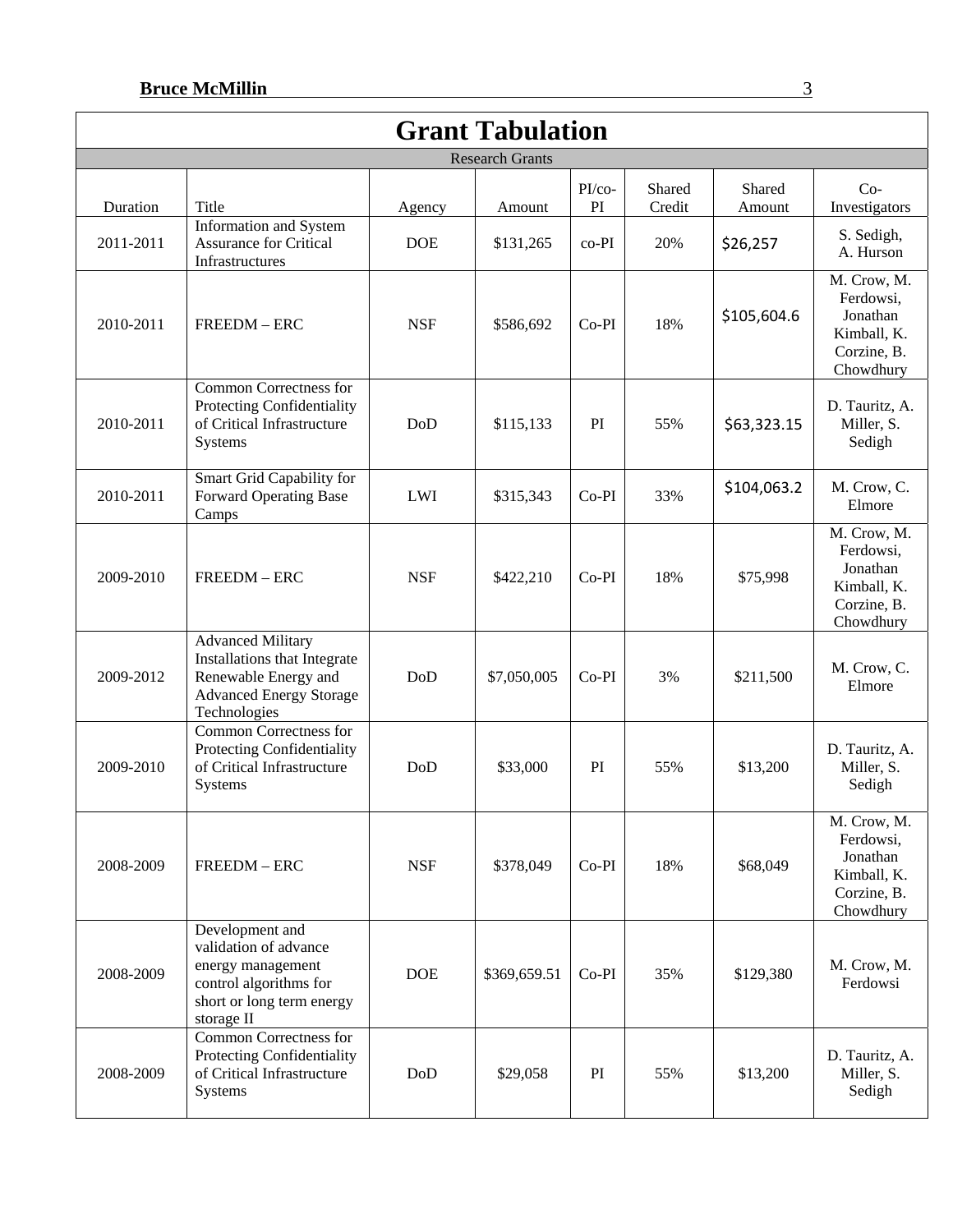| 2007-2008 | Development and<br>validation of advance<br>energy management<br>control algorithms for<br>short or long term energy<br>storage               | <b>DOE</b>                  | \$205,080 | $Co-PI$ | 25%    | \$51,265  | M. Crow, M.<br>Ferdowsi                                                   |
|-----------|-----------------------------------------------------------------------------------------------------------------------------------------------|-----------------------------|-----------|---------|--------|-----------|---------------------------------------------------------------------------|
| 2006-2010 | <b>Collaborative Research:</b><br>CSR---EHS: Semantic<br>Domain Integration for<br>Embedded and Hybrid<br>Systems (Award + REU<br>supplement) | <b>NSF</b>                  | \$112,000 | PI      | 50%    | \$56,000  | M. Crow                                                                   |
| 2006-2007 | Study and Reduction of<br>the Deleterious Effects<br>of Interaction Power<br><b>Electronics Devices</b>                                       | <b>DOE</b>                  | \$680,859 | $co-PI$ | 28%    | \$190,641 | M. Crow, J.<br>Sarangapani,<br>D. Tauritz, B.<br>Chowdhury,<br>and F. Liu |
| 2005-2006 | <b>Continued FACTS</b><br>Technology<br>Development                                                                                           | <b>DOE</b>                  | 1,270,391 | $co-PI$ | 28.00% | \$355,709 | M. Crow, J.<br>Sarangapani,<br>D. Tauritz, B.<br>Chowdhury,<br>and F. Liu |
| 2004-2009 | Construction of a<br>Laboratory to Study<br><b>FACTS</b> Device<br>Interactions                                                               | <b>NSF</b>                  | 300,000   | PI      | 34.00% | \$102,000 | M. Crow and<br>F. Liu                                                     |
| 2004-2005 | Advances in FACTS and<br><b>Energy Storage (Task</b><br>2A-C) Subcontract                                                                     | <b>DOE</b>                  | 244,600   | $co-PI$ | 30.00% | \$73,380  | M. Crow, J.<br>Sarangapani<br>and F. Liu                                  |
| 2004-2005 | Advances in FACTS and<br><b>Energy Storage (Task</b><br>$2A-C$                                                                                | <b>DOE</b>                  | 303,363   | $co-PI$ | 34.00% | \$103,143 | M. Crow, J.<br>Sarangapani<br>and F. Liu                                  |
| 2003-2004 | Development of a<br>Mobile Wireless<br><b>Infrastructure UMRB</b>                                                                             | <b>UM</b> Research<br>Board | 16,500    | $co-PI$ | 20.00% | \$3,300   | S. Madria, F.<br>Ercal, S.<br>Subramanya, J.<br>Sarangapani               |
| 2003-2004 | Development of a<br>Mobile Wireless<br>Infrastructure                                                                                         | <b>NSF</b>                  | 66,666    | co-PI   | 20.00% | \$13,333  | S. Madria, F.<br>Ercal, S.<br>Subramanya, J.<br>Sarangapani               |
| 2003-2005 | Development of a<br>Parallel Machine Tool<br>for Research and<br><b>Education</b> in Advanced<br>Manufacturing                                | <b>NSF</b>                  | 166,058   | co-PI   | 10.00% | \$16,606  | R. Landers, F.<br>Liou, A.<br>Okafor, and M.<br>Leu                       |
| 2003-2004 | Variable Speed<br><b>Electromechanical Drive</b><br><b>Systems IGERT</b>                                                                      | <b>NSF</b>                  | 1,349,071 | $co-PI$ | 13.00% | \$175,379 | M. Crow, J.<br>Drewniak, F.<br>Liu, W.<br>Eversman, M.<br>O'Keefe         |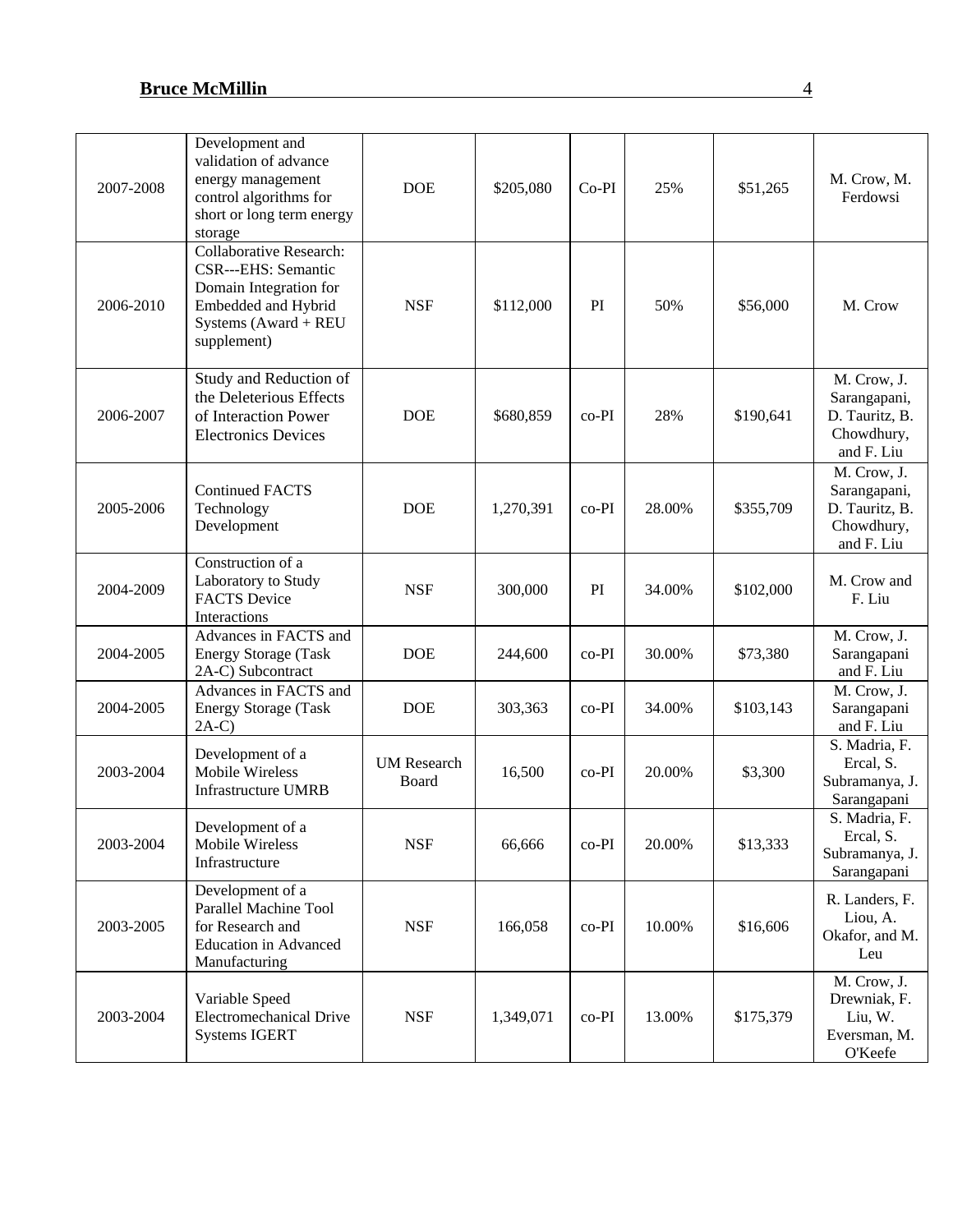|           | Real Time Dynamic                                                                                                     | Army STTR                                                        |         |       |         |          |                                                                   |
|-----------|-----------------------------------------------------------------------------------------------------------------------|------------------------------------------------------------------|---------|-------|---------|----------|-------------------------------------------------------------------|
| 1995-1996 | VHLC Tool Set                                                                                                         | Harmon<br>Electronics,<br>Grain Valley,<br>MO and<br><b>MRTC</b> | 186,557 | PI    | 50.00%  | \$93,279 | R. Wilkerson                                                      |
| 1997      | VHLC Tool Set (contract<br>extension)                                                                                 | Harmon<br>Electronics,<br>Grain Valley,<br>MO and<br><b>MRTC</b> | 37,250  | PI    | 100.00% | \$37,250 |                                                                   |
| 1997-1998 | Formal Methods for<br>Dependable Distributed<br><b>Transportation Control</b><br>Software                             | Mid America<br>Transportation<br>Center                          | 20,572  | PI    | 100.00% | \$20,572 |                                                                   |
| 1998-1999 | Prototype Fault-Tolerant<br>and Secure IVHS                                                                           | <b>UM</b> Research<br>Board                                      | 12,000  | PI    | 100.00% | \$12,000 |                                                                   |
| 2000-2001 | Fault Tolerance and<br>Security for Power<br><b>Transmission System</b><br>Configuration with<br><b>FACTS Devices</b> | <b>NSF</b>                                                       | 100,000 | PI    | 50.00%  | \$50,000 | M. Crow                                                           |
| 2001-2002 | <b>Insider Threat Detection</b><br>for Robust Security                                                                | <b>UM</b> Research<br>Board                                      | 32,250  | PI    | 34.00%  | \$10,965 | J. Stanley and<br>A. Miller                                       |
| 2001-2003 | Capacity Building:<br>Institutional<br>Development Proposal in<br><b>Trustworthy Computer</b><br>Systems              | <b>NSF</b>                                                       | 196,616 | co-PI | 20.00%  | \$39,323 | A. Miller, K.<br>Erickson, S.<br>Subramanya                       |
| 2003-2004 | Variable Speed<br><b>Electromechanical Drive</b><br><b>Systems IGERT</b><br>Supplement                                | <b>NSF</b>                                                       | 55,000  | co-PI | 13.00%  | \$7,150  | M. Crow, J.<br>Drewniak, F.<br>Liu, W.<br>Eversman, M.<br>O'Keefe |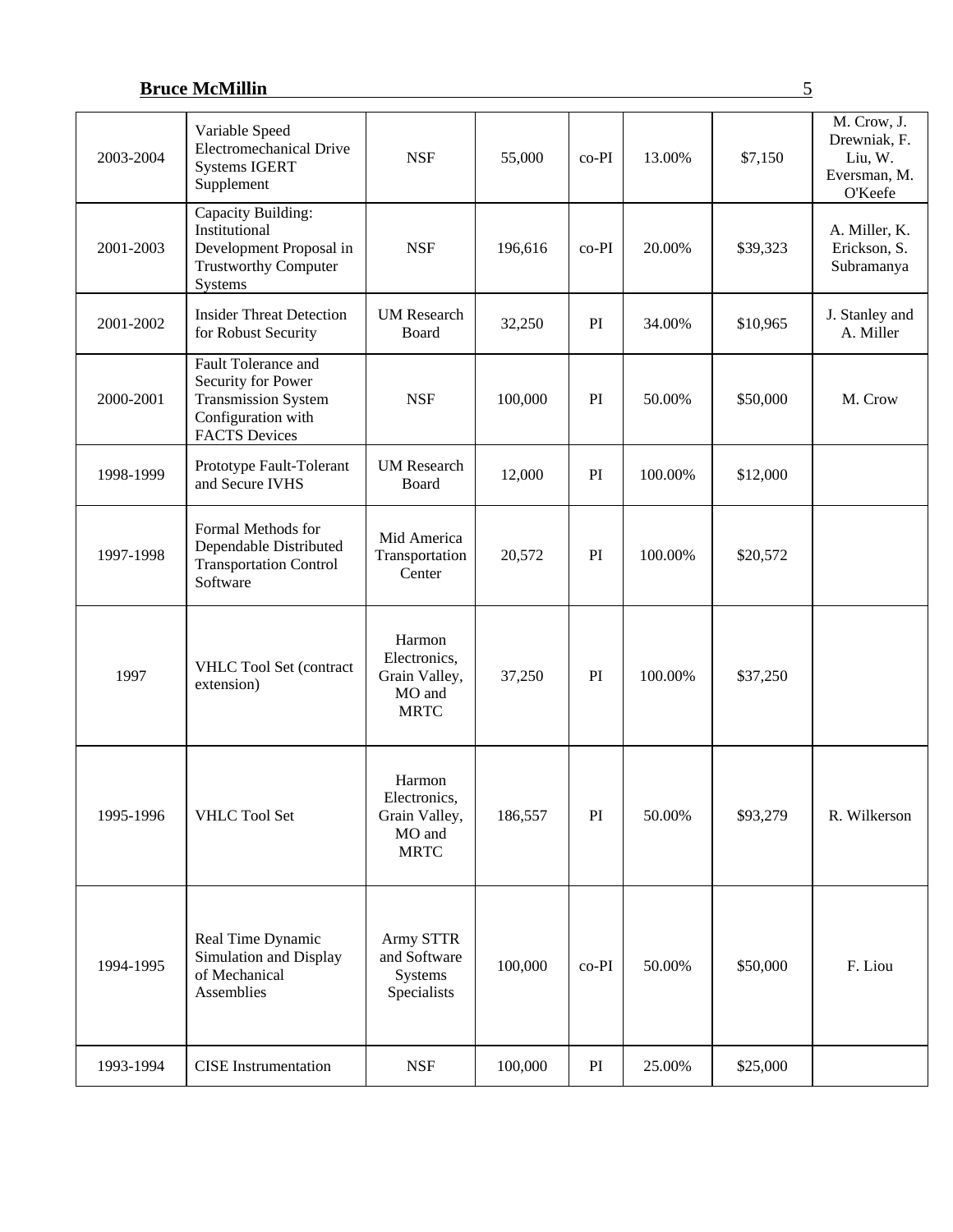| 1992-1995 | Intelligent Control of<br>Cutting Force in Three<br><b>Dimensional End Milling</b><br><b>Operations Using Neural</b><br>Networks                  | NSF, MRTC,<br><b>EPRI</b>                           | 391,031 | $co-PI$ | 33.00%  | \$129,040 | W. Lu and K.<br>Krishnamurthy                           |
|-----------|---------------------------------------------------------------------------------------------------------------------------------------------------|-----------------------------------------------------|---------|---------|---------|-----------|---------------------------------------------------------|
| 1995      | Intelligent Control of<br>Cutting Force in Three<br>Dimensional End Milling<br><b>Operations Using Neural</b><br>Networks (contract<br>extension) | <b>EPRI</b>                                         | 20,000  | co-PI   | 33.00%  | \$6,600   | W. Lu and K.<br>Krishnamurthy                           |
| 1993-1996 | Run-Time Assurance for<br><b>Distributed Computing</b><br>Systems                                                                                 | <b>AFOSR</b>                                        | 80,000  | PI      | 100.00% | \$80,000  |                                                         |
| 1992-1995 | Formal Methods for<br>Dependable Distributed<br>Software                                                                                          | <b>AFOSR</b>                                        | 215,961 | PI      | 100.00% | \$215,961 |                                                         |
| 1994      | Modeling of Supersonic<br><b>Combustor Flows With</b><br><b>Parallel Computing</b>                                                                | <b>UM Research</b><br>Board                         | 25,000  | $co-PI$ | 50.00%  | \$12,500  | D. Riggins                                              |
| 1993-1994 | <b>Responsive Software</b><br><b>Through Mathematical</b><br>Modeling                                                                             | <b>UM</b> Research<br>Board                         | 22,000  | $co-PI$ | 50.00%  | \$11,000  | M. Insall                                               |
| 1990-1991 | Determination of Optimal<br>Multicast Trees in the k-<br>ary n-cube Topology                                                                      | <b>UM</b> Inter-<br>Campus<br>Competition           | 15,000  | PI      | 34.00%  | \$5,100   | <b>B.</b> Gillett and<br>Y. Lan                         |
| 1989-1991 | The Application-Oriented<br>Fault Tolerance Paradigm<br>for Multicomputers                                                                        | NSF-<br>Research<br>Initiation<br>Award             | 58,022  | PI      | 100.00% | \$58,022  |                                                         |
| 1989      | Parallelism in Hierarchial<br>Relaxation                                                                                                          | McDonnell<br>Douglas<br>Corporation                 | 30,000  | PI      | 100.00% | \$30,000  |                                                         |
| 1989-1990 | Parallel Architectures for<br><b>Composite Stock Cutting</b><br><b>Pattern Classification</b>                                                     | Manufacturing<br>Research and<br>Training<br>Center | 17,787  | $co-PI$ | 30.00%  | \$5,336   | C. Dagli, G.<br>Leininger, and<br>R. Ashouri            |
| 1989-1990 | Parallel Architectures for<br><b>Real-Time Process</b><br>Control                                                                                 | Manufacturing<br>Research and<br>Training<br>Center | 26,518  | co-PI   | 50.00%  | \$13,259  | K.<br>Krishnamurthy,<br>G. Leininger,<br>and R. Ashouri |
| 1989      | <b>CISE</b> Research<br>Instrumentation                                                                                                           | National<br>Science<br>Foundation                   | 80,000  | PI      | 50.00%  | \$40,000  | A. DeKock, J.<br>Manning, and<br>R. Wilkerson           |
| 1989      | Multicomputer Research<br>Instrumentation                                                                                                         | Intel Scientific<br>Computers                       | 127,820 | PI      | 40.00%  | \$51,128  | A. DeKock, J.<br>Manning, and<br>R. Wilkerson           |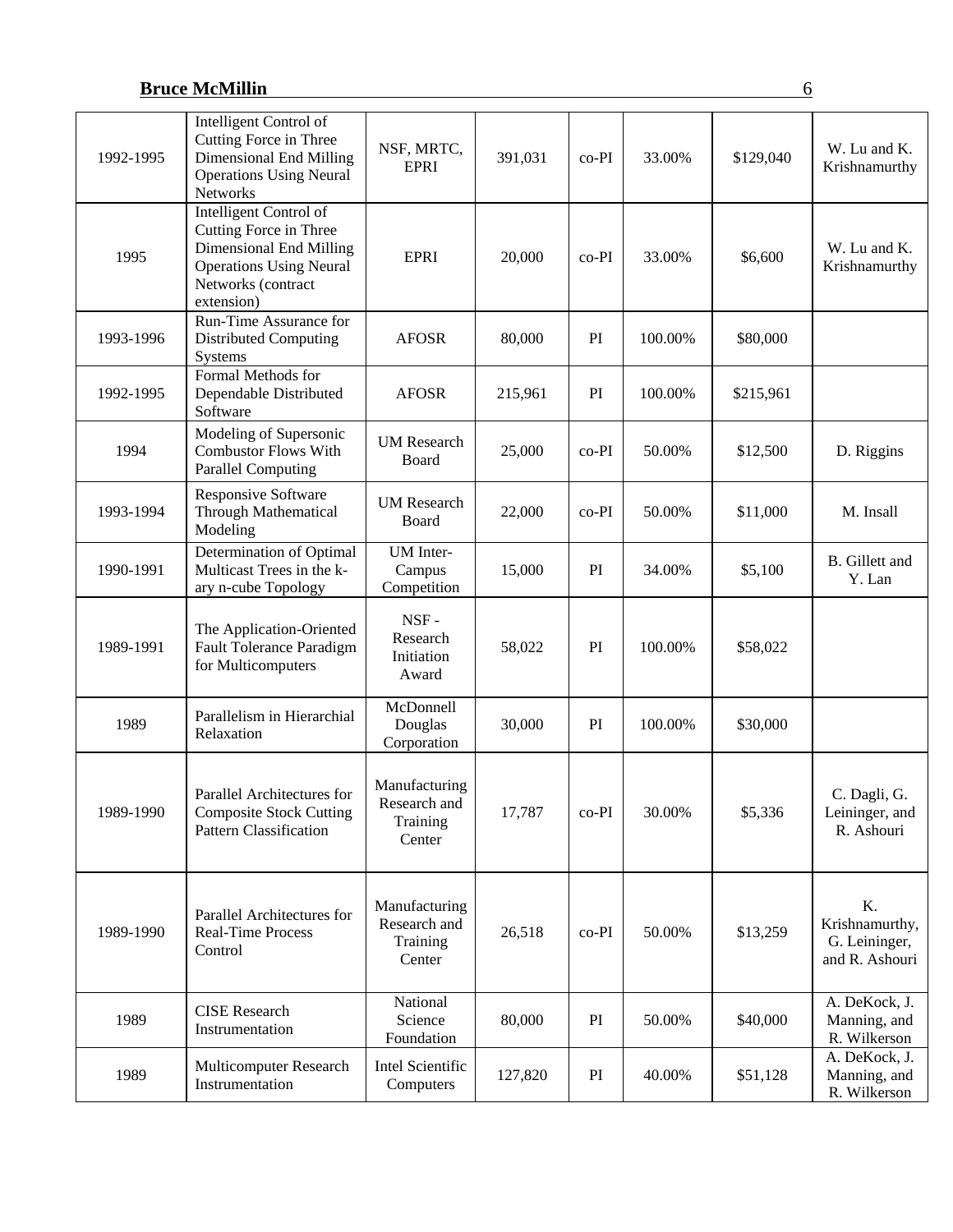|           |                                                                                                  |                               | <b>Software Grants</b>  |         |        |          |                                                                                  |
|-----------|--------------------------------------------------------------------------------------------------|-------------------------------|-------------------------|---------|--------|----------|----------------------------------------------------------------------------------|
| 1990-1992 | University Partners in<br><b>Computer Science</b><br>Research                                    | Intel Scientific<br>Computers | 60,220                  | PI      | 25.00% | \$15,055 | F. Ercal, B.<br>Gillett, Y.<br>Kwon, K.<br>Krishnamurthy,<br>and G.<br>Leininger |
| 1990-1992 | University Partners in<br>Parallel Programming<br>Education                                      | Intel Scientific<br>Computers | 29,725                  | $co-PI$ | 30.00% | \$8,918  | F. Ercal and B.<br>Gillett                                                       |
|           |                                                                                                  |                               | \$89,945                |         |        | \$23,973 |                                                                                  |
|           |                                                                                                  |                               | <b>Education Grants</b> |         |        |          |                                                                                  |
| 1991-1992 | Parallel Processing:<br>Design, Analysis, and<br><b>Implementation of Parallel</b><br>Algorithms | <b>NSF</b>                    | 55,731                  | $co-PI$ | 25.00% | \$13,933 | <b>B.</b> Gillett                                                                |
| 1990-1991 | Parallel Processing:<br>Design, Analysis, and<br><b>Implementation of Parallel</b><br>Algorithms | <b>NSF</b>                    | 43,860                  | $co-PI$ | 10.00% | \$4,386  | <b>B.</b> Gillett                                                                |
|           |                                                                                                  |                               | \$99,591                |         |        | \$18,319 |                                                                                  |

### **Donations Obtained**

Funding for Undergraduate Research Activities, *John Deere Foundation,* \$15,000, 1996.

### **Travel Grants**

- Travel Grant for Trip to Attend the 1st Workshop on Cyber-Physical Systems (part of ICDCS) Beijing, CHINA, 2008, *NSF*, \$1,000.
- Travel Grant for Trip to Attend the 15th Annual COMPSAC in Tokyo Japan, 1991, *NSF*, (co-PI), \$6,000, (with B. Cheng).
- Travel Grant for Trip to Speak at the International Summer Institute on Parallel Computer Architectures, Languages, and Algorithms in Prague, Czech Republic, 1993, \$1,000.
- Travel Grant to Attend and Present at the Teaching Formal Methods: Curriculum Development Workshop, Hamilton College, Clinton, N.Y., 1994, *NSF*, \$300.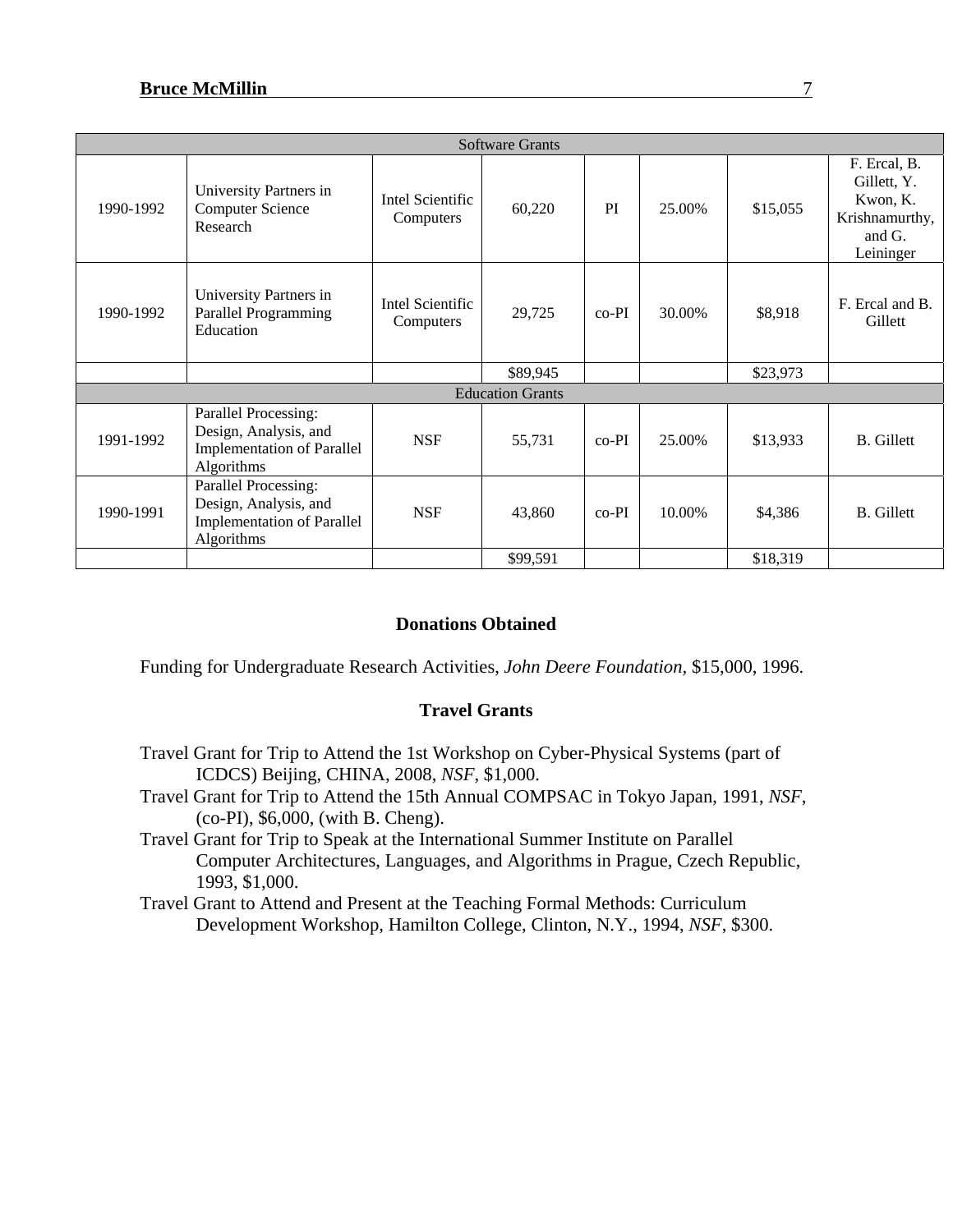#### **Publication Record**

#### *Refereed Journal Publications*

- Gerry Howser and Bruce McMillin, "Modeling and reasoning about the security of driveby-wire automobile systems*," International Journal of Critical Infrastructure Protection*, Volume 5, Issues 3–4, December 2012, Elsevier 2012, Pages 127-134, DOI: 10.1016/j.ijcip.2012.09.001.
- Thoshitha Gamage, Thomas Roth, Bruce McMillin and Mariesa Crow, "Mitigating Event Confidentiality Violations in Smart Grids: An Information Flow Security-based Approach," *IEEE Transactions on Smart Grid (*accepted, 2012*).*
- Ravi Akella, Han Tang, Bruce M. McMillin, "Analysis of Information Flow Security in Cyber-Physical Systems," *International Journal of Critical Infrastructure Protection*, Elsevier, Vol 3-4, pp. 157-173, December 2010, DOI: http://dx.doi.org/10.1016/j.ijcip.2010.09.001.
- Keyou Wang, Mariesa Crow, Bruce McMillin, and Stan Attcity "A Novel Real-Time Approach to Unified Power Flow Controller Validation," *IEEE Transactions on Power Systems,* Vol 25, Issue 4, pp. 1892-1901. DOI: 10.1109/TPWRS.2010.2045664.
- Bill Siever, Daniel Tauritz, Ann Miller, Mariesa Crow, and Bruce McMillin "Symbolic Reduction for High-Speed Power System Simulation," *Simulation: Transactions of the Society for Modeling and Simulation International,* Vol. 84, No. 6, pp. 297- 310 (), DOI: 10.1177/0037549708094046.
- Martina Schollmeyer and Bruce McMillin "Efficient Run-Time Assurance in Distributed Systems Through Selection of Executable Assertions," *Journal of Systems and Software*, May, 2000, pp. 33-54, DOI: 10.1016/S0164-1212(99)00131-4
- "A Neural Network Approach for Force and Contour Error Control in Multi-Dimensional End Milling Operations," *Journal of Machine Tools and Manufacture*, Vol. 38, pp. 1343-1359, 1998, (with T. Luo, W, Lu, and K. Krishnamurthy).
- "A General Method for Maximizing the Error-Detecting Ability of Distributed Algorithms," *IEEE Transactions on Parallel and Distributed Systems*, Vol. 8, No. 2, February, 1997, pp. 164-172, (with M. Schollmeyer) (A shortened version appears in *PARLE '94 Parallel Architectures and Languages Europe*)
- "CCSP A Formal System for Distributed Program Debugging," *Programming and Computer Software*, Plenum Publishers, Vol. 21. No. 1, 1995, pp. 45-50 (with E. Arrowsmith).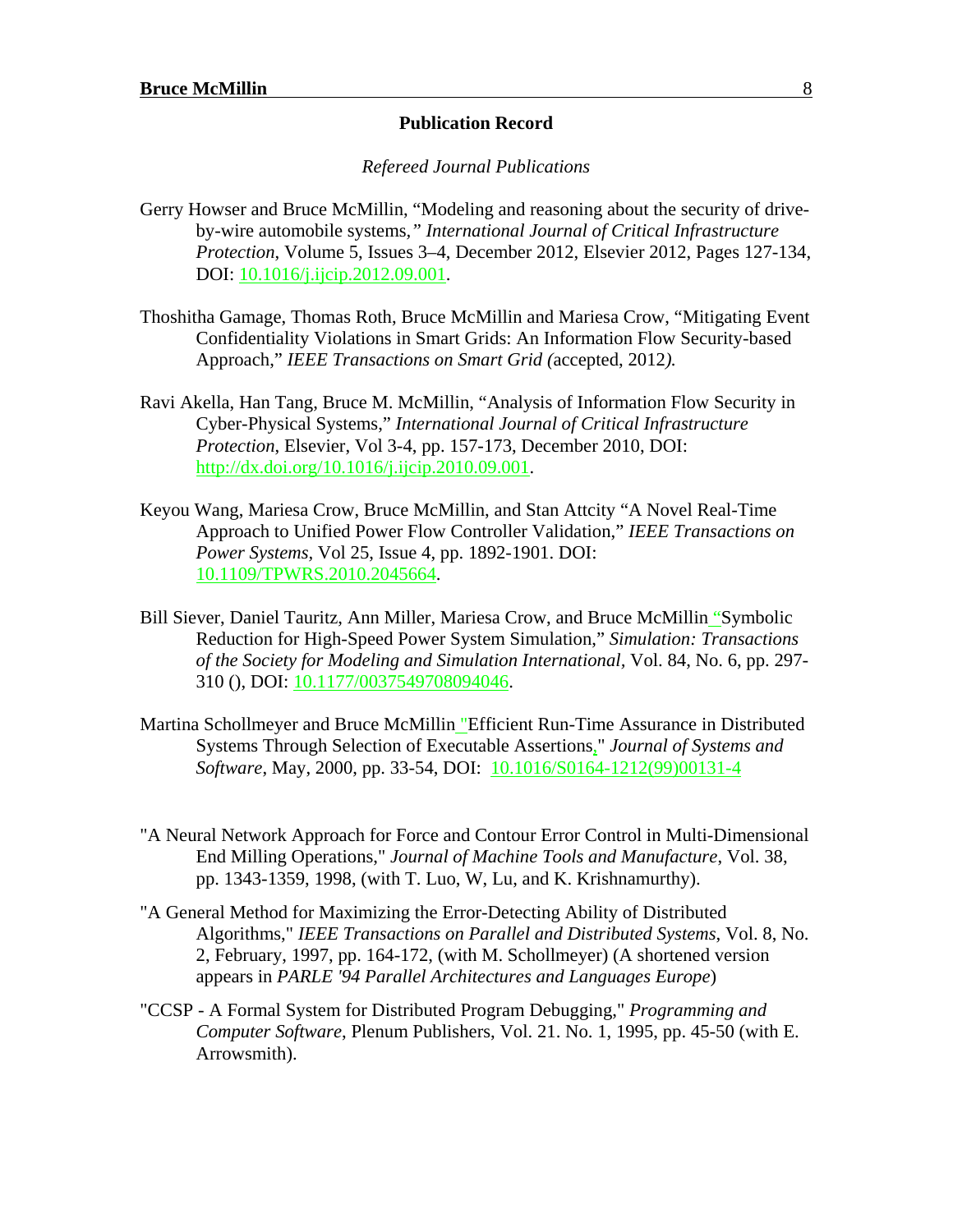- "Relaxing Synchronization in Distributed Simulated Annealing," *IEEE Transactions on Parallel and Distributed Systems* (with C. Hong), Vol. 6, No. 2, February, 1995, pp. 189-195.
- "Modeling of Supersonic Combustor Flows Using Parallel Computing," *Computer Systems in Engineering,* Pergamon Press Ltd., Great Britain, Vol. 3, Nos 1-4, pp. 217-229, 1992, (with D. Riggins, M. Underwood, L. Reeves, and E. Lu).
- "DAWGS: A Distributed Compute Server Utilizing Idle Workstations," *Journal of Parallel and Distributed Computing* (with H. Clark) Vol. 14, pp 175-186, 1992. Also appeared in *Proceedings of the Fifth Distributed Memory Computing Conference,*, 1990.
- "SMILI Visualization of Asynchronous Massively Parallel Programs", *J. of Systems and Software,* Elsevier North Holland, New York, Vol. 19, No. 3, November 1992, pp. 261-275, (with R. Khanna) (Also as UMR Department of Computer Science Technical Report Number CSC 91-8).
- "Reliable Parallel Sorting Through the Application-Oriented Fault Tolerance Paradigm" *IEEE Transactions on Parallel and Distributed Computing*, Vol. 3, No. 4, pp. 411-420, (with L. Ni). (also appeared in *Proceedings of the 9th International DCS*, 1989).
- "Composite Stock Cutting Through Simulated Annealing," *Journal of Mathematical and Computer Modeling*, Pergamon Press, New York, Vol. 16, No. 1, pp. 57-74, (with H. Lutfiyya, P. Poshyanonda, C. Dagli). Also as UMR Intelligent Systems Center Technical Report ISC-TR-91-004.
- "Parallel Implementation of a Recursive Least Squares Neural Network Training Method on the Intel iPSC/2," *Journal of Parallel and Distributed Computing*, Vol. 18(1993), pp. 89-93 (with J. Steck, K. Krishnamurthy, M. Ashouri, and G. Leininger). (Also appeared in *Proceedings of International Joint Conference on Neural Networks,* 1990).

#### *Refereed Conference Publications*

- Ravi Akella; Bruce McMillin, Modeling and Verification of Security Properties for Critical Infrastructure Protection, In *Proceedings of the Eighth Annual Workshop on Cyber Security and Information Intelligence Research* (CSIIRW '12) (to appear)
- Dale Fitch, Sahra Sedigh, Bruce McMillin, and Ravi Akella "CPS-CSH Cyber-Physical Analysis and Design," *Seventh CRITIS Conference on Critical Information*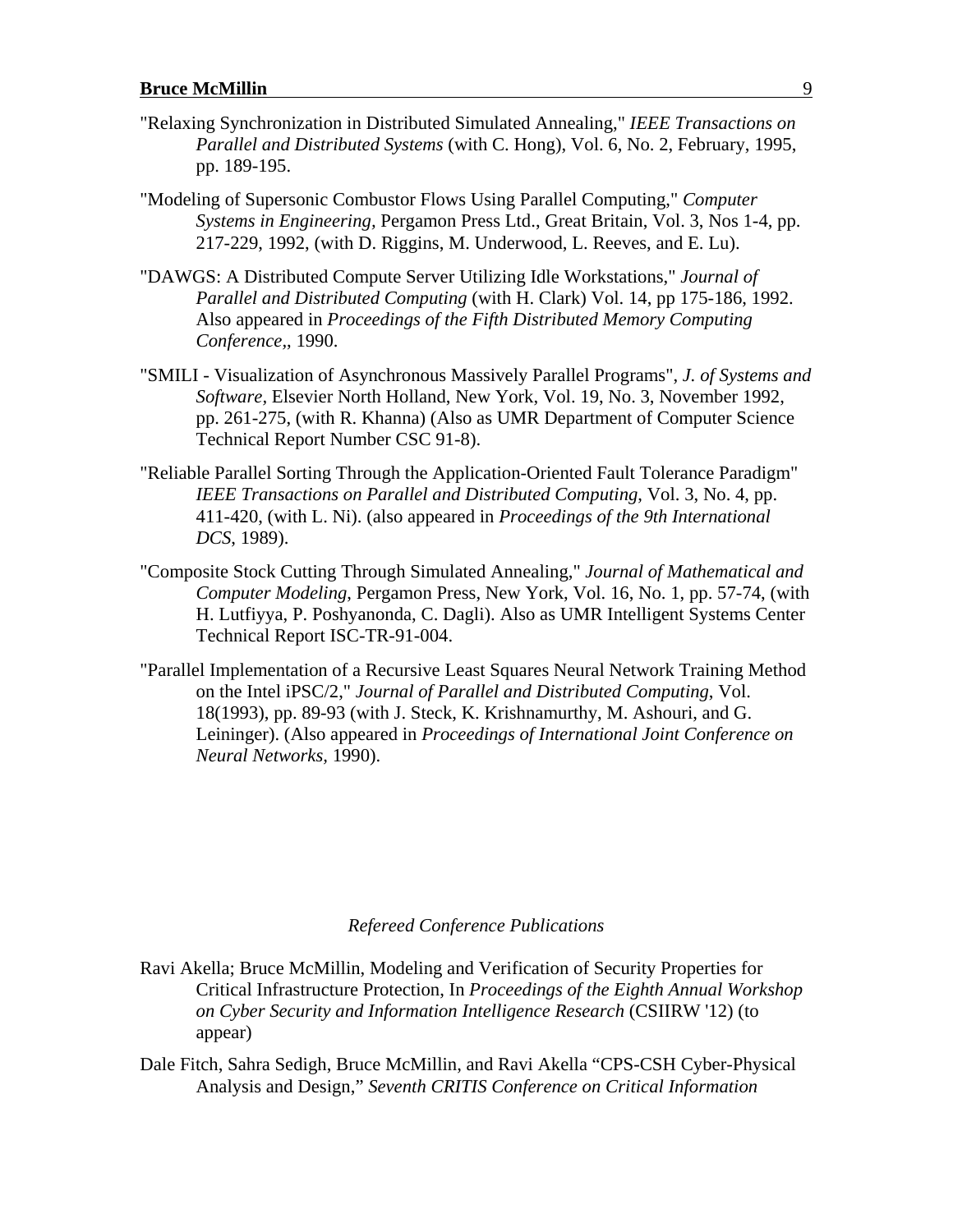*Infrastructures Security*, Lillehammer, Norway, September 17-18, 2012 (to appear)

- Thomas Roth and Bruce McMillin, "Breaking Nondeducible Attacks on the Smart Grid," *Seventh CRITIS Conference on Critical Information Infrastructures Security*, Lillehammer, Norway, September 17-18, 2012 (to appear)
- Stephen Jackson and Bruce McMillin, "The Effects of Network Link Unreliability For Leader Election Algorithm in a Smart Grid System," *Seventh CRITIS Conference on Critical Information Infrastructures Security*, Lillehammer, Norway, September 17-18, 2012 (to appear)
- Michael Gosnell and Bruce McMillin, "Multidimensional Sparse Space-Time," *Seventh CRITIS Conference on Critical Information Infrastructures Security*, Lillehammer, Norway, September 17-18, 2012 (to appear)
- Michael Gosnell and Bruce McMillin, "*Sparse Space-Time Specification of the Generalized Railroad Crossing,"* Proceedings of the Sixth IFIP WG 11.10 International Conference on Critical Infrastructure Protection, Washington, DC, March 18-21, 2012 (to appear).
- Michael Gosnell and Bruce McMillin, "Sparse Space-Time Specification of the Generalized Railroad Crossing," Proceedings of the Sixth IFIP WG 11.10 International Conference on Critical Infrastructure Protection, Washington, DC, March 18-21, 2012 (to appear).
- Hu Chun, Wei Jiang and Bruce McMillin, "Privacy-Preserving Power Usage Control in the Smart Grid," Proceedings of the Sixth IFIP WG 11.10 International Conference on Critical Infrastructure Protection, Washington, DC, March 18-21, 2012 (to appear).
- Tamal Paul, Jonathan W. Kimball, Maciej Zawodniok, Thomas P. Roth and Bruce McMillin, "Invariants as a Unified Knowledge Model for Cyber-Physical Systems," *Proceedings of the 2011 IEEE International Conference on Service Oriented Computing and Applications (SOCA 11), in the International Workshop on Knowledge and Service Technology for Life, Environment, and Sustainability (KASTLES)*, to appear, December 2011.
- Thoshitha Gamage, Ravi Akella, Thomas Roth, and Bruce McMillin. 2011." Information flow security in cyber-physical systems," In *Proceedings of the Seventh Annual Workshop on Cyber Security and Information Intelligence Research* (CSIIRW '11), Frederick T. Sheldon, Robert Abercrombie, and Axel Krings (Eds.). ACM, New York, NY, USA, Article 52, DOI: 10.1145/2179298.2179356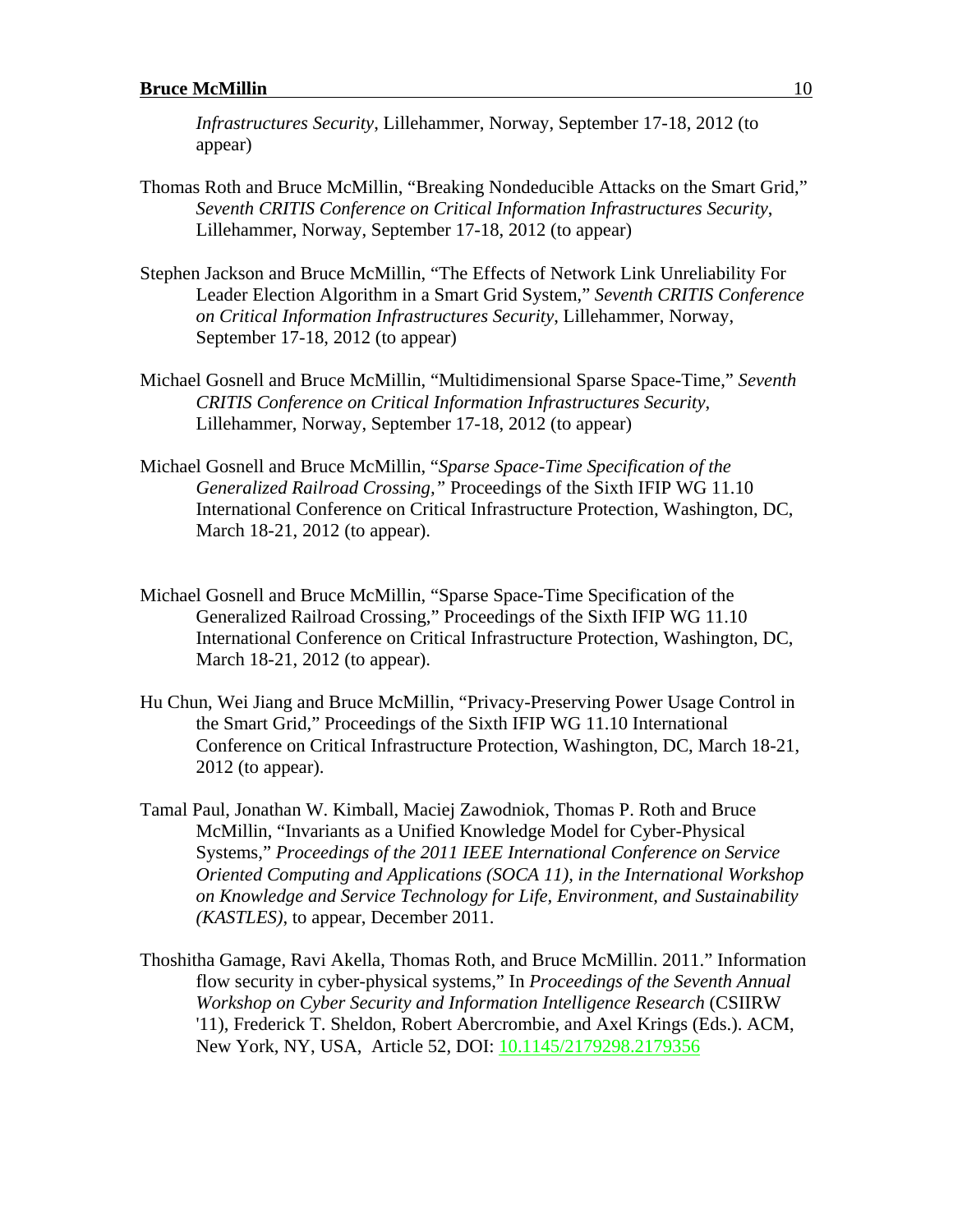- Ravi Akella and Bruce McMillin, "Verification and Protection of Confidentiality in an Advanced Smart Grid," *Proceedings of the 45th Hawaii Conference on System Sciences*, pp 2169 – 2175, January, 2012, DOI: 10.1109/HICSS.2012.634,
- Thoshitha Gamage, Tom Roth, and Bruce McMillin, "Confidentiality Preserving Security Properties for Cyber-Physical Systems," *Proceedings of the 2011 Computers, Software, and Applications Conference*, , pp. 28-37, DOI: 10.1109/COMPSAC.2011.13
- Nguyen, T.A.; Xin Qiu; Gamage, T.T.; Crow, M.L.; McMillin, B.M.; Elmore, A.C.; , "Microgrid application with computer models and power management integrated using PSCAD/EMTDC," *North American Power Symposium (NAPS), 2011* , vol., no., pp.1-7, 4-6 Aug. 2011, DOI: 10.1109/NAPS.2011.6024882.
- Fanjun Meng; Akella, R.; Crow, M.L.; McMillin, B.; , "Distributed Grid Intelligence for future microgrid with renewable sources and storage," *North American Power Symposium (NAPS), 2010* , vol., no., pp.1-6, 26-28 Sept. 2010 DOI: 10.1109/NAPS.2010.5618963.
- Ravi C Akella, Derek Ditch, Fanjun Meng, Bruce McMillin, and Mariesa Crow, "Distributed Power Balancing for the FREEDM System*," The 1st Smart Grid Computing Conference*, Gaithersburg, MD, Oct 3-6, 2010 pp. 7-12, 10.1109/SMARTGRID.2010.5622003.
- Ravi Akella and Bruce McMillin, "Information Flow Analysis of Energy Management in a Smart Grid," *The 29th International Conference on Computer Safety, Reliability and Security (SAFECOMP '10),* Vienna, Austria, (technical report version at http://filpower.mst.edu/documents/Akella-DGI\_Security.pdf), pp. 263-276.
- Ayman Faza, Sahra Sedigh, and Bruce McMillin. 2010. Integrated cyber-physical fault injection for reliability analysis of the smart grid. In *Proceedings of the 29th international conference on Computer safety, reliability, and security* (SAFECOMP'10), Erwin Schoitsch (Ed.). Springer-Verlag, Berlin, Heidelberg, 277-290, ACMID: 1886301.1886329
- David A. Cape, Stephen C. Jackson, Bruce M. McMillin, "Dihomotopic Deadlock Detection via Progress Shell Decomposition," 2010 Second International Conference on Advances in System Testing and Validation Lifecycle, Nice, France, August 2010, pp. 20-25.
- Jason Madden and Bruce McMillin, "Environmental Obfuscation of a Cyber-Physical System - Vehicle Example," *34rd Annual IEEE International Computer Software and Applications Conference*, Seoul, KOREA, pp. 176 – 181, July, 2010, DOI: 10.1109/COMPSACW.2010.39.

Thoshitha Gamage and Bruce McMillin, "Enforcing Information Flow Security Properties in Cyber-Physical Systems: A Generalized Framework Based on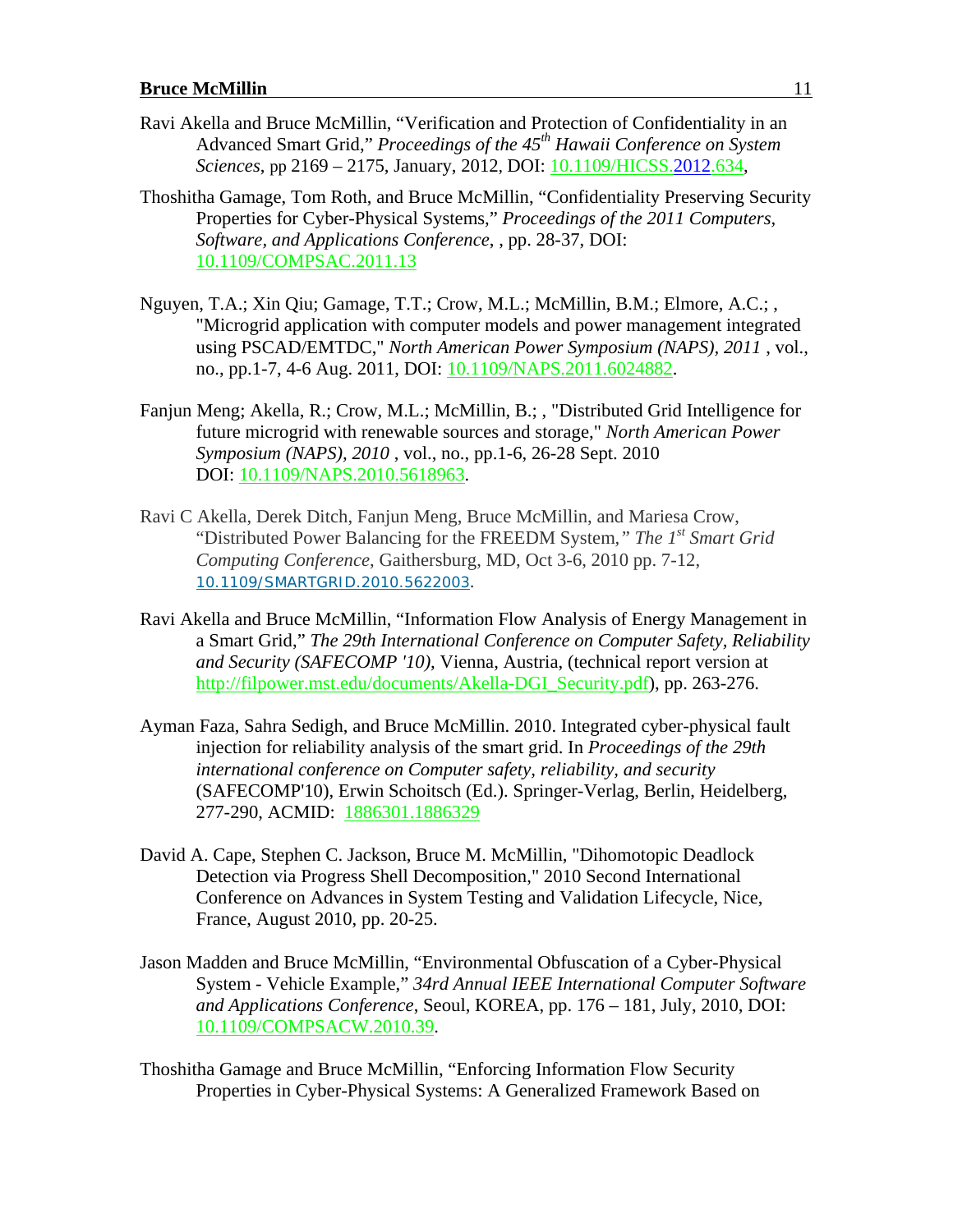Compensation Environmental," *34rd Annual IEEE International Computer Software and Applications Conference*, , pp. 158-163, July, 2010, Seoul, KOREA, DOI: 10.1109/COMPSACW.2010.36.

- Derek P. Ditch and Bruce M. McMillin, "The Security Implication of Multiple Observers in a Distributed System," *33rd Annual IEEE International Computer Software and Applications Conference*, July, 2009, Seattle, WA, pp. 341-346, DOI: 10.1109/COMPSAC.2009.157.
- Ayman Z. Faza, Sahra Sedigh, and Bruce M. McMillin, "Reliability analysis for the advanced electric power grid: from cyber control and communication to physical manifestations of failure," *The 28th International Conference on Computer Safety, Reliability and Security (SAFECOMP '09)*, (Hamburg, Germany, September 15 - 18, 2009). B. Buth, G. Rabe, and T. Seyfarth, Eds. Lecture Notes In Computer Science, vol. 5775. Springer-Verlag, Berlin, Heidelberg, pp. 257-269 (Best Paper Award), DOI: 10.1007/978-3-642-04468-7\_21.
- David A. Cape, Bruce M. McMillin, Benjamin W. Passer, Mayur Thakur, "Recursive Decomposition of Progress Graphs," *Secure System Integration and Reliability Improvement*, , 2009 Third IEEE International Conference on Secure Software Integration and Reliability Improvement, 2009, pp. 23-31, DOI: 10.1109/SSIRI.2009.19.
- Keyou Wang; Crow, M.L.; Cheng Ying; McMillin, B.M.; , "A hardware-in-loop FACTS control system design for real-time power system simulation," *Power & Energy Society General Meeting, 2009. PES '09. IEEE* , vol., no., pp.1-10, 26-30 July 2009, DOI: 10.1109/PES.2009.5275945.
- T. Gamage and B. McMillin, "Non-Deducibility Based Analysis of Cyber-Physical Systems," Proceedings of the Third IFIP WG 11.10 International Conference on Critical Infrastructure Protection, Dartmouth, NH, March 22-25, 2009, pp169- 183, DOI: 10.1007/978-3-642-04798-5\_12.
- Gamage, T.T.; McMillin, B.M.; , "EM Enforcing Information Flow Properties using Compensating Events," *System Sciences, 2009. HICSS '09. 42nd Hawaii International Conference on* , vol., no., pp.1-7, 5-8 Jan. 2009, DOI: 10.1109/HICSS.2009.181.
- S. Markose, F. Liu, and B. McMillin, "A Systematic Framework for Structured Object-Oriented Security Requirements Analysis in Embedded Systems," IEEE/IFIP International Conference On Embedded and Ubiquitous Computing (EUC 2008) , December, 2008, Shanghai, Vol. 1, pp. 75-81.
- Ayman Z. Faza, Sahra Sedigh, and Bruce McMillin, "The Advanced Electric Power Grid: Reliability Modeling and Complexity Reduction Techniques," *The 27th International Conference on Computer Safety, Reliability and Security (SAFECOMP '08)*}, 2008, pp. 429-439.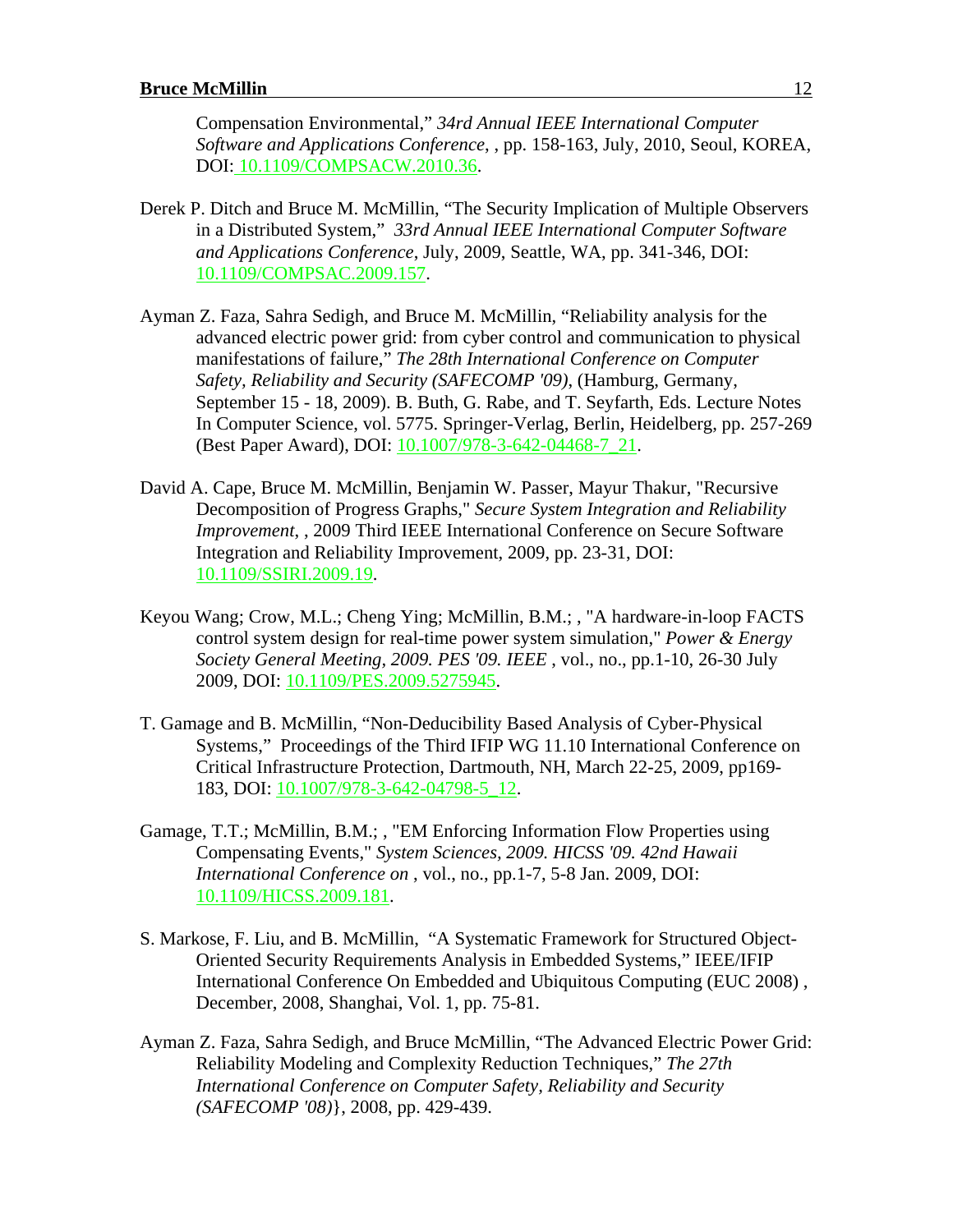- Ryan C. Underwood, Bruce M. McMillin, M. L. Crow, "An Open Framework for Highly Concurrent Real-Time Hardware-in-the-Loop Simulation," *Computer Software and Applications Conference, Annual International*, pp. 44-51, 2008 32nd Annual IEEE International Computer Software and Applications Conference, 2008.
- H. Tang and B. McMillin, "Security Property Violation in CPS through Timing," The 28th International Conference on Distributed Computing Systems Workshop on Cyber Physical Systems, Beijing, CHINA, pp. 519-524.
- R. Akella, T. Service, and B. McMillin, "Teaching of Security in Cyber-Physical Systems," Proceedings of the  $12<sup>th</sup>$  Colloquium for Information Systems Security Education, University of Texas, Dallas, Dallas, TX, June 2 - 4, 2008.
- Y. Sun, B. McMillin, X. Liu and D. Cape, "Verifying Noninterference in a Cyber-Physical System – The Advanced Electric Power Grid", *The Seventh International Conference on Quality Software (QSIC),* October 11--12, Portland, Oregon, USA, 2007, pp. 363-369.
- "Reliability Modeling of the Advanced Electric Power Grid," *The 26th International Conference on Computer Safety, Reliability and Security (SAFECOMP '07)},* Nuremberg, Germany, Sept. 2007, pp. 370-383 (with Ayman Z. Faza, Sahra Sedigh).
- "Analysis of the security of information flow in the Advanced Electric Power Grid using FACTS," Proceedings of the First IFIP WG 11.10 International Conference on Critical Infrastructure Protection, Dartmouth, NH, March 19-21, 2007,*Critical Infrastructure Protection: Issues and Solutions (Springer, 2007), pp. 43-56 (with* H. Tang).
- "An Instance-based Structured Object Oriented Method for Co-analysis/Co-design of Concurrent Embedded Systems," *30th Annual IEEE International Computers Software and Applications Conference.* September 2006, Chicago, IL, pp. 273- 280 (with Matthew Ryan, Sule Simsek, Xiaoqing (Frank) Liu, and Ying Cheng).
- "A Methodology for Structured Object-Oriented Elicitation and Analysis of Temporal Constraints in Hardware/Software Co-analysis and Co-design of Real-Time Systems," *30th Annual IEEE International Computers Software and Applications Conference.* September 2006, Chicago, IL, pp. 281-290 (with Yan Sun and Xiaoqing (Frank) Liu).
- "Model Checking Control Communication of a FACTS Device," Proceedings of the 3rd International Workshop on Embedded Computing (EC-06), Columbus, OH, August 14, 2006, pp. 391-396 (with David Cape and James Townsend).

"The Maximum Flow Algorithm Applied to the Placement and Steady State Control of FACTS Devices," *Proceedings of the 2005 North American Power Symposium*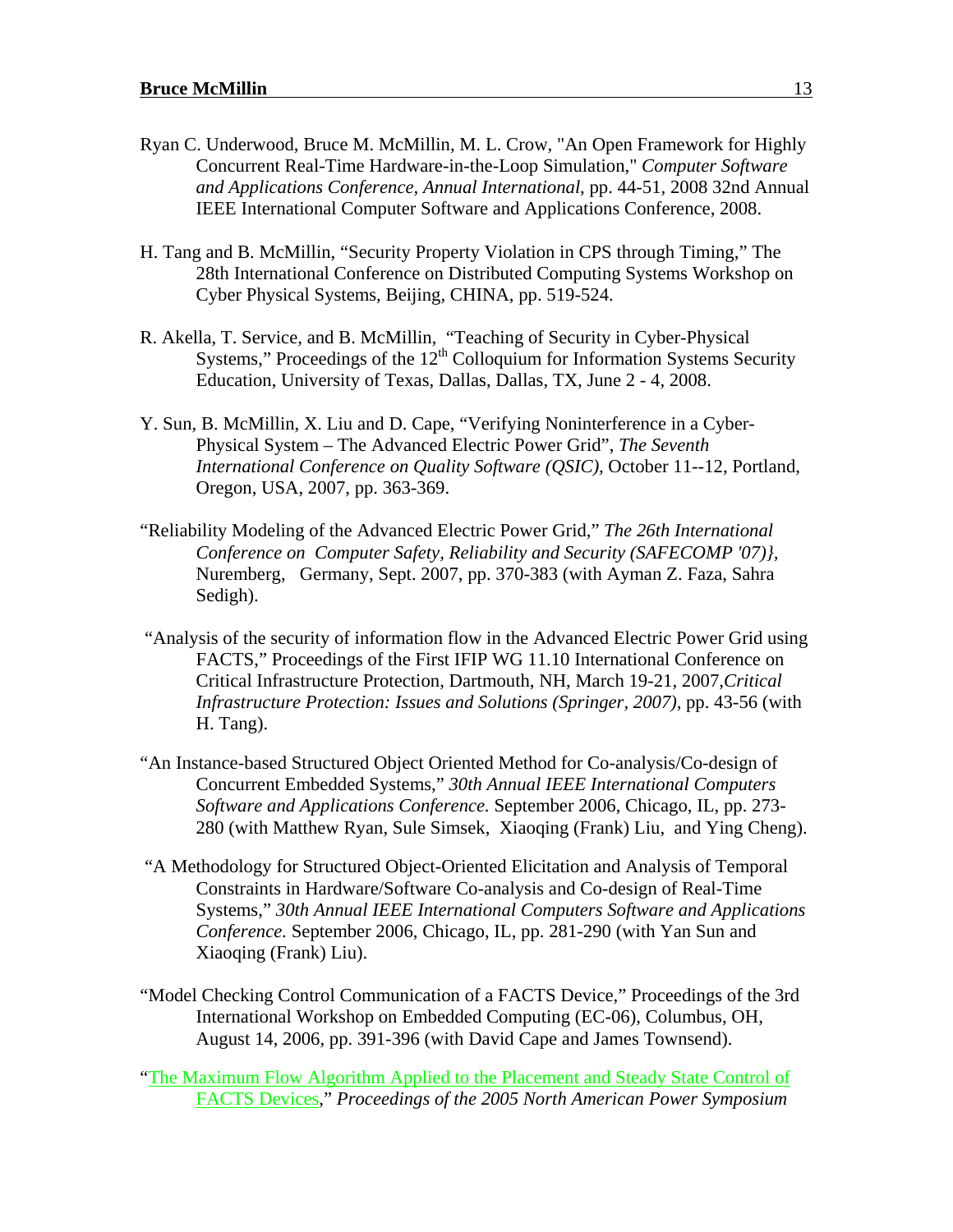October, 2005, Ames, IA, pp. 77-83 (with Austin Armbruster, Mike Gosnell, and Mariesa Crow)

- "Power Transmission Control Using Max-Flow," *29th Annual IEEE International Computers Software and Applications Conference*, Edinburgh, U.K., July 26-28, 2005, pp. 256-263 (with Austin Armbruster, Mike Gosnell, and Mariesa Crow).
- "Structured Object-oriented Co-analysis/Co-design of Hardware/Software for the FACTS Powers System ," *29th Annual IEEE International Computers Software and Applications Conference*, Edinburgh, U.K., July 26-28, 2005, pp. 396-402 (with M. Ryan, S. Markose, Y. Cheng, and F. Liu).
- **"**Energy Balanced Broadcasting Through Delayed Intelligence," *Information Technology: Coding and Computing, 2005. ITCC 2005*. 2005, Las Vegas, NV, Vol 2., pp. 627 – 632 (with M.R. Gosnell, R. Albarelli, and M. X. Cheng).
- "Evolutionary Optimization of Flexible AC Transmission System Device Placement for Increasing Power Grid Reliability," *FEA 2005, 6th International Workshop on Frontiers in Evolutionary Algorithms*, Salt Lake City, Utah, July 21-26, 2005, pp. 516-519, (with John Chaloupek, Daniel R. Tauritz, and M.L. Crow).
- "Controlling Power Using FACTs Devices and the Maximum Flow Algorithm," *Proc. 5th International Conference on Power Systems Operation and Planning, ICPSOP-2002*, Abuja, Nigeria December 16-18, 2002, pp. 158-163 ( with Mariesa Crow, Austin Armbruster)
- "Runtime Assertion Checking of Temporal Specifications in a Mobile Environment AHS," *Proceedings of the 2001 Workshop on Mobile Computing as part of the 2001 Symposium on Reliable Distributed Systems*, (with C. Sreerambhatla) (to appear).
- "Fault Tolerance and Security for Power Transmission System Configuration with FACTS Devices," *Proceedings of the 32nd North American Power Symposium*, pp. 5.1-5.9, October, 2000 (with M. Crow).
- "History Clipping in Event-Driven Distributed Systems," Proceedings of the ISCA 13th International Conference on Parallel and Distributed Computing Systems, Las Vegas, NV, August 8-10, 2000, pp. 460-465 (with M. Chittajulu).
- "Effective Octree Generation of Parts for Virtual Prototyping," *Proceedings of the 3rd ASME Design for Manufacturing Conference*, Paper No. DETC98/DFM-5716, September 13-16, 1998, Atlanta, GA, pp. 1-6 (with T. Chou, F. Liou, L. Reeves, and P. Suess).
- "Run-Time Secure Evaluation: Can We Afford It?," *New Security Paradigms Workshop,* (with C. Serban), September, 1996, Oakland, Ca.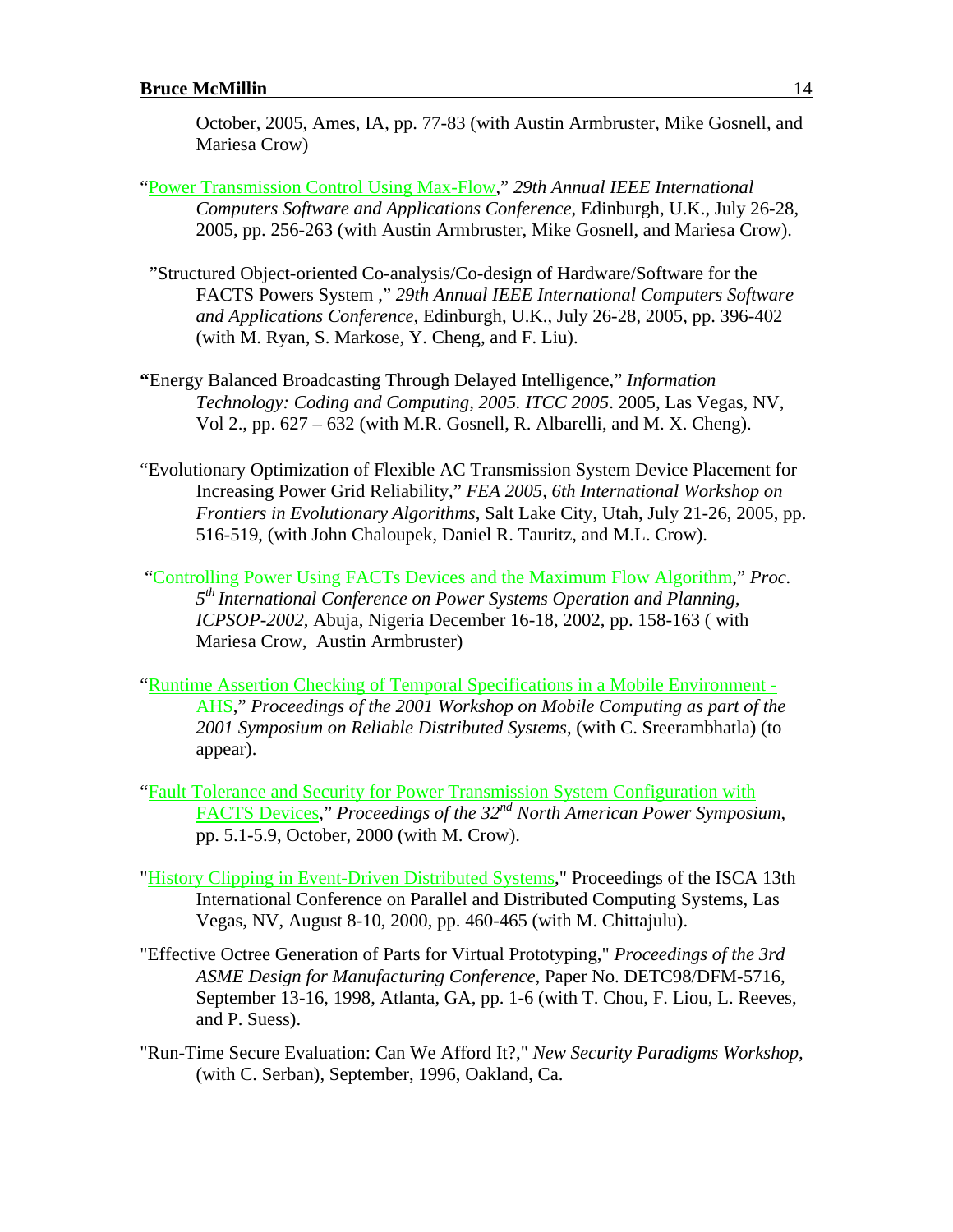- "Wheels: An Automated Program Analysis Tool," *The 8th International Conf. on Software Engineering and Knowledge Engineering,* June 10-12, 1996, Lake Tahoe, NV, pp. 269-276 (with A. Sun).
- "Run-Time Security Evaluation (RTSE) for Distributed Applications," *Proceedings of the IEEE Symposium on Security and Privacy*, Oakland, CA, May, 1996, pp. 222- 232, (with C. Serban).
- "Checking Program Proofs Made Easy," *Proceedings of COMPSAC'95, the 19th International Computer Software and Applications Conference*, pp. 102-107, August 1995 (with M. Schollmeyer)
- "Assertion-Based Program Verification Using a Constraint Logic Programming Tool," *Proceedings of CONSTRAINT'95, The International Workshop on Constraint Based Reasoning*, April, 1995, (with M. Schollmeyer).
- "Constructing an Interval Temporal Logic for Real-Time Systems" Proc. First IEEE International Conference on Engineering of Complex Computer Systems, Nov. 6- 10, 1995, Ft. Lauderdale, FL, Pergamon Press. (also as *UMR Department of Computer Science Technical Report Number CSC 93-25*), (with M. Insall and G. Tsai)
- "Ensuring the Satisfaction of a Temporal Specification at Run-Time" Proc. First IEEE International Conference on Engineering of Complex Computer Systems, Nov. 6- 10, 1995, Ft. Lauderdale, FL, pp. 397-404. (also as *UMR Department of Computer Science Technical Report Number CSC 93-20*), (with M. Insall and G. Tsai)
- "Force Control in Two-Dimensional End Milling Operations Using Recurrent Neural Networks," *1995 ASME Int. Mechanical Engineering Congress and Exposition*, DSC-Vol. 57-2, November 1995, pp. 773-780 (With Luo, T., Xu, Q., Krishnamurthy, K., and Lu, W).
- "CCSP A Formal System for Distributed Program Debugging," *Proceedings of the Software for Multiprocessors and Supercomputers, Theory, Practice, Experience,* Moscow, Russia, September 21-23, 1994, pp. 260-269 (with E. Arrowsmith) (also as UMR Department of Computer Science Technical Report, CSC-94-13.
- "An Improved Characterization of 1-step Recoverable Embeddings: Rings in Hypercubes," *Proceedings of the 1994 International Conference on Parallel and Distributed Systems,* (with J. Liu and T. Sager), pp. 508-513, December 1994.
- "A General Method for Maximizing the Error-Detecting Ability of Distributed Algorithms," *PARLE '94 Parallel Architectures and Languages Europe*, Springer-Verlag, Berlin, Athens, Greece, pp. 725-736, July, 1994, (also as *UMR Department of Computer Science Technical Report Number CSC 93-16*) (with M. Schollmeyer)
- "A Neural Controller for Force Control in End Milling," *1994 International Mechanical Engineering Congress and Exposition,* (with K. Krishnamurthy, Q. Xu, and W. Lu), DSC-Vol. 55-1, pp. 563-572, November, 1994,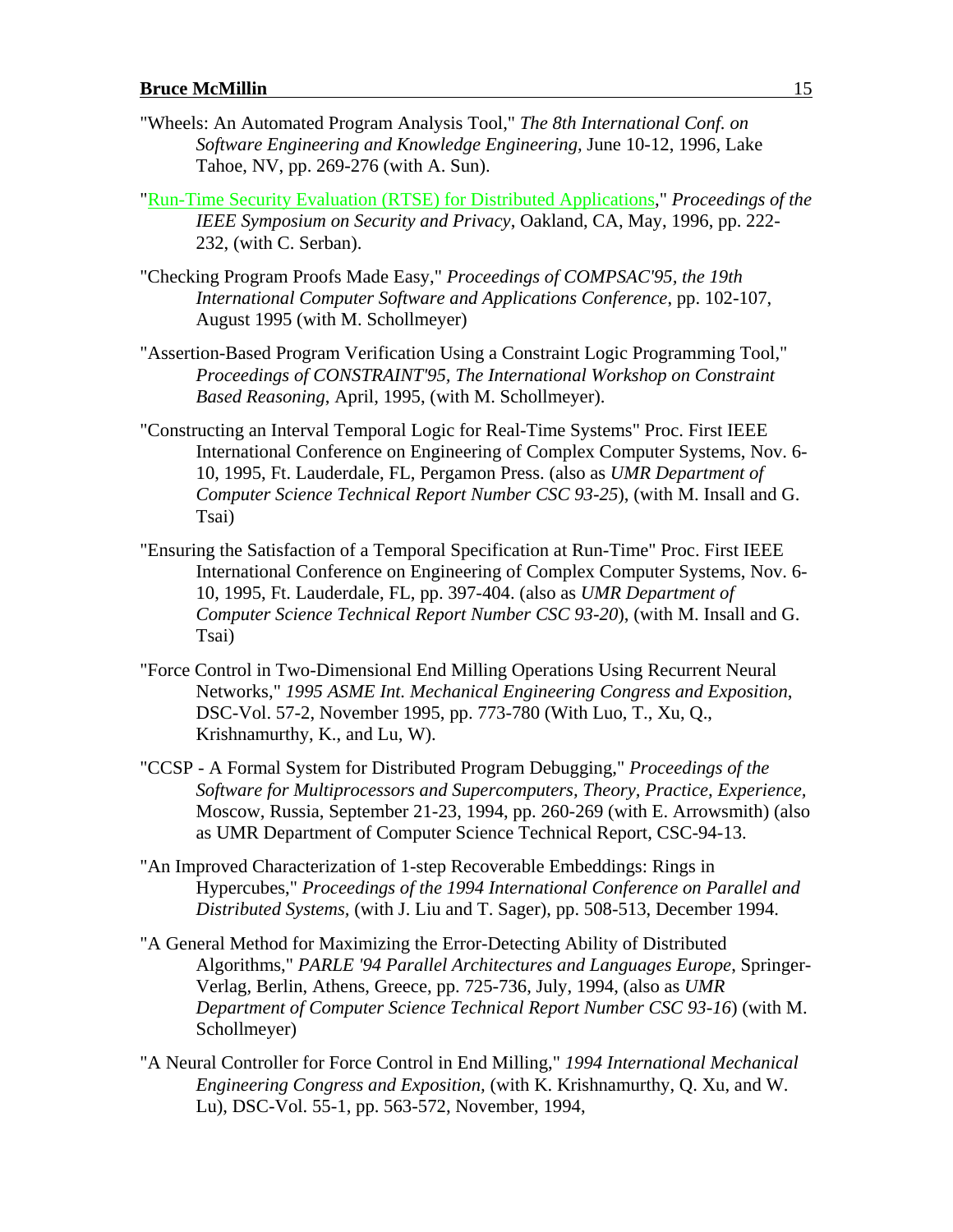- "A Recursive Least Squares Training Algorithm for Multi-layer Recurrent Neural Networks," *Proc. of the American Control Conference,* (with K. Krishnamurthy, Q. Xu, and W. Lu), pp. 1712-1716, June, 1994.
- "Identification of Cutting Force in End Milling Operations Using Recurrent Neural Networks," *Proceedings of the IEEE Conference on Neural Networks,* Orlando, FL, June-July, 1994, 3828-3833 (with Q. Xu, K. Krishnamurthy, and W. Lu).
- "An Enhanced Reconfigurable Embedding Scheme for Rings in Hypercubes," *Proceedings of the 1992 International Conference on Parallel and Distributed Systems,* (with J. Liu), pp. 298-305, December, 1992.
- "The Computation of Supersonic Combustor Flows using Multi-Computers," *American Institute of Aeronautics and Astronautics (AIAA)*, AIAA paper number 93-0060, Reno, NV, January, 1993, (with D. Riggins, M. Underwood, L. Reeves, and E. Lu).
- "A Divide and Conquer Ring Embedding Scheme on Hypercubes with Efficient Recovery Capability," *Proceedings of the 21st International Conference on Parallel Processing,* pp. III-38-III-45, August, 1992 (with J. Liu).
- "Fault-Tolerant Distributed Deadlock Detection/Resolution," *Proceedings of the 17th International COMPSAC*, November, 1993, pp. 224-230, (with P. Li). (Also as *UMR Department of Computer Science Technical Report Number CSC 92-04*).
- "Formal Derivation of an Error-Detecting Distributed Data Scheduler Using CHANGELING," *Formal Methods in Programming and their Applications,* Springer-Verlag, Lecture Notes in Computer Science Series 735, July, 1993, pp. 363-376. (with H. Lutfiyya and A. Su). (Also as a Poster in the 15th ICSE, Baltimore, MD, May, 1993).
- "Fault-Tolerant Distributed Sort Generated from a Verification Proof Outline," *Responsive Computer Systems - Dependable Computing and Fault-Tolerance,* Vol. 7, 1992, Springer-Verlag, H. Kopetz and Y. Kakuda eds, pp. 71-96. (with H. Lutfiyya and M. Schollmeyer). (Also as a Short Talk in the 14th ICSE, Melbourne, Australia May, 1992).
- "Fault-Tolerant Concurrent Branch and Bound Algorithm Derived from Program Verification" *Proceedings of the 16th International COMPSAC*, September, 1992, pp. 182-187, (with A. Sun and H. Lutfiyya).
- "Fault-Tolerant Matrix Multiplication with One-Iteration Fault Latency," *Proceedings of the 15th International COMPSAC*, September, 1991, pp. 665-672, (with C. Hong).
- "PAFMV Pairwise Asynchronous Multigrid," *Proceedings of the 1990 International Conference on Parallel Processing,* August, 1990, pp. I-388-I-392, (with S. Franks, and R. Khanna). (Also as *Technical Report, UMR Intelligent Systems Center*, ISC-TR-90-007, January, 1990).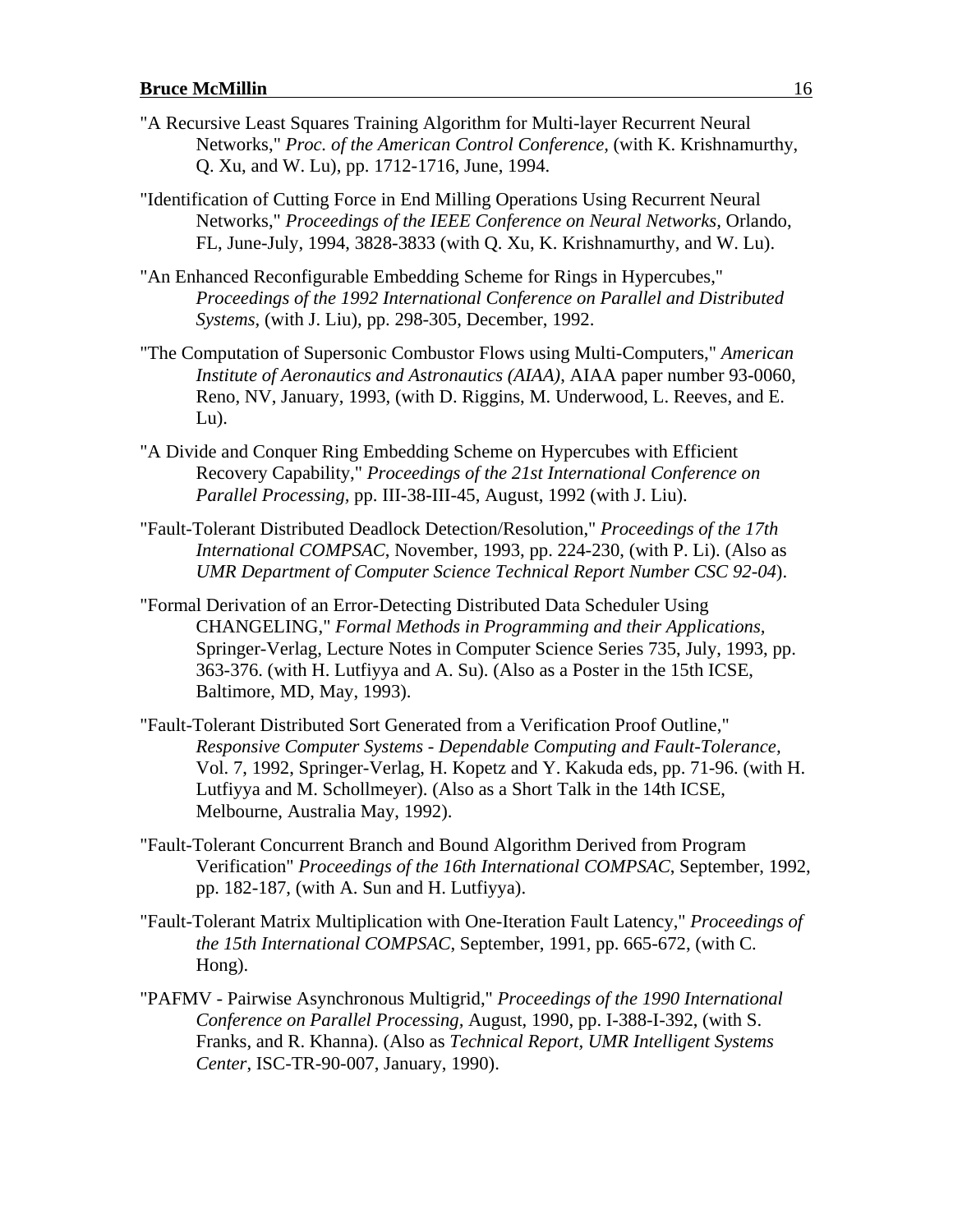- "Experimental Comparison of Bidding and Drafting Load Sharing Protocols," Accepted as a Contributed Talk in the *Proceedings of the Fifth Distributed Memory Computing Conference,* Charleston, SC, April 1990, pp. 968-974 (with A. Ross).
- "DAWGS: A Distributed Compute Server Utilizing Idle Workstations," Accepted as a Contributed Talk in the *Proceedings of the Fifth Distributed Memory Computing Conference,* Charleston, SC, April 1990, pp. 732-741 (with H. Clark).
- "Expectations for Associative-Commutative Unification in the Multicomputer Environment," *Proceedings of the 13th International COMPSAC*, Orlando, FL, September 1989, pp. 158-165. (with R. Wilkerson).
- "Reliable Parallel Sorting Through the Application-Oriented Fault Tolerance Paradigm" *Proceedings of the 9th International DCS*, Newport Beach, CA, June, 1989, pp. 508-515. (with L. Ni)
- "A Non-Relaxation Based Problem Instantiation for the Application- Oriented Fault Tolerance Paradigm," Accepted as a Contributed Talk and in the *Proceedings of the Fourth Conference on Hypercube Concurrent Computers and Applications,* Monterey, CA, March 1989, pp. 109-116.
- "Executable Assertion Development for the Distributed Parallel Environment," *Proceedings of the 12th International COMPSAC*, Chicago, IL, October 1988, pp. 284-291. (with L. Ni).
- "Limitations of System Level Diagnosis by Fault Model Consideration," *Proceedings of the Third International Conference on Supercomputing*, Vol. III, Boston, MA, May 1988, pp. 258-261. (with L. Ni and A. Esfahanian)
- "A Reliable Parallel Algorithm for Relaxation Labeling," *Parallel Processing for Computer Vision and Display*, P. M. Dew, R. A. Earnshaw, and T. R. Heywood, eds., Addison-Wesley, 1989, pp. 190-209. (with L. Ni).
- "Byzantine Fault Tolerance through Application-Oriented Specification," *Proceedings of the 11th International COMPSAC*, Tokyo, Japan, October 1987, pp. 347-353. (with L. Ni).

#### *Books and Contributions to Published Books*

- "Intelligent Control of Cutting Force in End Milling Operations," *Intelligent Control,* ed. R. Shoureshi, K. Baheti, D. Garg, J. Maulbetsch, and D. Wormely, IEEE Press, 1995 (with K. Krishnamurthy, and W. Lu).
- "Parallel Algorithm Fundamentals and Analysis," *Parallel Computer Architectures, Languages, and Algorithms,* ed. T. Casavant,, P. Tvrdik, and F. Plasil, IEEE Computer Society Press, 1995, pp. 151-182. (with J. Liu).
- "Formal Methods to Generate and Understand Distributed Computing Systems," *Parallel Computer Architectures, Languages, and Algorithms,* ed. T. Casavant, P. Tvrdik, and F. Plasil, IEEE Computer Society Press, 1995, pp. 351-368, (with G. Tsai and H. Lutfiyya).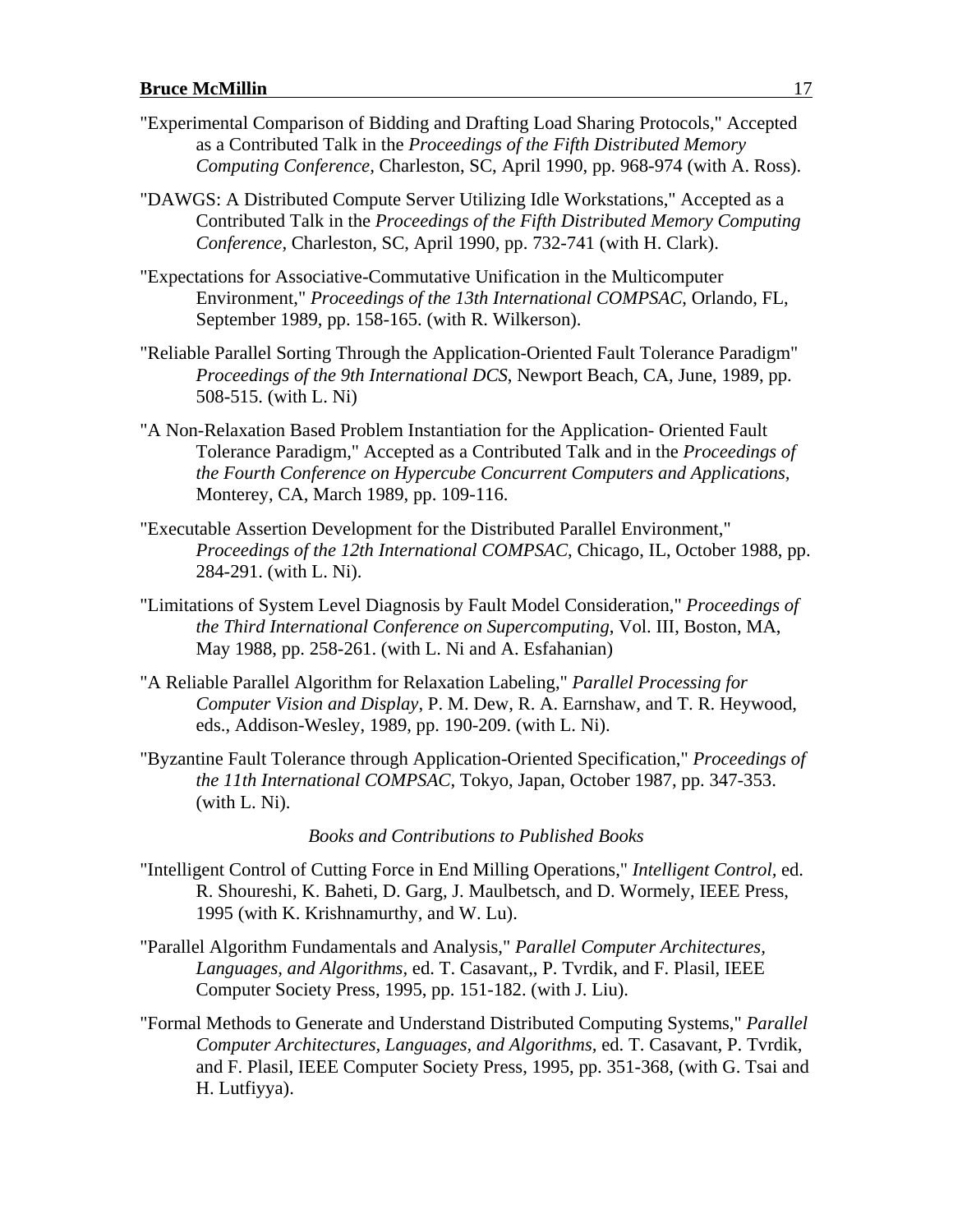- "Application-Oriented Fault Tolerance," *Advances in Distributed and Parallel Processing*, ed. H. W. Tyrer, Ablex Publishing, Norwood, NJ, 1994, (refereed), pp. 177-239.
- *Fault Tolerance for Multicomputers: An Application-Oriented Approach*, Ablex Publishing, Norwood, New Jersey, (refereed monograph), 1997.

#### *Software Invention*

"Intelligent Control Through the Use of Neural Networks," *Developed Under Contract for the Electric Power Research Institute,* Palo Alto, CA, Disclosure No. 95UMR024, May, 1996 (with K. Krishnamurthy and W. Lu).

#### *Abstract or Unrefereed Conferences*

- B. McMillin, "Privacy and Confidentiality in Cyber-Physical Power Systems," *Proceedings of the IEEE Power & Energy Society General Meeting*, San Diego, CA, July 2012.
- Xin Qiu, Tu Nguyen, M. L. Crow, A. C. Elmore, and B. McMillin, "Computer Models for Microgrid Applications," *Proceedings of the IEEE Power & Energy Society General Meeting*, Detroit, MI, July 2011 (poster).

B. McMillin and R. Akella, "Verification of Information Flow Properties in Cyber-Physical Systems," Presented at *Workshop on Foundations of Dependable and Secure Cyber-Physical Systems,* CPSWeek 2011

- B. McMillin, R. Akella, D. Ditch*,* G. Heydt, Z. Zhang*,* and M-Y. Chow*, "*Architecture of a Smart Microgrid Distributed Operating System," PSCE 2011 (poster).
- "Testing and Verification of Cyber-Physical (Social) Systems," *Panel: New Paradigms in Software Testing: Towards Solutions* 33<sup>rd</sup> Intl., COMPSAC, Seattle, WA, July 2009 (uncredited)
- "Engineering the Advanced Power Grid: Research Challenges and Tasks," *Workshop on Research Directions for Security and Networking in Critical Real-Time and Embedded Systems (In Conjunction with IEEE RTAS06)*, April, 2006, (with M. L. Crow, C. Gill, F. Liu, D. Niehaus, and D. Tauritz)
- "An Approach to Improving the Physical and Cyber Security of a Bulk Power System with FACTS," Proceedings of 2005 EESAT Forum, San Francisco, Ca, Oct 2005, (with Mariesa Crow).
- "Multi-Layer Vulnerability Assessments of SCADA Networks," Workshop on Cyber Infrastructure Emergency Preparedness Aspects, April 21-22, 2005, Ottowa, Ontario, CA (with Dan Craigen, Irwin Meisels, Mark Saaltink (Noranics) Ann Miller, and Kelvin Erickson.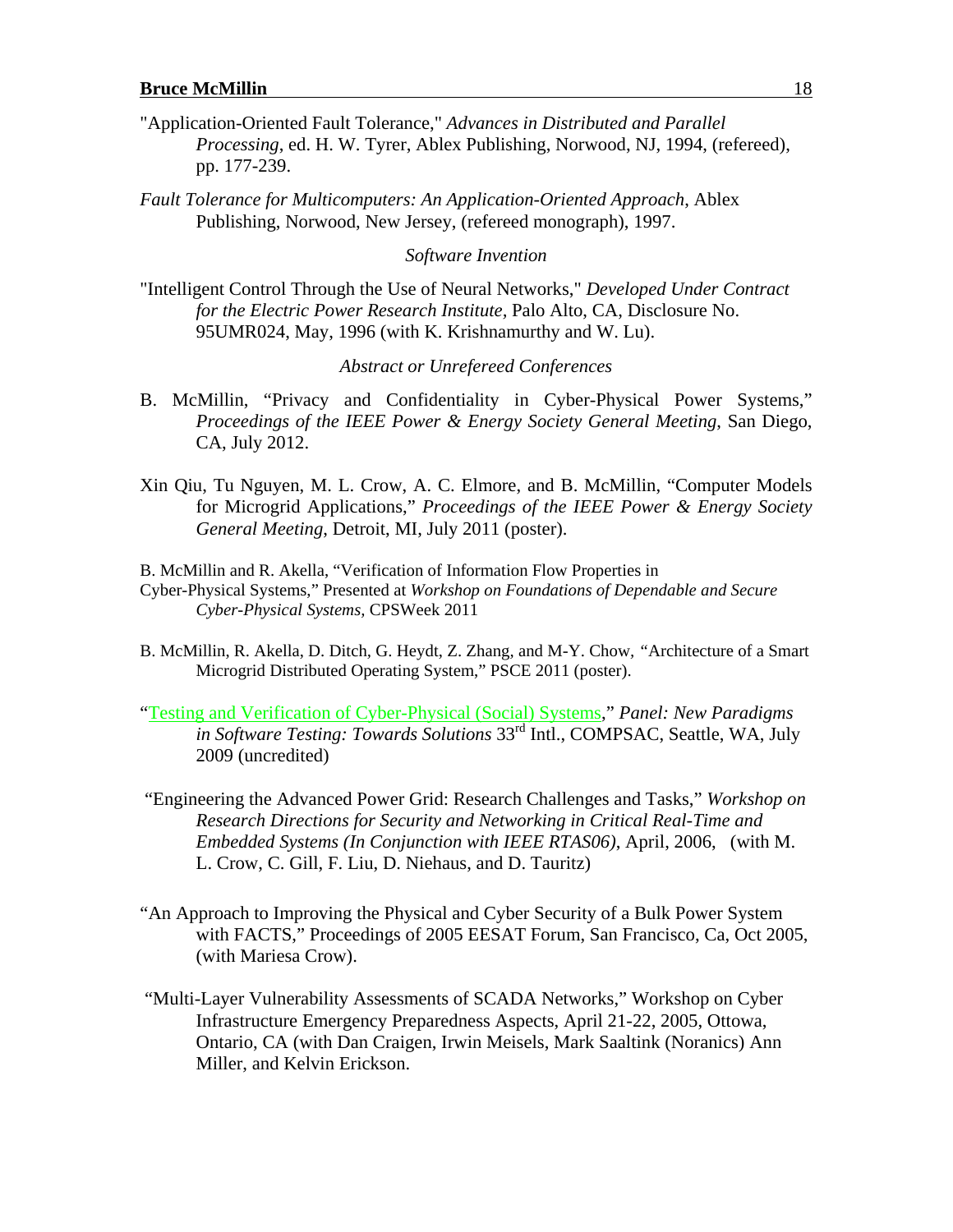- "Hardware/software co-design for power system test development," *Proceedings of the 2004 ACM workshop on Interdisciplinary software engineering research,", 2004, pp. 83-88, with* Austin Armbruster, Matt Ryan, Frank Liu, andYing Cheng.
- "An integrated pattern recognition approach for intrusion detection," Biomedical Science and Instrumentation. 2002;38:447-52 (with Pandit A, and Stanley RJ**).**
- "Object–Oriented Modeling and Fault Detection of a Powder Feeder for a Laser Metal Deposition System," *Proceedings of the Thirteenth Annual Solid Freeform Fabrication Symposium*, Austin, Texas, August 5–7, 2002 (with Landers, R.G., Hilgers, M.G., and Liou, F.W.)
- "Fault-Tolerant and Secure Intelligent Vehicle Highway System Software a Safety Prototype" *Proceedings of 1998 Intelligent Vehicles Symposium*, Stuttgart, Germany, October, 1998, pp. 487-492, (with J. Sirois, R. Mahoney, and F.Budd)
- "Modeling of Injection in Supersonic Combustor Flows," *1994 SCALABLE HIGH PERFORMANCE COMPUTING CONFERENCE*, Knoxville, TN, May 1994. Poster Presentation (with Mark Underwood, David Riggins, Larry Reeves, and Eric Lu)
- "Formal Generations of Executable Assertions for a Fault-Tolerant Parallel Bitonic Sort," Short presentation at the *14th International Conference on Software Engineering,* May, 1992 (Also as *UMR Department of Computer Science Technical Report Number CSC 91-12*) (with H. Lutfiyya).
- "Parallel Error Tolerance Scheme Based on the Hill Climb Nature of Simulated Annealing," *Proceedings of the 35th Midwest Symposium on Circuits and Systems,* (with C. Hong), pp. 685-688, 1992.
- "A Visualization Model for Massively Parallel Algorithms," *Proceedings of the 6th Distributed Memory Computing Conference* May, 1991, pp. 617-620, (with R. Khanna).
- "Neural Modeling and Control of a Distillation Column," *Proceedings of International Joint Conference on Neural Networks,*, Seattle, WA, July 1991, (with J. Steck, K. Krishnamurthy, and G. Leininger) pp. II-771 - II-774.
- "Parallel Implementation of a Recursive Least Squares Neural Network Training Method on the Intel iPSC/2," *Proceedings of International Joint Conference on Neural Networks,*, San Diego, CA, June 1990, pp. I-631 - I-636. (with J. Steck, K. Krishnamurthy, M. Ashouri, and G. Leininger). (Also as a UMR Intelligent Systems Center Technical Report, ISC-TR-90-005).
- "Composite Stock Cutting Pattern Classification Through Neocognitron," *Proceedings of the 1990 International Joint Conference on Neural Networks,* January 1990, Washington, D.C., pp. 587-590, (with C. Dagli, R. Ashouri, and G. Leininger).
- "Application-Oriented Fault Tolerance," *2nd Annual OSU Workshop on Parallel Computing,* March 28-89, Columbus, OH.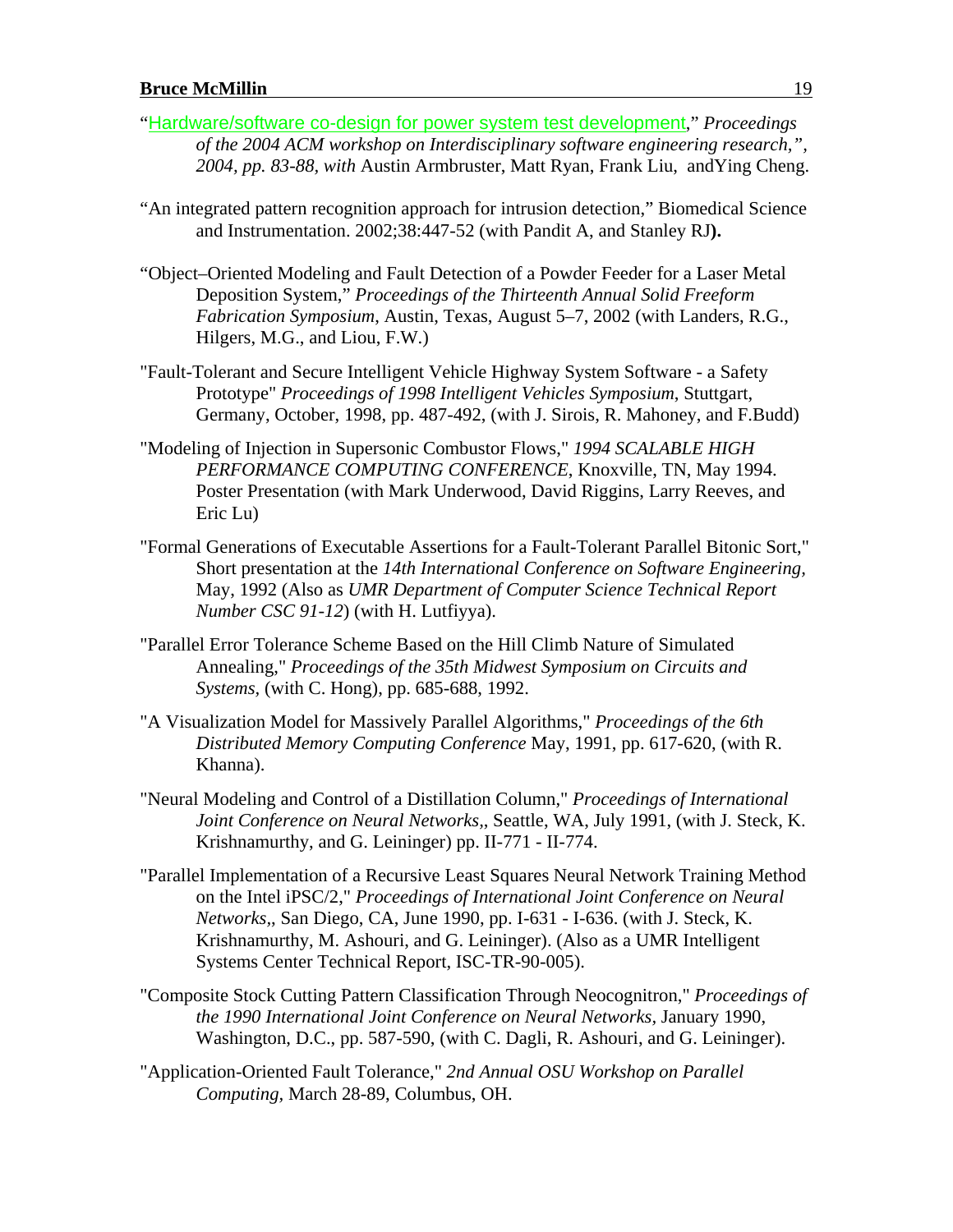- "Composite Stock Cutting using Simulated Annealing," *MAECON 1990,*, St. Louis, MO, October, 1990, (with H. Lutfiyya, C. Dagli, and P. Poshyanonda). .KE
- "Fault-Tolerant Matrix Multiplication with One-Iteration Latency," *MAECON 1990,*, St. Louis, MO, October, 1990, (with C. Hong).
- "A Fast O(k) Multicast Message Routing Algorithm," *Frontiers of Massively Parallel Computation,*, New York, NY, October, 1990, pp. 372-374, (with T. Sager). also as a UMR Department of Computer Science Technical Report, CSC-90-002.
- "An Asynchronous Multigrid Algorithm for the Intel iPSC/2," *Copper Mountain Conference on Iterative Methods*, April, 1990. (with S. Franks and R. Khanna).
- "Reliable Parallel Elliptic PDE Solution," Presented at the 3rd. SIAM Conf. on Parallel Processing for Scientific Computing, Los Angeles, CA, December, 1987. (with L. Ni).

#### *Invited Papers*

- "Information and Net-Centric Security in Cyber-Physical Power Systems," Bruce McMillin, Mo-Yuen Chow, and Mark Anderson, HICSS New Research Directions for Future Cyber-Physical Energy Systems, June 2-4, 2009, Baltimore, MD.
- "Cyber-Physical Systems for Renewable Electric Energy Delivery and Management," Bruce McMillin, Mariesa Crow, and Alex Huang, HICSS New Research Directions for Future Cyber-Physical Energy Systems, June 2-4, 2009, Baltimore, MD.
- "Cyber-Physical Systems Engineering: The Advanced Power Grid," NSF Cyber-Physical System Workshop, http://varma.ece.cmu.edu/cps/, October 2006.
- "A Practical Application for Formally-Specified Assertions: Debugging and Monitoring," (Proceedings of SEKE2000 (to appear))
- "Automated Highway Systems," *IEEE Potentials*, V. 17, No. 4, October-November, 1998, pp. 7-11 (with K. Sanford).
- "Distributed Operating Systems," *Encyclopedia of Distributed Computing*, invited paper, P. Dasputa and J, Urban (eds), To appear.
- "Parallel Algorithm Fundamentals and Analysis," *International Summer Institute on Parallel Computer Architectures, Languages, and Algorithms,* July 5-10, 1993, Prague, Czech Republic, (with H. Lutfiyya, G. Tsai, and J. Liu). (Also as *UMR Department of Computer Science Technical Report Number CSC 93-05*).

"Safe Computing," *IEEE Potentials*, October, 1989, pp. 29-31 (with T. Casavant).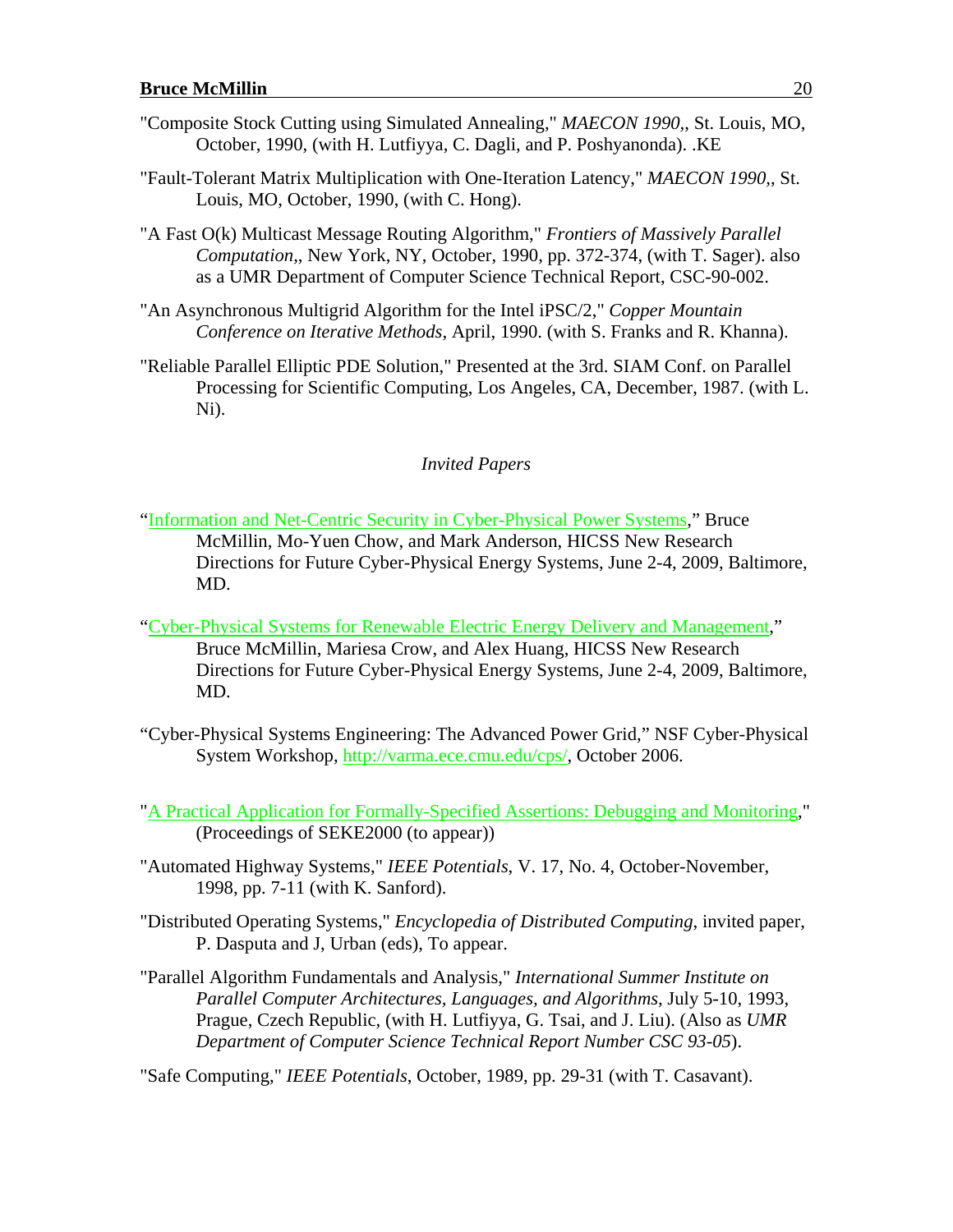- "Personal Computing for the Visually Impaired," *IEEE Potentials*, May, 1989, pp. 17-20. *Education Publications* "Teaching the Practice of Formal Methods in Distributed Computing Systems - A Module" *Teaching Formal Methods: Curriculum Development Workshop,* Hamilton College, Clinton, N.Y., July 30 - Aug 5, 1994.
- "Parallel Programming as an Early Paradigm," *Trans. Missouri Academy of Sciences,* Vol. 23, 1989 pg. 82.

*Technical Reports*

- "History Clipping in Event-Driven Distributed Systems," *UMR Department of Computer Science Technical Report Number CSC 00-01* (with M. Chittajulu).
- "From Formal Security Specifications to Executable Assertions A Distributed Systems Preliminary Study," *UMR Department of Computer Science Technical Report Number CSC 95-01* (with C. Serban)
- "Initial Experimental Results for Controlling the Cutting Force in End Milling Operations," *Dept. of MAE&EM, University of Missouri-Rolla, Rolla, Missouri, Technical Memorandum MAE-TM-31*, September 1994. (with Xu, Q., Luo, T., Krishnamurthy, K., and Lu, W.)
- "An Approach for Implementing On-Line Learning for Force Control in End Milling Operations," *Dept. of MAE&EM, University of Missouri-Rolla, Rolla, Missouri, Technical Memorandum MAE-TM-30*, August 1994. (with Smolik, T., Krishnamurthy, K. and Lu, W.)
- "Experimental Setup to Test Intelligent Control Algorithms for Controlling Cutting Force in End Milling Operations," *Dept. of MAE&EM, University of Missouri-Rolla, Rolla, Missouri, Technical Memorandum MAE-TM-29*, May 1994. (with Su, A., Swope, K., Krishnamurthy, K., and Lu, W.)
- "Efficient Run-Time Assurance in Distributed Systems Through Selection of Executable Assertions," *UMR Department of Computer Science Technical Report Number CSC 94-01* (with M. Schollmeyer)
- "Using Temporal Subsumption for Developing Efficient Error-Detecting Distributed Algorithms," *UMR Department of Computer Science Technical Report Number CSC 93-28* (with M. Schollmeyer)
- "Formal model and specification of deadlock," *UMR Department of Computer Science Technical Report CSC-93-31* (with P. Li).
- "Formal verification of distributed deadlock detection algorithm using a time-dependent proof technique," *UMR Department of Computer Science Technical Report Number CSC-94-06* (with P. Li).
- "An Algorithm for Generating Executable Assertions for Fault Tolerance," *UMR Department of Computer Science Technical Report Number CSC 92-01* (with H. Lutfiyya and M. Schollmeyer).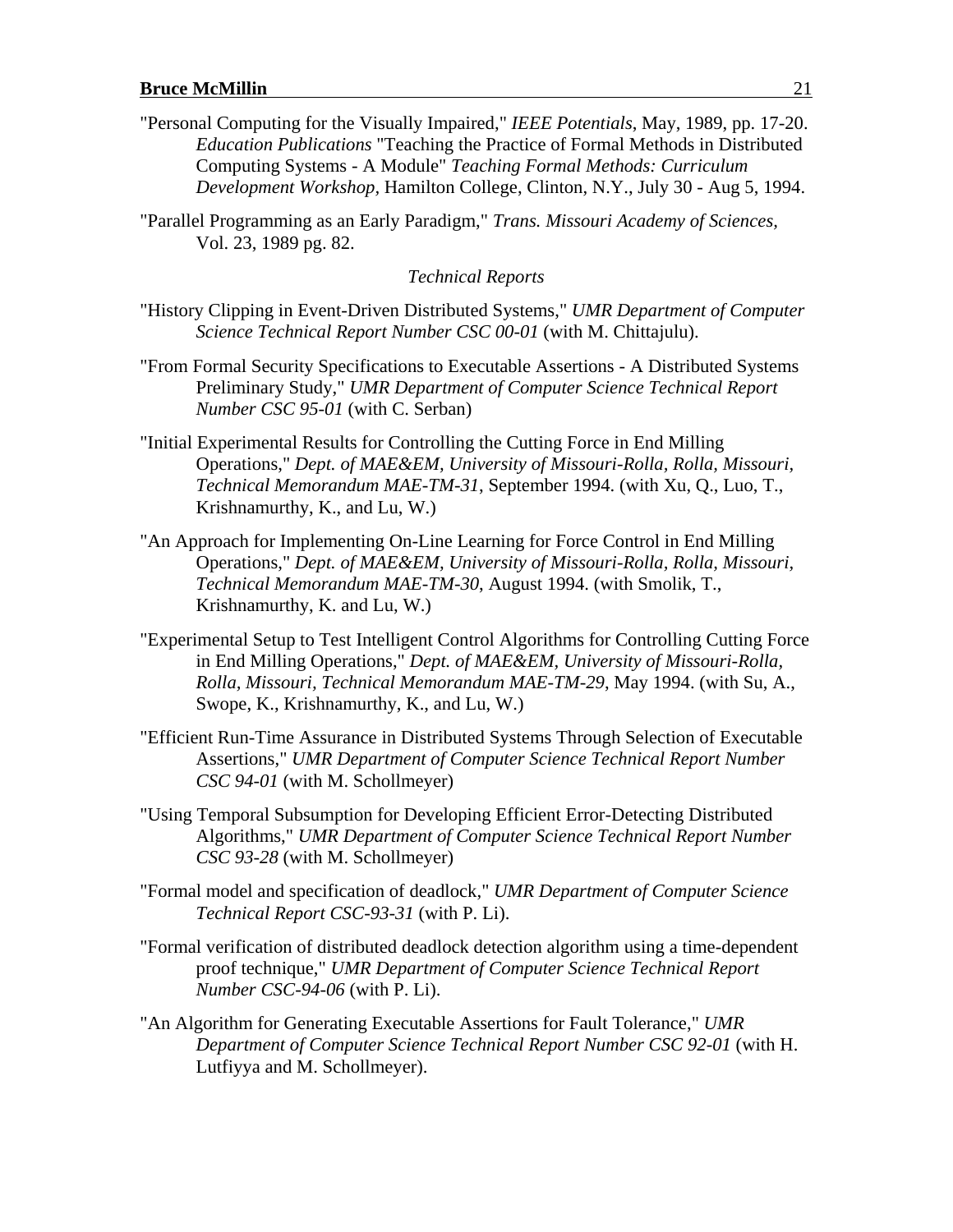- "How to Program in CCSP" *UMR Department of Computer Science Technical Report CSC-94-20* (with E. Arrowsmith)
- "CCSP A Formal System for Distributed Program Debugging," *UMR Department of Computer Science Technical Report CSC-94-13* (with E. Arrowsmith)
- "Fault Tolerant Concurrent Branch and Bound Algorithm Derived From Program Verification," *UMR Department of Computer Science Technical Report Number CSC 92-02* (with H. Lutfiyya and A. Sun).
- "A Divide and Conquer Ring Embedding Scheme on Hypercubes With Efficient Recovery Ability," *UMR Department of Computer Science Technical Report Number CSC 92-03* (with J. Liu).
- "Fault-Tolerant Distributed Database Lock Managers Formally Derived From Program Verification," *UMR Department of Computer Science Technical Report Number CSC 92-05* (with H. Lutfiyya and M. Schollmeyer).
- "An Improved Characterization of 1-Step Recoverable Embeddings: Rings in Hypercubes," *UMR Department of Computer Science Technical Report Number CSC 92-07* (with J. Liu and T. Sager).
- "An Enhanced Reconfigurable Embedding Scheme for Rings in Hypercubes," *UMR Department of Computer Science Technical Report Number CSC 92-08* (with J. Liu).
- "Fault Tolerance in Concurrent Systems Through Formal Methods," *UMR Department of Computer Science Technical Report Number CSC 92-14* (with H. Lutfiyya).
- "Formal Generations of Executable Assertions for Application-Oriented Fault Tolerance," *UMR Department of Computer Science Technical Report Number CSC 92-15* (H. Lutfiyya, M. Schollmeyer).
- "Using Minimal and Maximal Fault Tolerance for the Assessment of Fault-Tolerant Algorithms," *UMR Department of Computer Science Technical Report Number CSC 92-16* (with M. Schollmeyer).
- "A Run-Time Decision Procedure for Responsive Computing Systems" *UMR Department of Computer Science Technical Report Number CSC 93-29*, (with M. Insall and G. Tsai)
- "Constructing an Interval Temporal Logic for Real-Time Systems" *UMR Department of Computer Science Technical Report Number CSC 93-25*, (with M. Insall and G. Tsai)
- "Ensuring the Satisfaction of a Temporal Specification at Run-Time" *UMR Department of Computer Science Technical Report Number CSC 93-20*, (with M. Insall and G. Tsai)
- "Fault-Tolerant Distributed Deadlock Detection/Resolution," *UMR Department of Computer Science Technical Report Number CSC 92-04* (also in *Proceedings of the 17th International COMPSAC*) (with P. Li)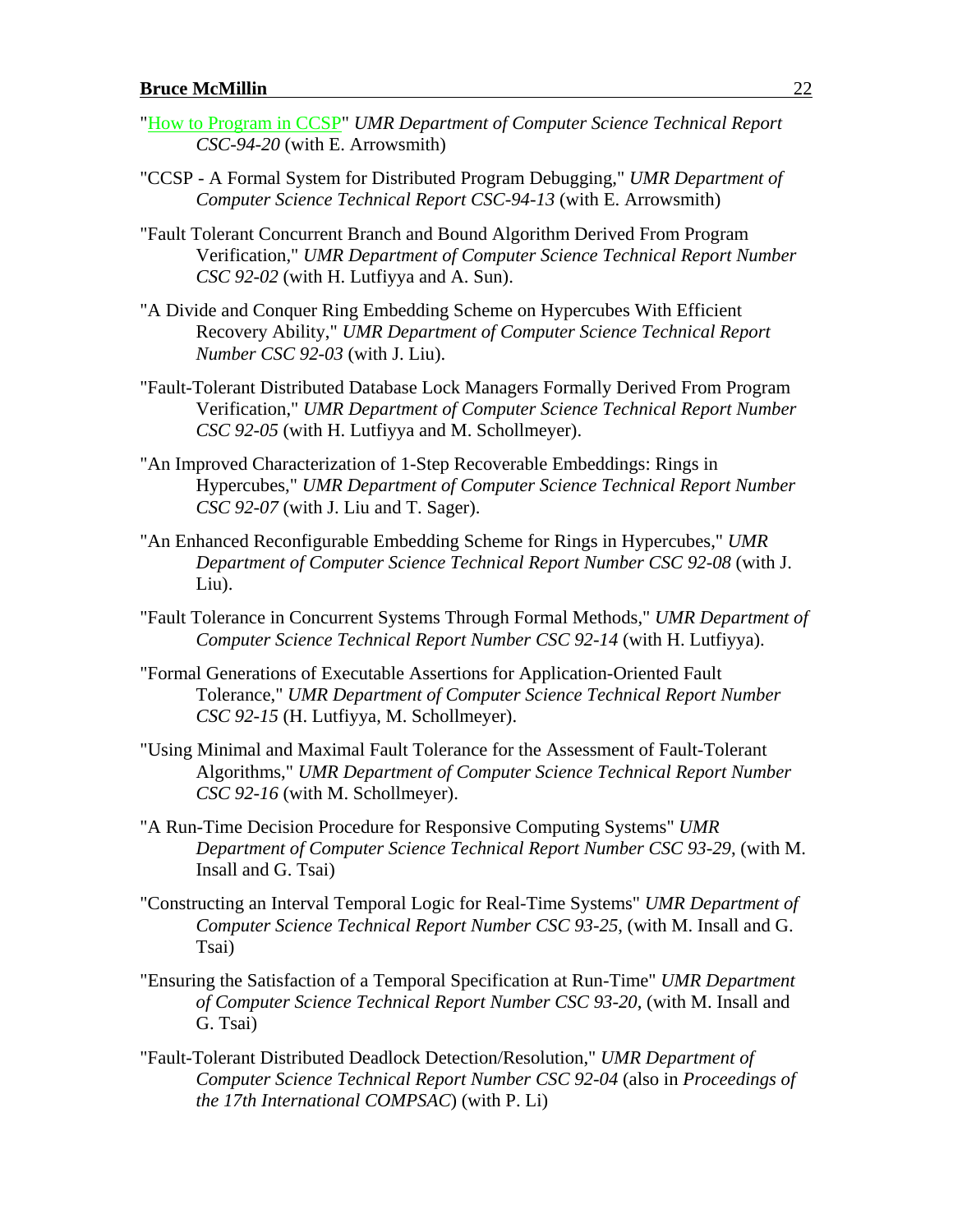- "Relaxing Synchronization in Distributed Simulated Annealing," *UMR Department of Computer Science Technical Report Number CSC 92-06* (with C. E. Hong) (Also as "Maximum Tolerable Error Bound in Distributed Simulated Annealing," *ETRI Journal.* Vol. 15, No. 3-4, Jan 1994, p 1-26 (with C. Hong and H. Ahn))
- "Use of Multigrid Methods to Improve Parallel Speedup of the Solution of Non-Linear Partial Differential Equations" *UMR Intelligent Systems Center Technical Report*, ISC-TR-91-009, December 1991 (with L. Reeves and D. Riggins).
- "Fault-Tolerant Parallel Matrix Multiplication with One Iteration Fault Detection Latency", *UMR Department of Computer Science Technical Report Number CSC 91-6* (with C. E. Hong).
- "Comparison of Three Axiomatic Systems for CSP" *UMR Department of Computer Science Technical Report Number CSC 91-7*, (with H. Lutfiyya).
- "SMILI Visualization of Asynchronous Massively Parallel Progams", *UMR Department of Computer Science Technical Report Number CSC 91-8* (with R. Khanna).
- "Composite Stock Cutting Through Simulated Annealing" *UMR Department of Computer Science Technical Report Number CSC 91-9*, (with H. Lutfiyya).
- "A Visualization Model for Massively Parallel Algorithms" *UMR Department of Computer Science Technical Report Number CSC 91-11*, (with R. Khanna).
- "Formal Generations of Executable Assertions for a Fault-Tolerant Parallel Bitonic Sort" *UMR Department of Computer Science Technical Report Number CSC 91-12*, (with H. Lutfiyya).
- "Formal Generation of Executable Assertions for a Fault-Tolerant Parallel Matrix Relaxation Algorithm" *UMR Department of Computer Science Technical Report Number CSC 91-13*, (with H. Lutfiyya).
- "Application-Oriented Fault-Tolerant Parallel Branch) Bound" *UMR Department of Computer Science Technical Report Number CSC 91-14*, (with A. Y. Sun).
- "Experimental Computation Laboratory, 1990-1991 Annual Report" *UMR Department of Computer Science Technical Report Number CSC 91-15*.
- "Multicast Routing in Unreliable Networks" *UMR Department of Computer Science Technical Report Number CSC 91-16*, (with M. Schollmeyer).
- "Formal Methods of Real-Time Systems" *UMR Department of Computer Science Technical Report Number CSC 91-17*, (with S. M. Tsai).
- "Effect of Domain Decomposition on Parallel Speedup of the Solution of Non-Linear Partial Differential Equations" *UMR Intelligent Systems Center Technical Report*, ISC-TR-91-005, May 1991 (with L. Reeves and D. Riggins).
- "Composite Stock Cutting Through Simulated Annealing," *UMR Intelligent Systems Center Technical Report*, ISC-TR-91-004, May 1991 (with H. Lutfiyya, P. Poshyanonda, C. Dagli).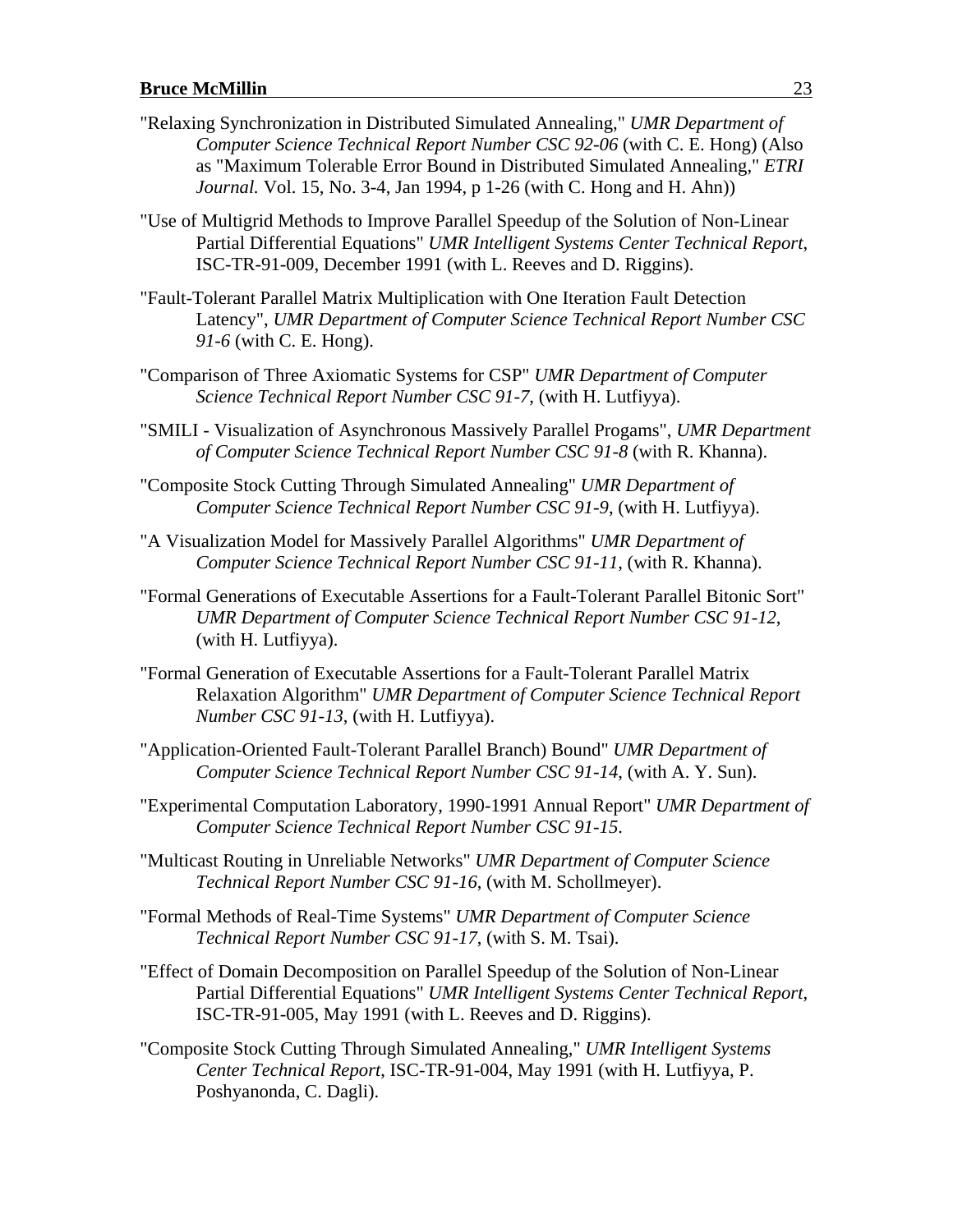- "Experimental Computation Laboratory, 1989-1990 Annual Report," *Technical Report, UMR Department of Computer Science*, July, 1990.
- "Neural Controller for a Wastewater Treatment System," *UMR Intelligent Systems Center Technical Report*, ISC-TR-90-017, May 1990 (with N. Prema, G. Leininger, K. Krishnamurthy, and J. Steck).
- *Reliable Parallel Processing The Application Oriented Paradigm,* Ph.D. Dissertation, Department of Computer Science, Michigan State University, 1988.
- "Design of a Reliable Parallel Environment Through Application Oriented Specification," *Technical Report MSU-ENGR-87-023,* Department of Computer Science, Michigan State University, December 1987. (with L. Ni and A. Esfahanian).
- "High Level Abstraction of Fault-Tolerance under Byzantine Fault Conditions," *Technical Report MSU-ENGR-86-021,* Department of Computer Science, Michigan State University, December 1986. (with L. Ni).

#### *Published Reviews*

- Review of Taylor, Richard N. and Levine, David L., and Kelly, Cheryl D., "Structural Testing of Concurrent Programs," Vol. 34, No. 9, September, 1993.
- Review of Abbott, Russell, J. "Resourceful Systems of Fault Tolerance, Reliability, and Safety," Vol. 32, No. 3, March, 1991.
- Review of Grant, Clive, *Computing for Engineers: a problem solving approach to programming in Pascal, Computing Reviews,* Vol. 31, No. 8, August, 1990, p. 393.
- Review of Tripathi, Satish, Finkel, David, and Gelenbe, Erol, "Load Sharing in Distributed Systems with Failures," *Computing Reviews,* Vol. 30, No. 9, September, 1989, p. 478.
- Review of Tremblay, Jean-Paul and Bunt, Richard B., *Introduction of Computer Science: An Algorithmic Approach*, *Computing Reviews,* Vol. 30, No. 9, September, 1989, p. 439.
- Review of Morganti, M. "Reliable Communications," *Computing Reviews,* Vol. 30, No. 2, February, 1989.
- Review of Kime, Charles, "System Diagnosis," *Computing Reviews,* Vol. 29, No. 7, July, 1988, pp. 370-371.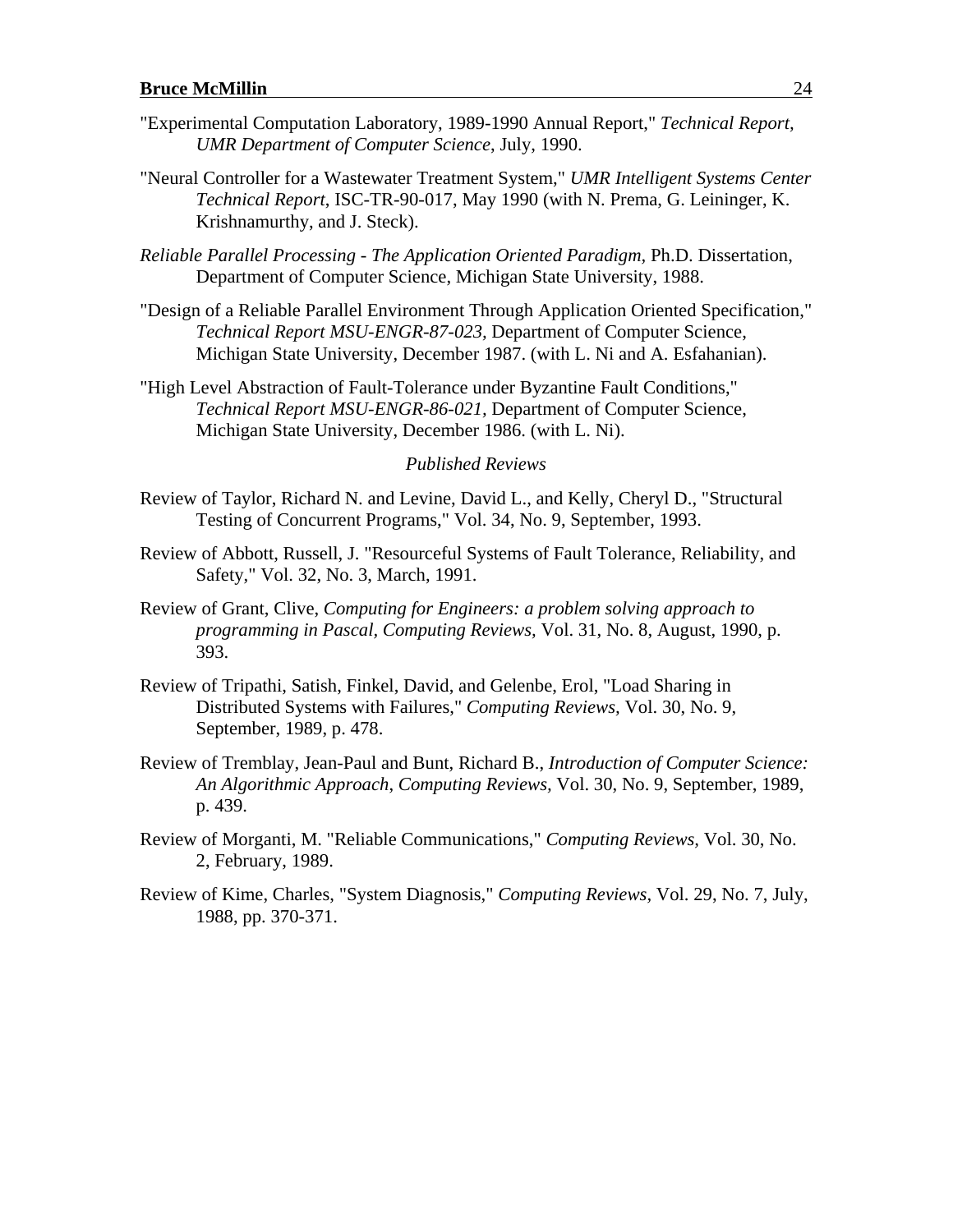#### **Academic Activities**

#### *Courses Created*

- **1995** CSE 534/**C. Sc. 384 Distributed Operating Systems** This is a study of modern operating systems, particularly distributed operating systems. Topics include a review of network systems and interprocess communication, causality, distributed state maintenance, failure detection, reconfiguration and recovery, load balancing, distributed file systems, distributed mutual exclusion, and stable property detection including deadlock detection.
- **1990** C. Sc. 487 **Parallel Computation Theory** research-oriented study of theoretical aspects of organizing multiple, independent, and loosely connected processors to perform coherent problem solving.
- **1989** C. Sc. 485 **Distributed Computing** research-oriented study of formal methods of logic in reasoning about distributed and concurrent computer systems.
- **1988** C.Sc. 410 **Computer Science Seminar** research presentations of Departmental interest for graduate and undergraduate students.
- **1988** C. Sc. 385 **Computer Communications and Networks** first year graduate study of fundamental aspects of computer communications and networking through the use of network architecture models coupled with laboratory experiences.

*Courses Taught (in addition to those created)*

- **2000** C.Sc. 307 Software Testing and Quality Assurance
- **1998-2000** C.Sc. 397/398 Senior Projects in Computer Science

**1994-2008, 2011-2012** C.Sc. 253 - Data Structures II

**1996-2000** C.Sc. 234 - Computer Architecture I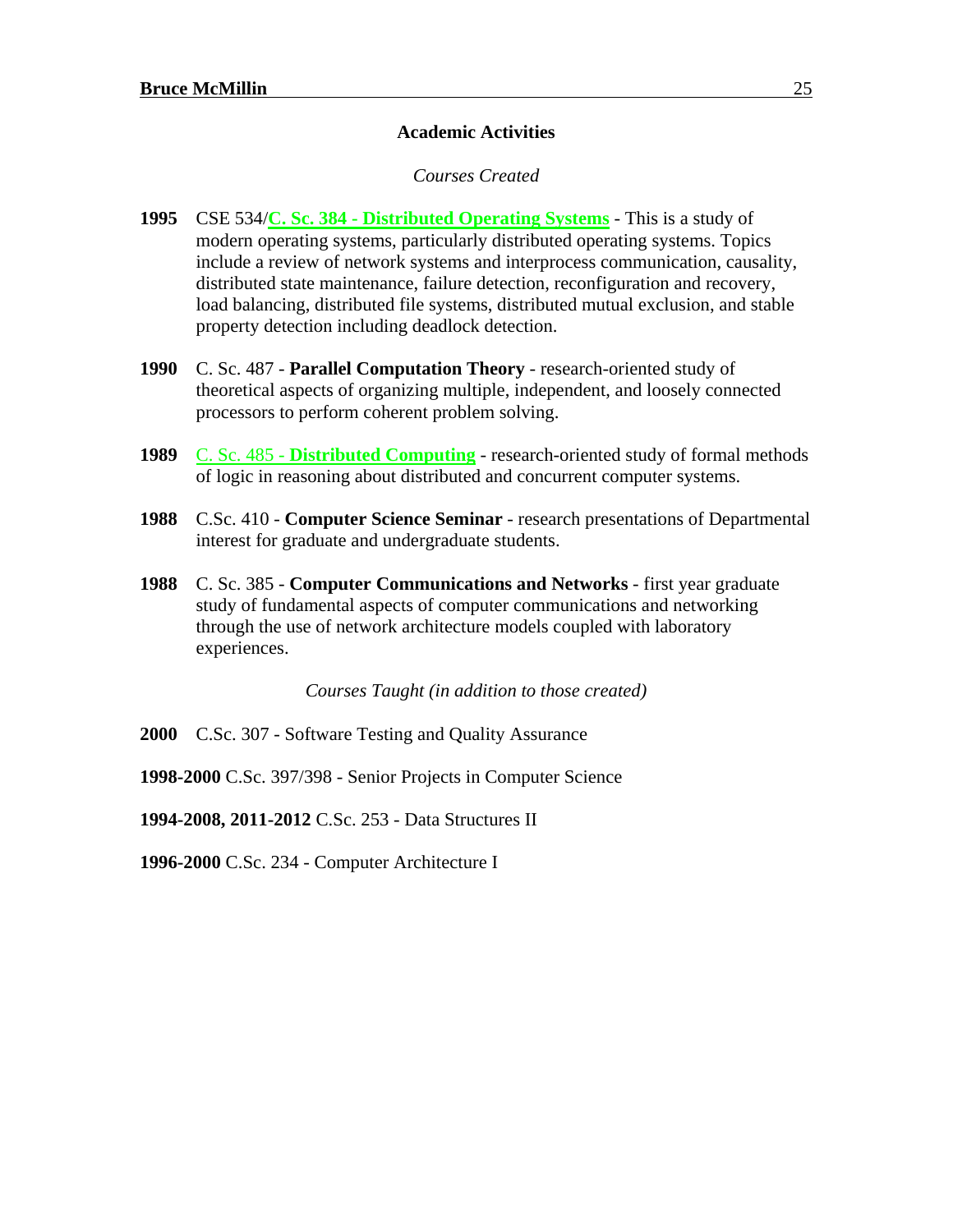|                      |                  | <b>Graduate Student Theses—Completed</b>     |        |            |
|----------------------|------------------|----------------------------------------------|--------|------------|
| Name                 | Support          | Title                                        | Degree | Grad. Date |
| David Cape           | NSF/DOE          | Complexity Reduction in Model Checking       | Ph.D.  | 2010       |
| Thoshitha Gamage     | <b>AFRL/LWI</b>  | <b>CEEME:</b> Compensating Events based EM   | Ph.D.  | 2011       |
|                      |                  | Enforcement for Cyber-Physical Systems       |        |            |
| Chul-Eui Hong        | <b>NSF</b>       | Asynchronous Parallel Simulated Annealing    | Ph.D.  | 1992       |
| Pei-Yu Li            |                  | <b>Fault-Tolerant Distributed Deadlock</b>   | Ph.D.  | 1994       |
|                      |                  | Detection                                    |        |            |
| Jun-Lin Liu          |                  | Recoverable Ring Embeddings in               | Ph.D.  | 1993       |
|                      |                  | Hypercubes                                   |        |            |
| Jui-Lin Liu          | <b>UMR</b>       | Computational Mathematics (co-supervised)    | Ph.D.  | 1996       |
| Hanan Lutfiyya       | <b>NSF</b>       | <b>Fault Tolerance in Concurrent Systems</b> | Ph.D.  | 1992       |
|                      |                  | <b>Through Formal Methods</b>                |        |            |
| Martina Schollmeyer  | <b>ASOSR/UMR</b> | Formal Methods for Subsumption of            | Ph.D.  | 1994       |
|                      |                  | Assertions for Fault Tolerance in            |        |            |
|                      |                  | Changeling                                   |        |            |
| Su-Mei Tsai          | <b>AFOSR</b>     | <b>Fault-Tolerant Distributed Real-Time</b>  | Ph.D.  | 1994       |
|                      |                  | <b>Systems</b>                               |        |            |
| Cristina Serban      | <b>AFOSR/UMR</b> | Run-Time Security Evaluation (RTSE) for      | Ph.D.  | 1996       |
|                      |                  | <b>Distributed Applications</b>              |        |            |
| Aggie Sun            | NSF/AFOSR        | Declarative Approach to Generalizing the     | Ph.D.  | 1996       |
|                      |                  | <b>Understanding of Program Behavior</b>     |        |            |
|                      |                  | Through Program Visualization                |        |            |
| I. Baird             | <b>NSF</b>       | Middleware Efficiency                        | M.S.   | 2007       |
| David Cape           | <b>DOE</b>       | Model Checking of Can Communications         | M.S.   | 2006       |
|                      |                  |                                              |        |            |
| Henry Clark          | <b>UMR</b>       | DAWGS-A Distributed Compute Server           | M.S.   | 1990       |
|                      |                  | Utilizing Idle Workstations                  |        |            |
| <b>Steven Franks</b> | <b>MDC</b>       | An Asynchronous Parallel Multigrid           | M.S.   | 1990       |
|                      |                  | Algorithm                                    |        |            |
| Rashi Khanna         | <b>NSF</b>       | A Visualization Model for Massively          | M.S.   | 1991       |
|                      |                  | <b>Parallel Algorithms</b>                   |        |            |
| C. Marutikumar       | <b>UMRB</b>      | History Clippings in an AHS System           | M.S.   | 2000       |
| J. Madden            | NSF/DOE          | <b>Embedded Systems Security</b>             | M.S.   | 2013       |
| <b>Geoff Roth</b>    | <b>UMRB</b>      | Biologically Inspired Intrusion Detection in | M.S.   | 2003       |
|                      |                  | <b>Distributed Systems</b>                   |        |            |
| C. Sreerambhatla     | <b>UMRB</b>      | Runtime Assertion Checking in Complex        | M.S.   | 2001       |
|                      |                  | <b>Concurrent Systems</b>                    |        |            |
| Alan Su              | <b>NSF</b>       | A Deterministic Membership Algorithm in      | M.S.   | 1994       |
|                      |                  | <b>Asynchronous Distributed Systems</b>      |        |            |
| H. Tang              | <b>DOE</b>       | Security Analysis of a Cyber-Physical        | M.S.   | 2007       |
|                      |                  | System                                       |        |            |
| R. Underwood         | <b>DOE</b>       | An Open Framework for Highly Concurrent      | M.S.   | 2007       |
|                      |                  | Hardware-in-the-Loop Simulation              |        |            |
| R. Akella            | <b>ISC</b>       | Verifying BNDC in Cyber-Physical Sys         | M.S.   | 2009       |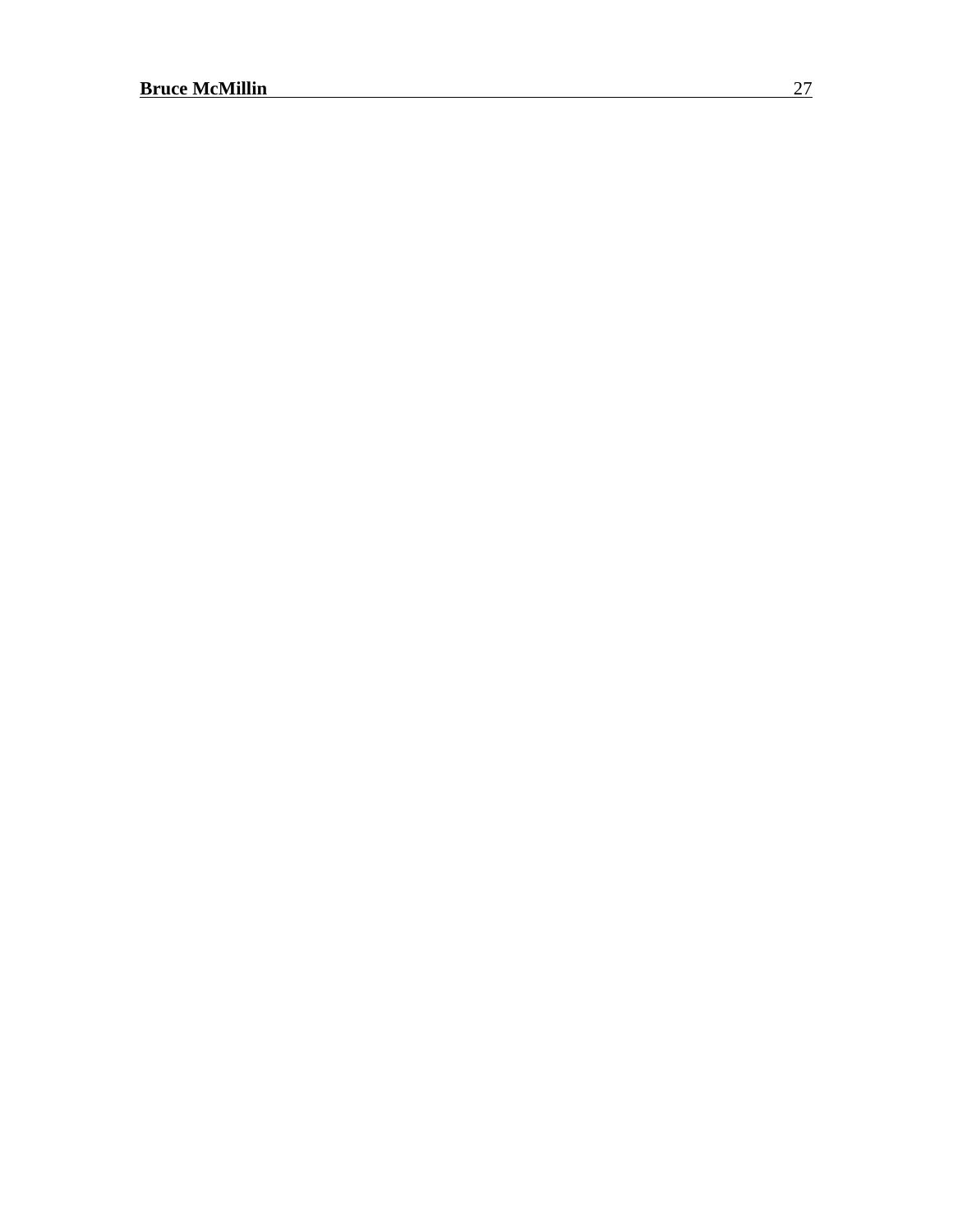|                    |                 | <b>Undergraduate Student Research Supervised</b> |        |          |
|--------------------|-----------------|--------------------------------------------------|--------|----------|
| S. Jackson         | <b>OURE/REU</b> | <b>Complexity Reduction in Model Checking</b>    | B.S.   | 2009     |
| M. Mitchell        | <b>OURE/REU</b> | <b>Embedded Systems Implementation</b>           | B.S.   | 2009     |
| J. Madden          | <b>OURE/DOE</b> | <b>Embedded Systems Implementation</b>           | B.S.   | 2007     |
| <b>B.</b> Stauffer | <b>OURE</b>     | Universal Analog-to-Digital Two-channel          | B.S.   | 2007     |
|                    |                 | Data Acquisition Interface Program               |        |          |
| A. Lininger        | <b>DOE/OURE</b> | Analysis of FACTS device placements in           | B.S.   | 2007     |
|                    |                 | the 118 Bus power system                         |        |          |
| J. Townsend        | <b>DOE/OURE</b> | <b>Real-Time Communications</b>                  | B.S.   | 2006     |
| M. Swenty          | <b>OURE</b>     | Vulnerabilities of Power System Devices          | B.S.   | 2006     |
| I. Baird           | <b>NSF</b>      | <b>Insider Threat Creation</b>                   | B.S.   | 2001     |
| L. Forschler       |                 | An Experiment in OpenGL Landscaping              | B.S.   | 1998     |
| J. Lovitt          | Boeing          | Component Expansion in XML                       |        |          |
| R. Mensching       |                 | <b>Secure Access Protocols</b>                   | B.S.   | 1998     |
| R. Mahoney         | Mid AM          | <b>Automated Highway System Simulations</b>      | B.S.   | 1998     |
| J. Sirois          | Mid AM          | <b>Automated Highway System Simulations</b>      | B.S.   | 1998     |
|                    |                 | <b>Graduate Student Theses—Active</b>            |        |          |
| Name               | Support         | Area                                             | Degree | Expected |
| R. Akella          | NSF/ISC         | Security                                         | Ph.D.  | 2012     |
| D. Ditch           | NSF/DoD         | Vulnerability of Cyber-Physical Infrastruct.     | Ph.D.  | 2014     |
| L. Feng            | S&T             | Security in Cyber-Physical Systems               | Ph.D.  | 2014     |
| M. Gosnell         | <b>NSF/DOE</b>  | <b>Spatial Temporal Logic</b>                    | Ph.D.  | 2012     |
|                    |                 |                                                  |        |          |
| S. Jackson         | <b>DOE</b>      | <b>CPS</b> Security                              | Ph.D.  | 2014     |

### **Professional Activities**

#### *Mentoring*

#### **2005-2007**

- New Faculty Teaching Scholars tenure mentor
- **2003-** 
	- Junior faculty mentor

### *CAMPUS & University Committee Service*

- ABET Accreditation Coordinator
- Department Graduate Policies Procedures Committee
- Campus Promotion and Tenure Review Committee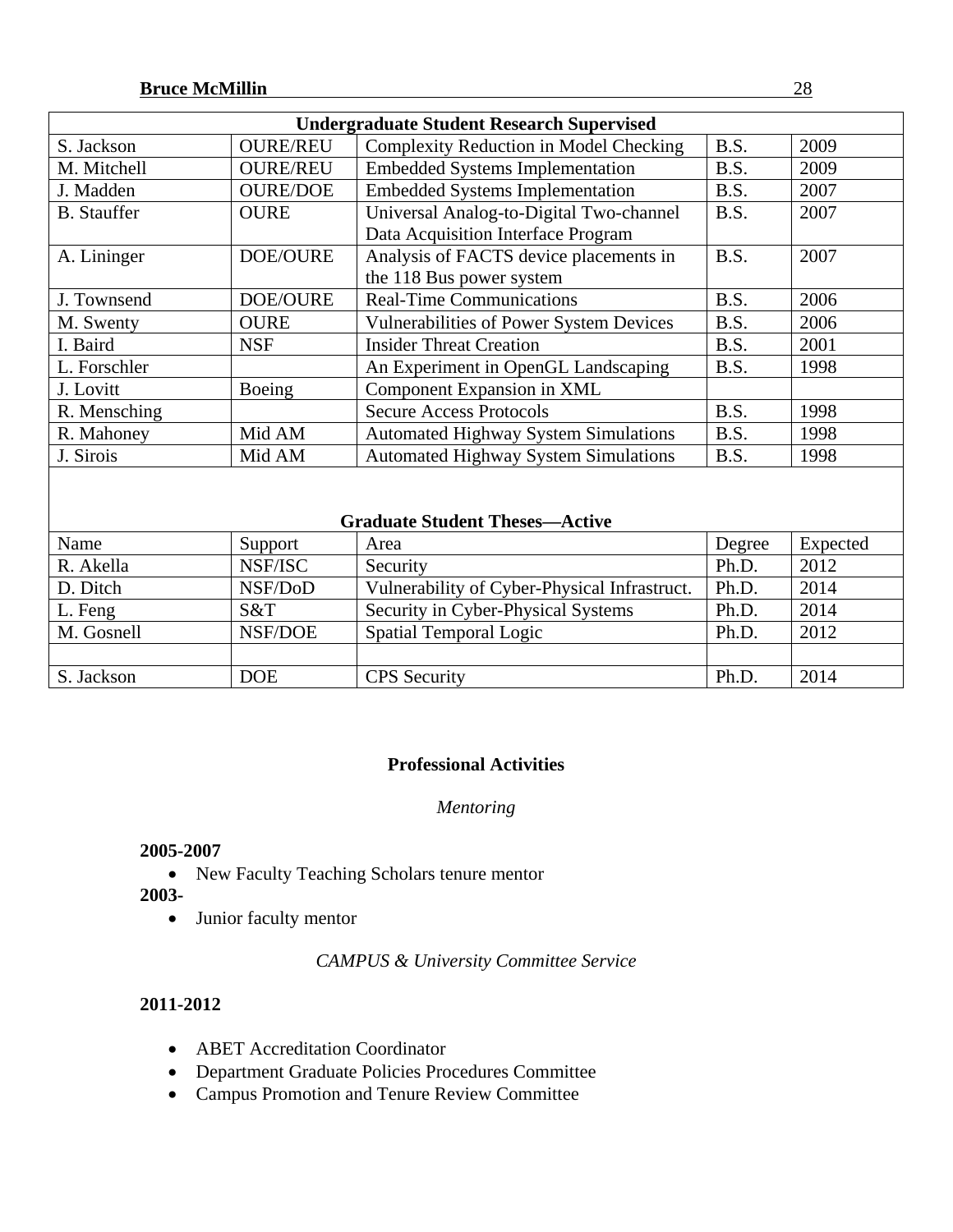- Electrical and Computer Engineering Department Assistant Professor Search Committee
- ISC Poster Competition Coordinator
- Director, S&T Center for Academic Excellence in Information Assurance
- Faculty Senate Administrative Review Committee
- Senior Investigator, ISC, Cyber Physical Systems area

#### **2010-2011**

- ABET Accreditation Coordinator
- Graduate Coordinator
- Department Graduate Policies Procedures Committee Chair
- University of Missouri Research Board Member & Physical Sciences and Mathematics Subcommittee Convener
- Campus Promotion and Tenure Review Committee
- Electrical and Computer Engineering Department Assistant Professor Search Committee
- ISC Poster Competition Coordinator
- Director, S&T Center for Academic Excellence in Information Assurance
- Faculty Senate Administrative Review Committee
- Senior Investigator, ISC, Cyber Physical Systems area

#### **2009-2010**

- ABET Accreditation Coordinator
- Graduate Coordinator
- Departmental CS&E Study Committee Chair
- Department Graduate Policies Procedures Committee Chair
- University of Missouri Research Board Member & Physical Sciences and Mathematics Subcommittee Convener
- Campus Promotion and Tenure Review Committee
- Electrical and Computer Engineering Department Assistant Professor Search Committee
- ISC Poster Competition Coordinator
- Director, S&T Center for Academic Excellence in Information Assurance
- Faculty Senate Administrative Review Committee
- Senior Investigator, ISC, Cyber Physical Systems area

- ABET Accreditation Coordinator
- Graduate Coordinator
- Departmental CS&E Study Committee Chair
- Department Graduate Policies Procedures Committee Chair
- University of Missouri Research Board Member & Physical Sciences and Mathematics Subcommittee Convener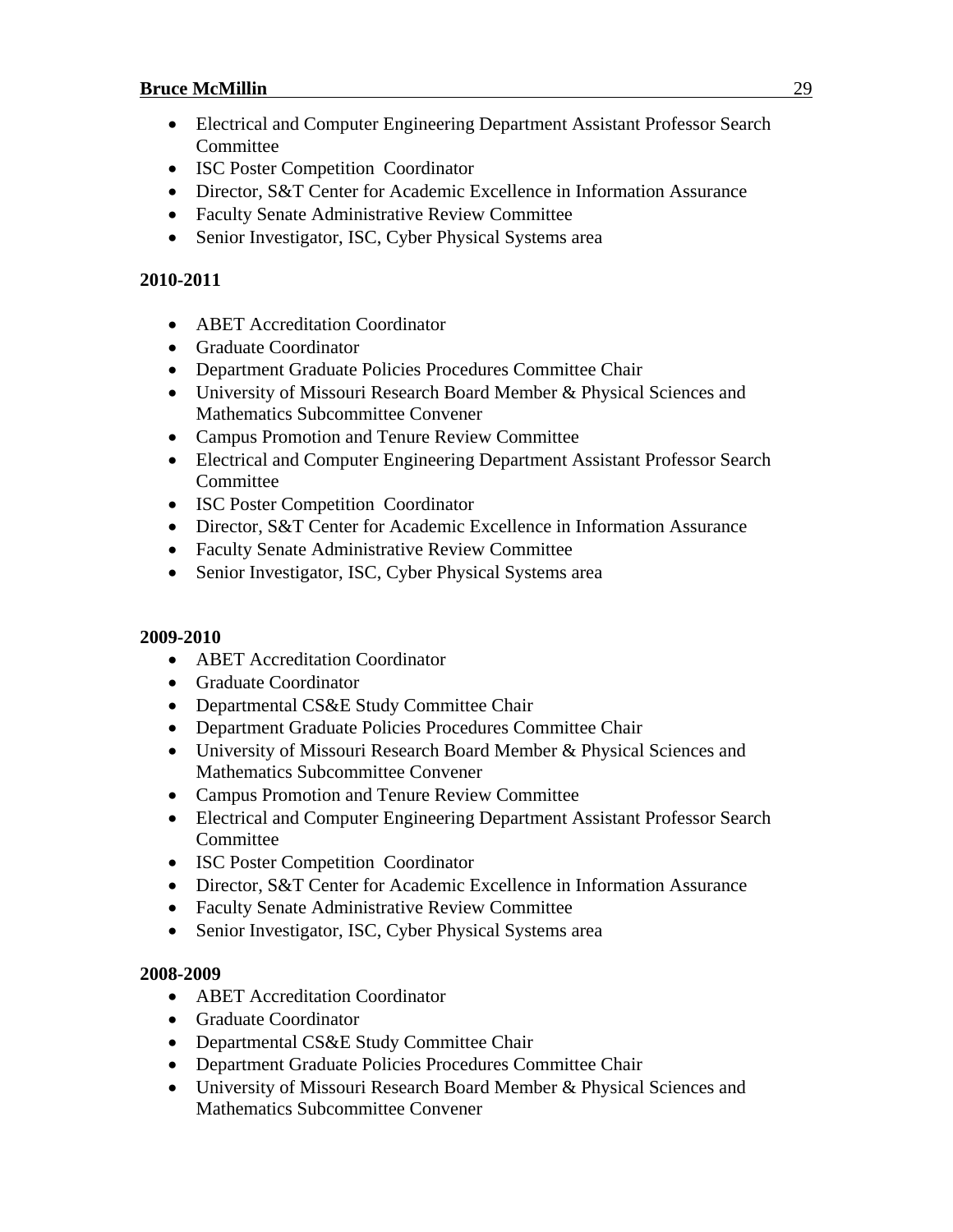- Campus Academic Council Tenure Committee (Chair and member of Rules, Procedures and Agenda Committee)
- Campus Promotion and Tenure Review Committee
- Electrical and Computer Engineering Department Assistant Professor Search Committee
- ISC Poster Competition Judge
- Director, S&T Center for Academic Excellence in Information Assurance

#### **2007-2008**

- Department Graduate Policies Procedures Committee Chair
- University of Missouri Research Board Member & Physical Sciences and Mathematics Subcommittee Convener
- Campus Class "A" Center Review Committee
- Campus Academic Council Tenure Committee (Chair and member of Rules, Procedures and Agenda Committee)
- Campus Promotion and Tenure Review Committee
- Electrical and Computer Engineering Department Assistant Professor Search Committee
- ISC Poster Competition Judge

#### **2006-2007**

- University of Missouri Research Board Member
- Campus Academic Council Tenure Committee (Chair and member of Rules, Procedures and Agenda Committee)
- Computer Science Chair Search Committee (Chair)
- Computer Science Endowed Chair Search Committee (Chair)
- College of Arts and Sciences Promotion and Tenure Committee
- Graduate Faculty Council
- Department  $3^{rd}$  Year Review Committee (Chair)
- Department Graduate Policies Procedures Committee Chair
- Electrical and Computer Engineering Department Assistant Professor Search **Committee**

- Electrical and Computer Engineering Department Finlay Chair Search Committee
- ABET Task Force Chair
- Campus Academic Council Tenure Committee (Chair and member of Rules, Procedures and Agenda Committee)
- Campus Promotion and Tenure Committee
- Campus Woman of the Year Selection Committee
- Computer Science Chair Search Committee (Chair)
- College of Arts and Sciences Promotion and Tenure Committee (Chair)
- Graduate Faculty Council
- Department  $3<sup>rd</sup>$  Year Review Committee (Chair)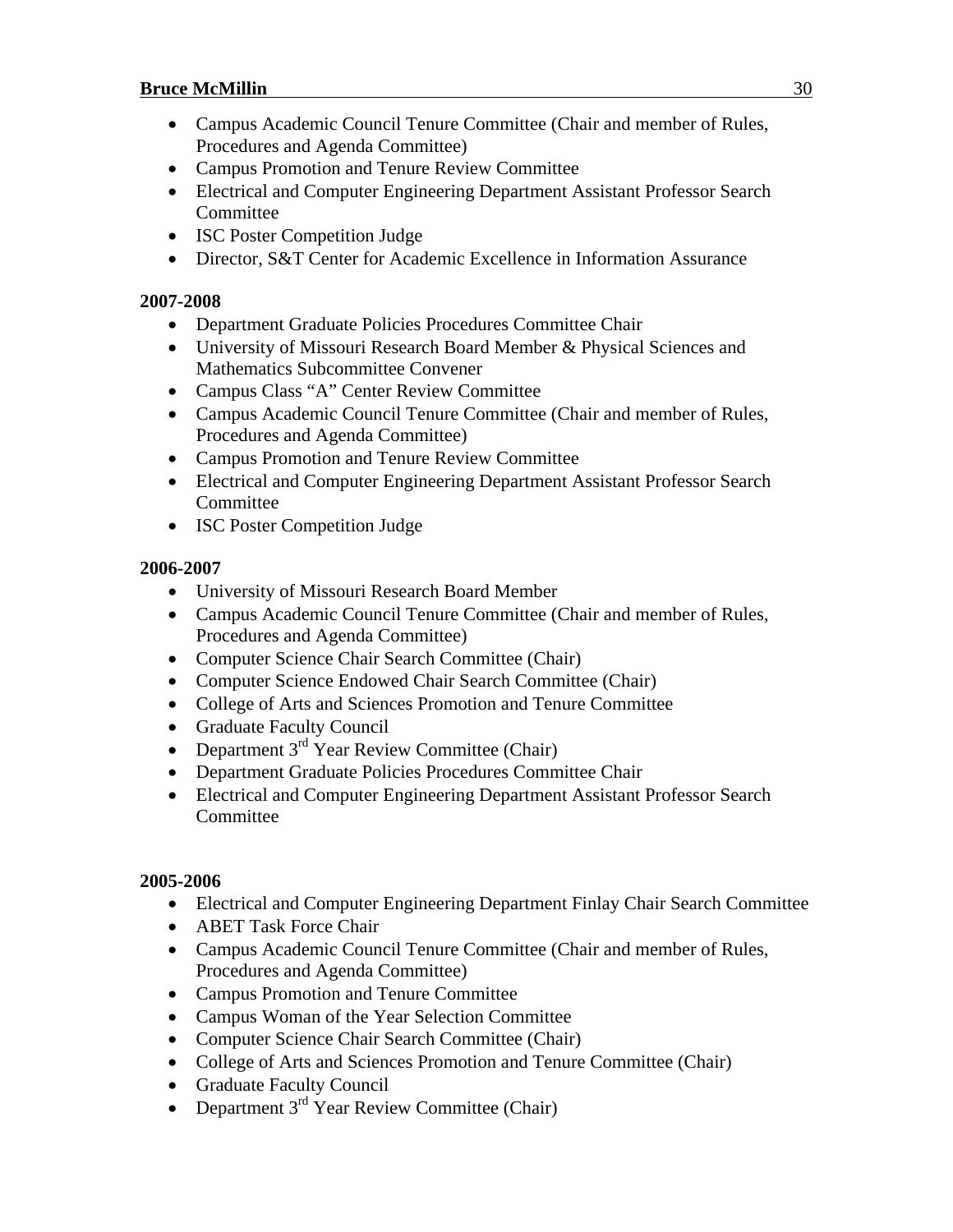Department Graduate Policies Procedures Committee Chair

### **2004-2005**

- Electrical and Computer Engineering Department Finlay Chair Search Committee
- ABET Task Force Chair
- Computer Science Laboratory Committee
- Computer Science Faculty Search Committee
- Graduate Faculty Council
- Department Graduate Policies Procedures Committee Chair
- Campus Tenure Committee
- Department  $3^{rd}$  Year Review Committee (Chair)

### **2003-2004**

- Computer Science Laboratory Committee
- College of A&S Promotion and Tenure Committee
- Graduate Faculty Council
- Department Graduate Policies Procedures Committee Chair
- Department  $3<sup>rd</sup>$  Year Review Committee (Chair)

### **2002-2003**

- ABET Reaccreditation Effort Chair
- Computer Engineering Departmental Faculty Search Committee
- Computer Science Laboratory Committee
- College of A&S Promotion and Tenure Committee
- Graduate Faculty Council
- Department Graduate Policies Procedures Committee Chair
- Campus Tenure Committee

### **2001-2002**

- Campus Doctoral Faculty
- Computer Engineering Departmental Faculty Search Committee
- Chair Computer Science Departmental Faculty Search Committee
- Computer Science Laboratory Committee
- Software Engineering Program Proposal Committee
- Electrical and Computer Engineering Steering Committee
- Chair Ad Hoc Committee on Division of Foundational Studies
- Campus Tenure Committee

### **2000-2001**

- Campus Doctoral Faculty
- Computer Engineering Departmental Faculty Search Committee
- Computer Science Departmental Faculty Search Committee
- Computer Science Laboratory Committee
- Software Engineering Program Proposal Committee
- Electrical and Computer Engineering Steering Committee

- Campus Doctoral Faculty
- Campus Safety Committee
- College of Arts and Sciences Promotion and Tenure Committee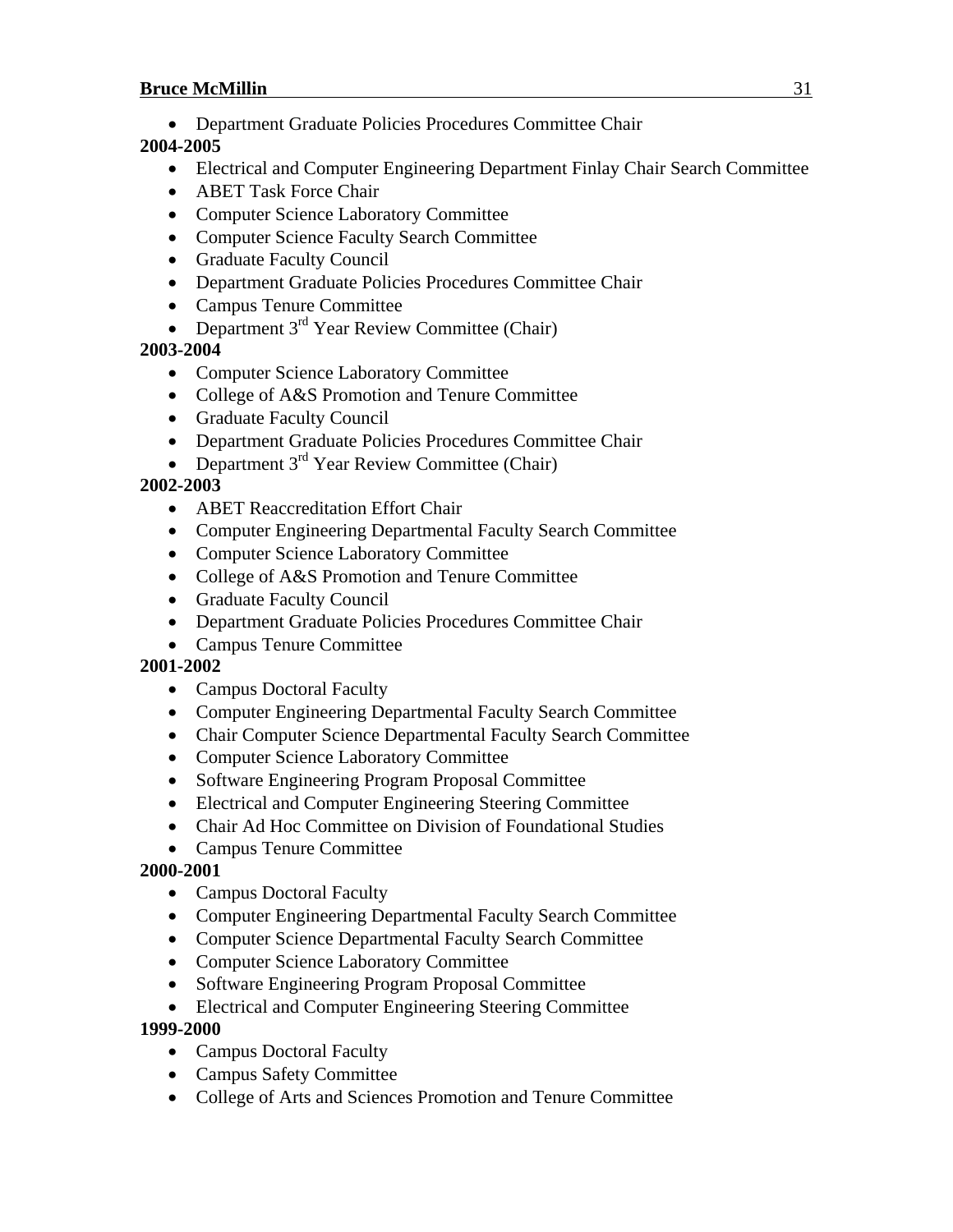- Computer Science Departmental Faculty Search Committee
- College of Arts and Sciences 3-Year Review Committee
- Electrical and Computer Engineering Steering Committee

#### **1998-1999**

- Campus Doctoral Faculty
- Campus Safety Committee
- Computer Science Departmental Faculty Search Committee
- Computer Science 3-Year Review
- College of Arts and Sciences Student Academic Affairs Committee
- Electrical and Computer Engineering Steering Committee
- Graduate Faculty Council

### **1997-1998**

- Campus Doctoral Faculty
- Campus Safety Committee
- Computer Science Departmental Faculty Search committee
- Computer Science Department CSAB Reaccreditation Coordinator
- College of Arts and Sciences Planning Committee

### **1996-1997**

- Campus Doctoral Faculty
- Campus Safety Committee
- College of Arts and Sciences Dean Search Committee
- Computer Engineering Program Proposal Committee
- Computer Science Departmental Graduate Planning Committee

### **1995-1996**

- Campus Doctoral Faculty
- College of Arts and Sciences Planning Committee
- Campus Safety Committee
- Computer Science Graduate Curriculum Committee

### **1994-1995**

- Campus Doctoral Faculty
- Sabbatical, no other campus committee service

### **1993-1994**

- Campus Doctoral Faculty
- Chair, College of Arts and Sciences Planning Committee
- Computer Science Departmental Faculty recruiting committee
- Computer Science Mentoring and 3-Year Review Committee
- Graduate Faculty Council
- Graduate Faculty Scholarship Committee
- Graduate Planning Committee

- Campus Doctoral Faculty
- College of Arts and Sciences Planning Committee
- College of Arts and Sciences Distinguished Teaching Award Selection **Committee**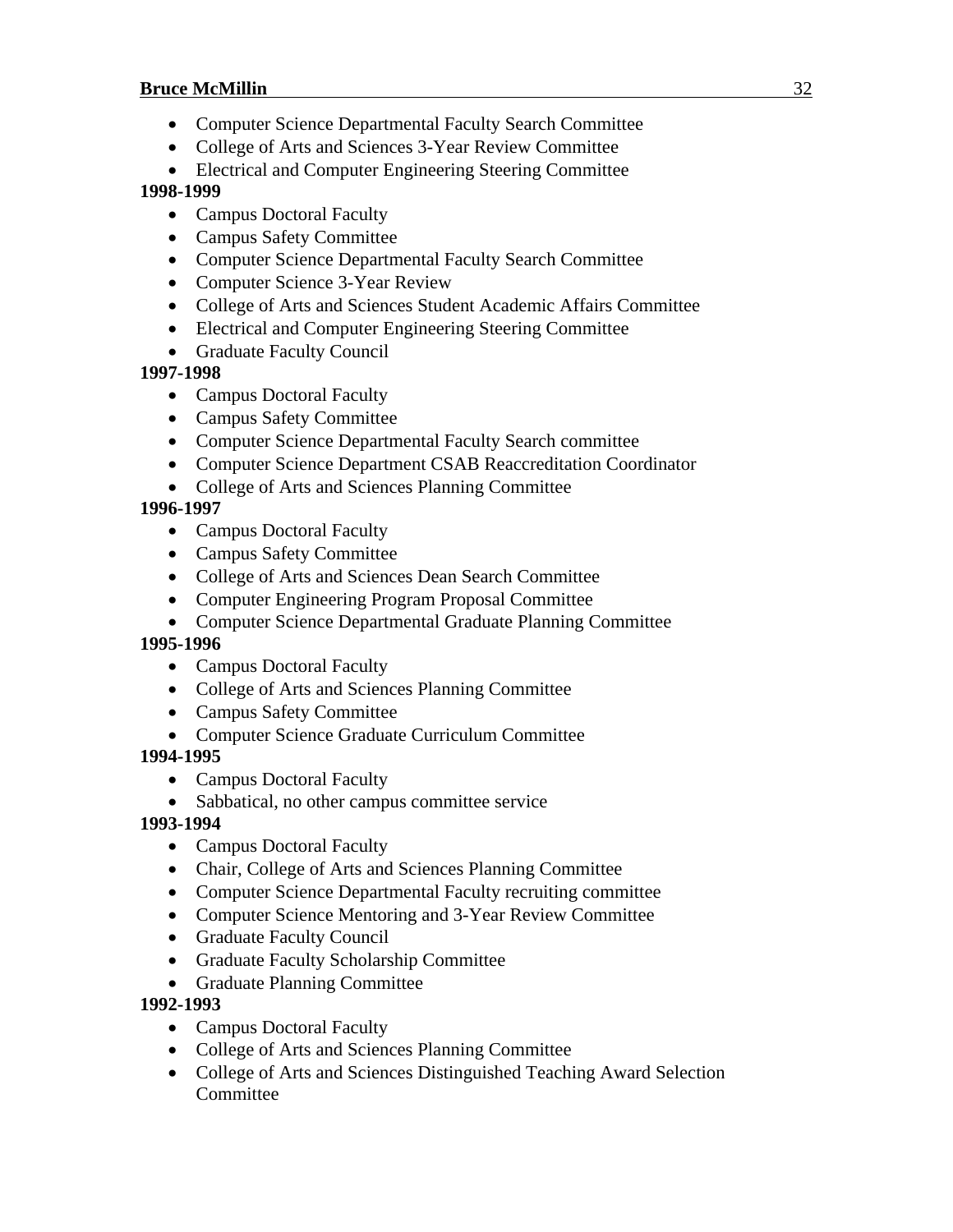- Computer Science Laboratories Committee
- Computer Science Research Readiness Committee
- Graduate Faculty Council
- Graduate Faculty Scholarship Committee

#### **1992-1993**

- Campus Doctoral Faculty
- Campus Computer Policy Committee
- Computer Science Computer Policy Committee
- Computer Science Research Readiness Committee

### **1991-1992**

- Campus Doctoral Faculty
- Campus Computer Policy Committee
- College of Arts and Sciences Distinguished Teaching Award Selection Committee
- Computer Science Computer Policy Committee
- Computer Science Research Readiness Committee
- Computer Science Departmental Area Coordinator, Computer Systems
- Computer Science Departmental Faculty Recruiting, Chair
- Graduate Faculty Council
- Graduate Faculty Scholarship Committee

#### **1990-1991**

- Campus Doctoral Faculty
- Campus Computer Policy Committee
- Computer Science Computer Policy Committee
- Computer Science Research Readiness Committee
- Computer Science Departmental Faculty Recruiting, Chair
- Department of Computer Science Area Coordinator, Computer Systems
- Graduate Faculty Council
- Graduate Faculty Scholarship Committee

#### **1989-1990**

- Campus Doctoral Faculty
- Campus Computer Policy Committee
- Computer Science Computer Policy Committee
- Graduate Planning Committee

#### **1988-1989**

- Campus Doctoral Faculty
- Computer Science Departmental Curriculum Revision Committee
- **1987-1988**
	- Departmental Advisory Committee Department of Computer Science, Michigan State University

#### **1986-1987**

 Graduate Studies and Research Committee - Department of Computer Science, Michigan State University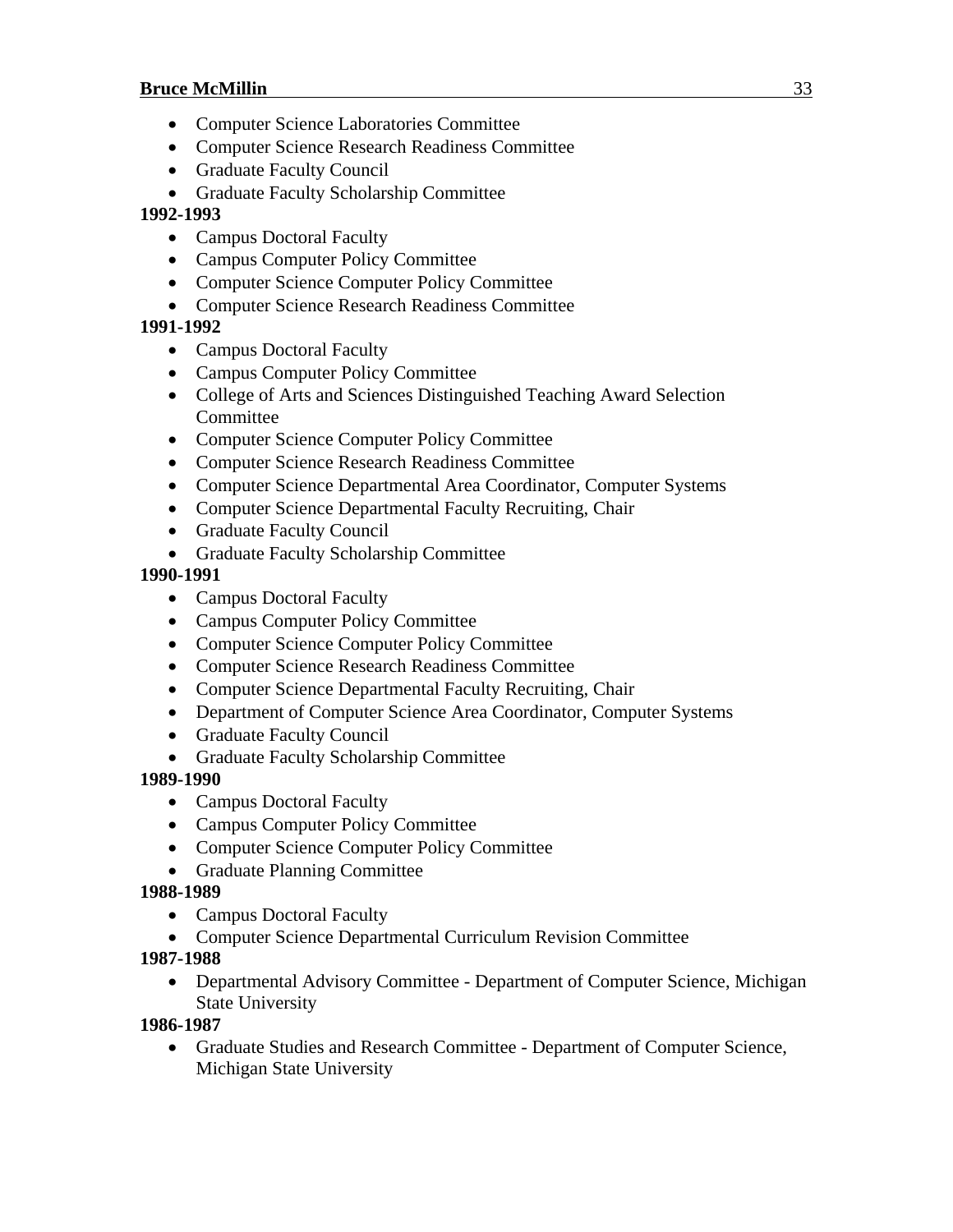*National and International Committee Service*

### **2012-2013**

- Member of NIST Cyber Security Working Group and contributor to NISTiR 7628 Vol 2. And Vol 3.
- Program Committee,  $8<sup>th</sup>$  International Conference on Software Paradigm Trends (ICSOFT 2012)
- Program Committee, National Colloquium for Information Systems Security Education (NCISSE 2012)
- Program Committee,  $7<sup>th</sup>$  International Conference on Secure Software Integration and Reliability Improvement (SERE 2012)
- Standing Committee IEEE COMPSAC
- Associate Editor, International Journal of Computer Applications
- Associate Editor, Frontiers of Computer Science in China
- Associate Editor, International Journal of Social Computing and Cyber-Physical Systems

### **2011-2012**

- Program Committee, 3<sup>rd</sup> ACM/IEEE Third International Conference on Cyber-Physical Systems, (ICCPS 2012)
- Member of NIST Cyber Security Working Group
- Program Committee,  $7<sup>th</sup>$  International Conference on Software Paradigm Trends (ICSOFT 2012)
- Program Committee, National Colloquium for Information Systems Security Education (NCISSE 2012)
- Program Committee,  $6<sup>th</sup>$  International Conference on Secure Software Integration and Reliability Improvement (SERE 2012)
- Standing Committee IEEE COMPSAC
- Associate Editor, International Journal of Computer Applications
- Associate Editor, Frontiers of Computer Science in China
- Associate Editor, International Journal of Social Computing and Cyber-Physical Systems

- Program Committee,  $5<sup>th</sup>$  International Conference on Secure Software Integration and Reliability Improvement (SSIRI 2011)
- Program Committee,  $6<sup>th</sup>$  International Conference on Software and Data Technologies (ICSOFT 2011)
- Program Committee, National Colloquium for Information Systems Security Education (NCISSE 2011)
- Program Committee, High Assurance Systems Engineering Symposium (HASE 2010)
- General Conference Chair, IEEE COMPSAC 2011
- Steering Committee IEEE COMPSAC
- Associate Editor, International Journal of Computer Applications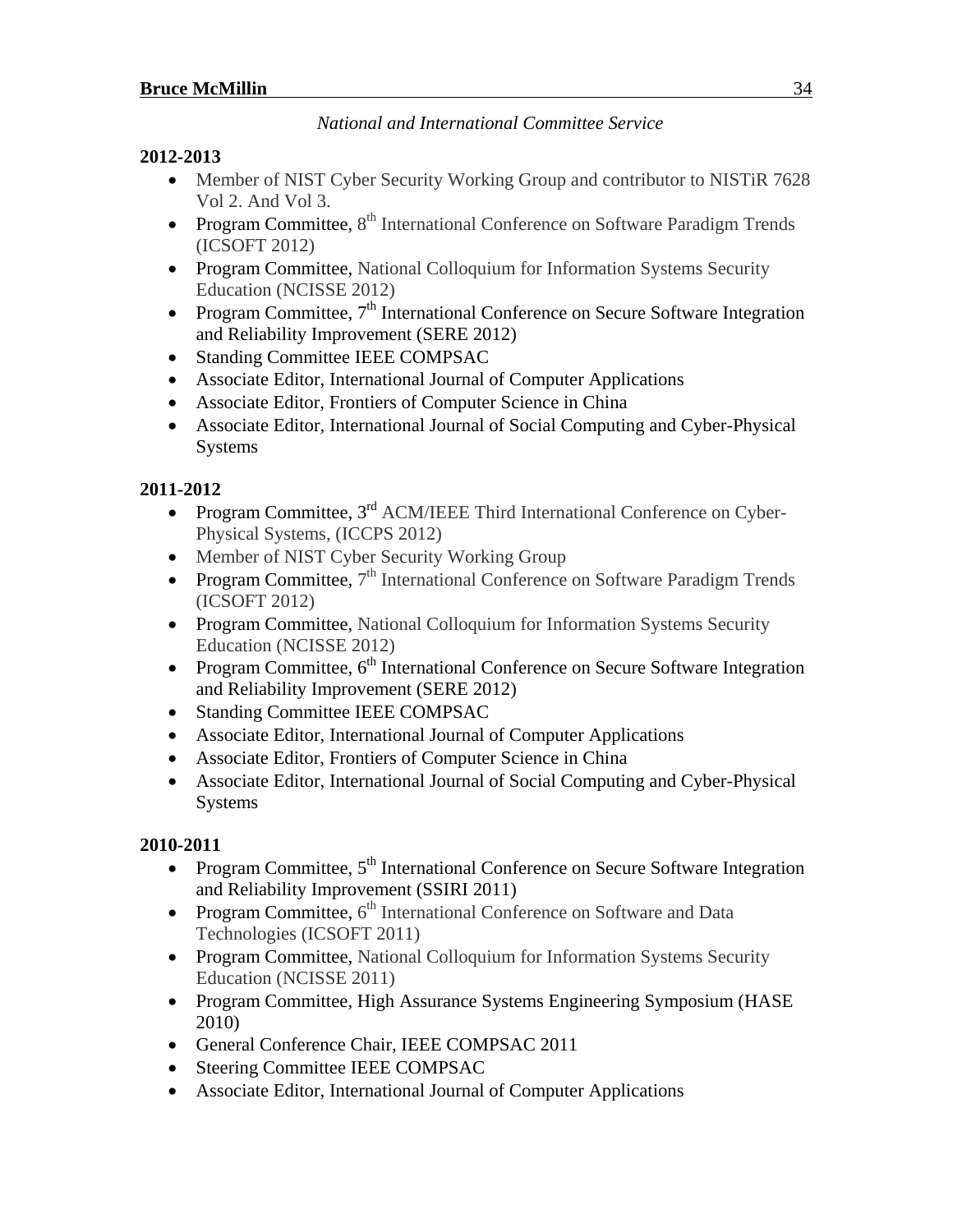- Associate Editor, Frontiers of Computer Science in China
- Associate Editor, International Journal of Social Computing and Cyber-Physical Systems

#### **2009-2010**

- Program Committee, IEEE ICST 2010 (3nd International Conference on Software Testing, Verification and Validation)
- Program Committee,  $4^{rd}$  International Conference on Secure Software Integration and Reliability Improvement (SSIRI 2010)
- Program Track Co-Chair, Real-Time and Embedded Systems, IEEE COMPSAC
- Steering Committee IEEE COMPSAC
- Associate Editor, International Journal of Computer Applications
- Associate Editor, Frontiers of Computer Science in China
- Associate Editor, International Journal of Social Computing and Cyber-Physical Systems

#### **2008-2009**

- Program Committee, IEEE ICST 2009 (2nd International Conference on Software Testing, Verification and Validation)
- Program Committee,  $4<sup>th</sup>$  International Conference on Software and Data Technologies (ICSOFT 2009)
- Program Committee,  $2<sup>nd</sup>$  Workshop on Cyber-Physical Systems
- Program Committee,  $3^{rd}$  International Conference on Secure Software Integration and Reliability Improvement (SSIRI 2009)
- Program Track Co-Chair, IEEE COMPSAC
- Steering Committee IEEE COMPSAC
- Associate Editor, International Journal of Computer Applications

#### **2007-2008**

- Program Committee, IEEE ICST 2008 (First International Conference on Software Testing, Verification and Validation)
- Program Committee,  $3<sup>th</sup>$  International Conference on Software and Data Technologies (ICSOFT 2008)
- Reviewer, Advanced Research Program, Texas Higher Education Coordinating Board
- Program Track Co-Chair, IEEE COMPSAC
- Steering Committee IEEE COMPSAC
- Session Chair, QSIC 2007
- Associate Editor, International Journal of Computer Applications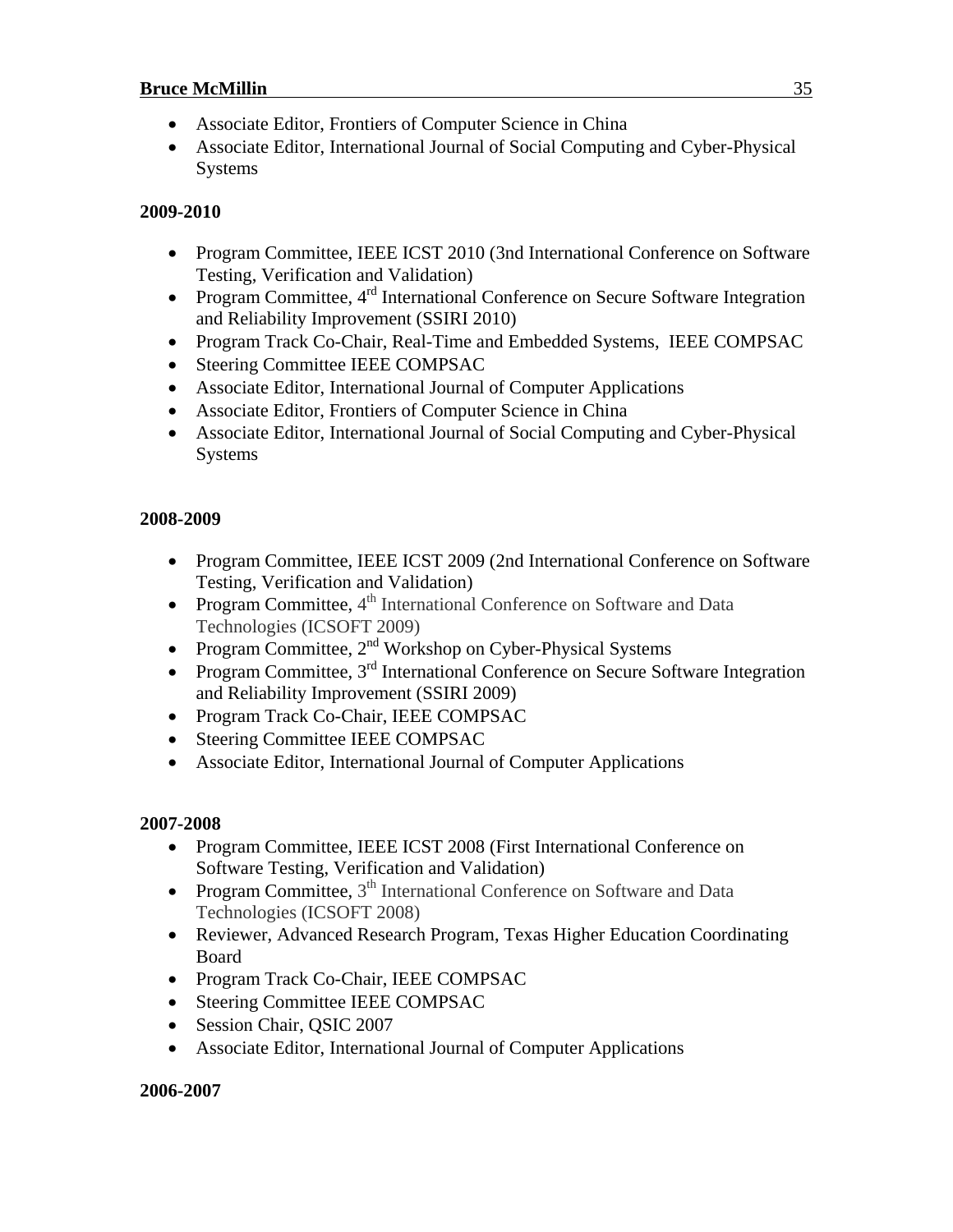- UMR Technical Representative to Great Plains Network
- Program Co-Chair, IEEE COMPSAC
- Panelist NSF Software Engineering and Languages Career
- Panelist NSF CPATH initiative
- Associate Editor, International Journal of Computer Applications
- Co-leader, Critical Physical Infrastructures working group of NSF Cyber Physical Systems Workshop, Austin, TX, October, 2006.

### **2005-2006**

Associate Editor, International Journal of Computer Applications

### **2004-2005**

- Student Volunteer Chair, IEEE ICSE 2005.
- Associate Editor, International Journal of Computer Applications

### **2001-2002**

- Program Committee, IEEE COMPSAC
- Panelist NSF Software Engineering and Languages

### **2000-2001**

- Program Committee 2001 International Conference on Parallel Processing
- Program Committee, IEEE COMPSAC
- Session Chair, ISCA 13th International Conference on Parallel and Distributed Computing Systems.

### **1999-2000**

- Panelist NSF Software Engineering and Languages
- Program Evaluator on a site visit Computer Sciences Accreditation Board

### **1997-1998**

• Panelist - NSF Software Engineering and Languages

### **1995-1996**

- Guest Editor Special Issue: Formal Methods in Logic for Responsive Systems of the *Journal of Methods of Logic in Computer Science*.
- Editor in Chief Search Committee for *IEEE Transactions on Parallel and Distributed Systems*.
- Program Committee, 20th IFAC/IFIP Workshop on Real Time Programming.

### **1994-1995**

• Program Committee, IEEE COMPSAC

### **1992-93**

• Publicity Chair - 13th International Conference on Distributed Computing Systems (ICDCS)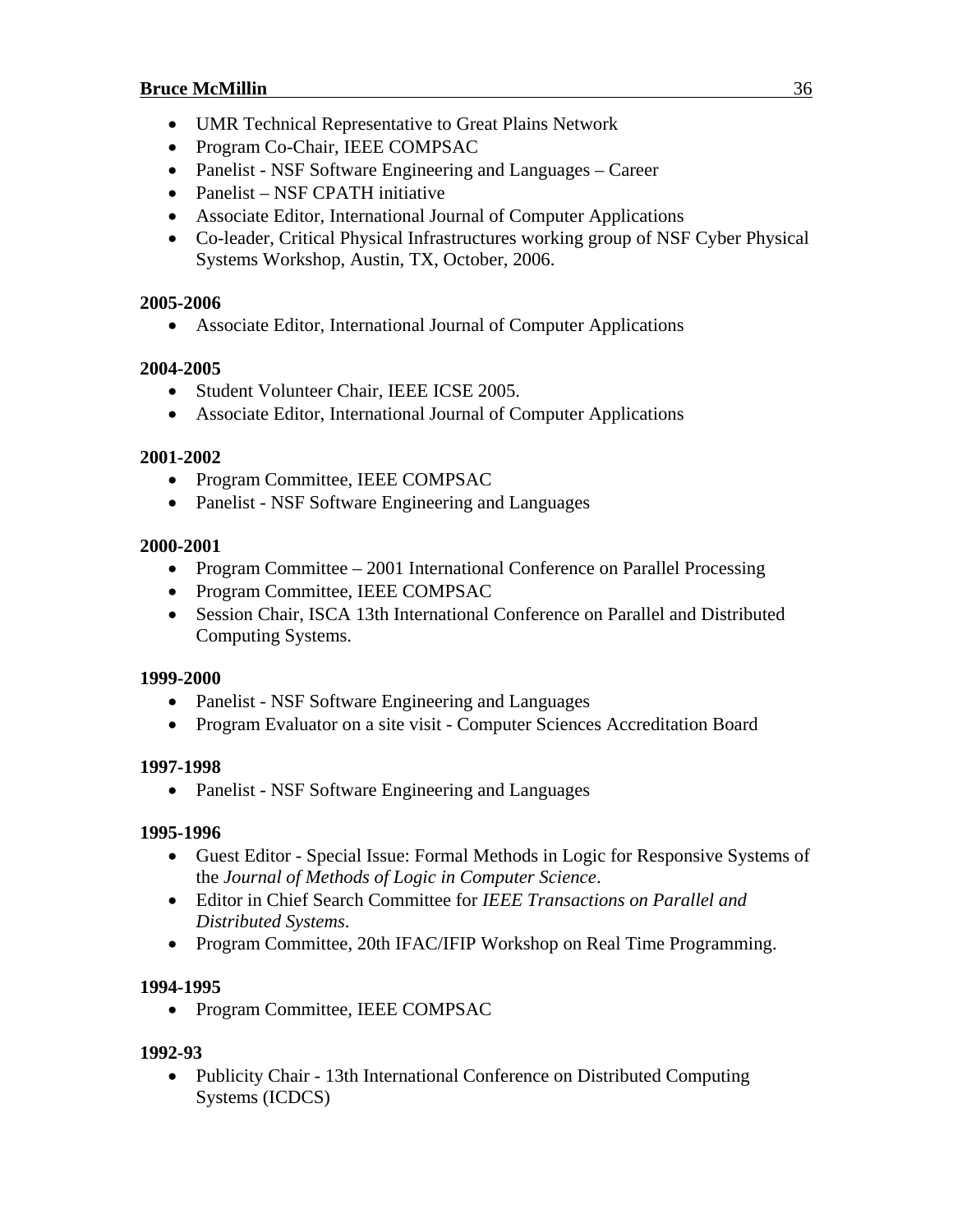- Program Vice-Chair IEEE Computers, Software, and Applications Conference (COMPSAC)
- Session Chair 21st. Intl. Conference on Parallel Processing (ICPP)
- Session Chair 35th Midwest Symposium on Circuits and Systems
- Program Committee, IEEE COMPSAC
- Session Chair for IEEE COMPSAC 1992

#### **1990-1991**

- Program Co-Chair for Real-Time/Transactions/Reliable Systems Track, (COMPSAC)
- Program Committee, IEEE COMPSAC
- Session Chair for IEEE MAECON 1990
- Session Chair for IEEE COMPSAC 1991

#### **1989-90**

- Session Chair for IEEE COMPSAC 1989
- Program Committee, IEEE COMPSAC

#### *Community Service*

- **2005** Guest Lecturer Rolla High School World Foods
- **2003** Member, Rolla High School Band Boosters Association
- **1999** Volunteer, Rolla Middle School Pond Ecology Day
- **1998** Volunteer Mark Twain Elementary School Pond Ecology Day
- **1997** Volunteer Mark Twain Elementary Science Olympiad
- **1991-1993** Judge, South Central Missouri Regional Science & Engineering Fair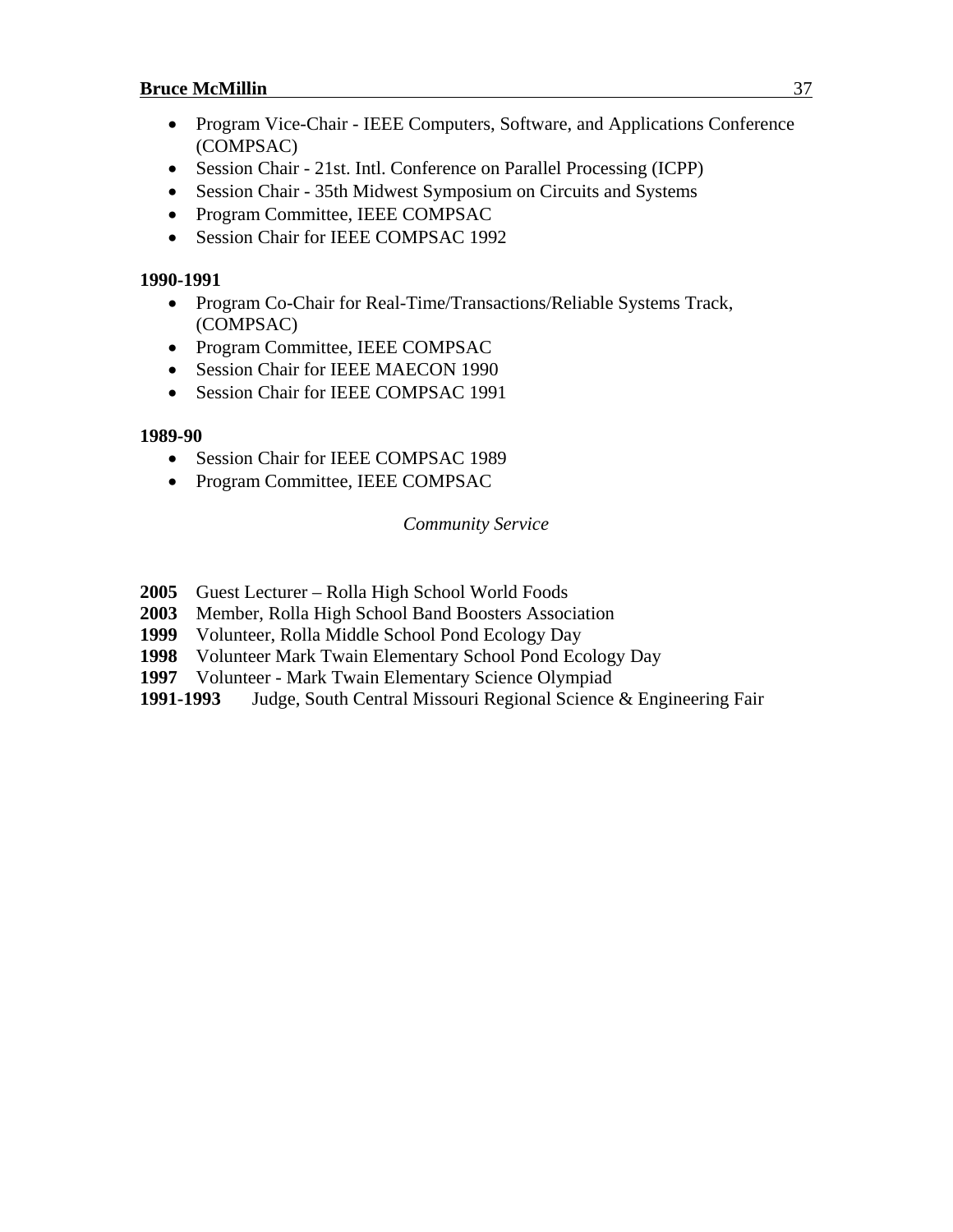#### *Awards*

- **2010** IEEE Computer Society Outstanding Contribution Award
- **2008** Faculty Excellence Award, Missouri University of Science and Technology (\$2500)
- **1994** Phillips Petroleum Foundation Faculty Excellence Award, University of Missouri-Rolla (\$2500)
- **1993** IEEE Computer Society Certificate of Appreciation for contributions to the 1993 ICDCS
- **1992** Phillips Petroleum Foundation Faculty Excellence Award, University of Missouri-Rolla (\$2500)
- **1991** Phillips Petroleum Foundation Faculty Excellence Award, University of Missouri-Rolla (\$2500)
- **1990** Amoco Foundation Faculty Excellence Award, University of Missouri-Rolla (\$2500)
- **1989** McDonnell Douglas Foundation Faculty Excellence Award, University of Missouri-Rolla (\$2500)
- **1988-** Doctoral Faculty Member, University of Missouri-Rolla
- **1988** Outstanding Graduate Student Award, Department of Computer Science, Michigan State University
- **9/87-6/88** GTE Research Fellowship (renewal)
- **1/87-6/87** GTE Research Fellowship
- **9/86-6/87** Graduate Office Fellowship, College of Engineering, Michigan State University

#### *Invited Talks and Panels*

- **2012** Cyber-Enabled Smart Distribution Systems and Micro Grids, Smart Grid Update, March 2012, Atlanta, Georgia
- **2011** Information Flow Properties for Cyber-Physical Systems, Information Systems Security Association, September 20, 2011, St. Louis, MO
- **2011** Information Flow Properties for Cyber-Physical Systems, NSA, Linthicum, MD, May 20, 2011.
- **2011** Information Flow Properties for Cyber-Physical Systems, Tsinghua University, Beijing, March 22, 2011.
- **2011** Information Flow Analysis of Energy Management in a Smart Grid, NC State Cyber-Physical Applications in Smart Grids Workshop, Raleigh, NC, February 18-19, 2011.
- **2010** Cyber-Enabled Smart Distribution Systems and Micro Grids, Networked Energy (Microgrid) Workshop, October 27, 2010
- **2010** Cyber-Enabled Smart Distribution Systems and Micro Grids, NC State CI Days Raleigh, NC, Sept. 8, 2010.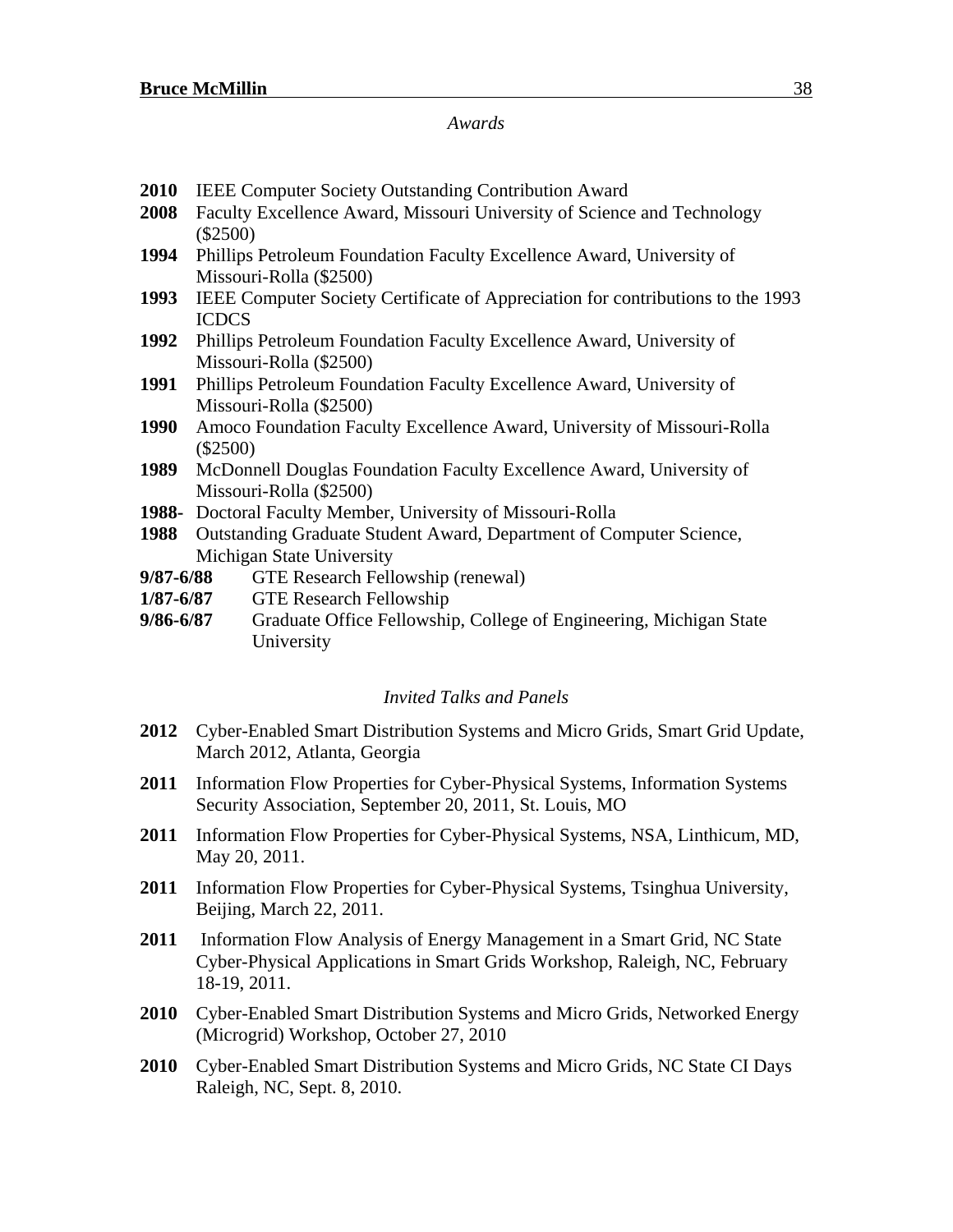| 2010 | Smart Solutions, Software Beyond the Digital Society, Panelist, 2010 Computers,<br>Software, and Applications Conference, Are We Headed Toward Smart<br>Solutions?, Moderator: Rajesh Subramanyan, Siemens Corporate Research, USA,<br>Seoul, KOREA, July 2010.                      |
|------|--------------------------------------------------------------------------------------------------------------------------------------------------------------------------------------------------------------------------------------------------------------------------------------|
| 2010 | Cyber-Enabled Smart Distribution Systems and Micro Grids, Missouri River<br>Valley/Texoma Regional and Midwest Levee Conference, St. Louis, MO, July<br>12-14, 2010.                                                                                                                 |
| 2010 | Information Flow Properties for Security in Cyber-Physical Systems, STEM-<br>Academy, University of Arkansas, Pine Bluff, February 11, 2010.                                                                                                                                         |
| 2009 | Testing and Verification of Cyber-Physical (Social) Systems, Panelist, 2009<br>Computers, Software, and Applications Conference, New Paradigms in Software<br>Testing: Towards Solutions, Moderator: Rajesh Subramanyan, Siemens Corporate<br>Research, USA, Seattle, WA, July 2009. |
| 2009 | Cyber-Enabled Smart Distribution Systems and Micro Grids, HICSS New<br>Research Directions for Future Cyber-Physical Energy Systems, June 2-4, 2009,<br>Baltimore, MD                                                                                                                |
| 2009 | Information Flow Properties for Security in Cyber-Physical Systems, Advances in<br>Information Assurance, Network and Software Security'09 Symposium, St. Cloud<br>State University, May 1, 2009.                                                                                    |
| 2008 | "Cyber-Physical Systems Energy and the Environment, "NSF Cyber Physical<br>Systems Information Day, December, 2008, Arlington, VA.                                                                                                                                                   |
| 2008 | "Professional Roots in EE," HKN Invited lecture, April, 2008.                                                                                                                                                                                                                        |
| 2008 | "P&T Landscape," NFTS Forum, April, 2008.                                                                                                                                                                                                                                            |
| 2008 | "Computer Science in the Real World," S&T Global Research Learning<br>Community, Feb 2008                                                                                                                                                                                            |
| 2008 | "Vulnerabilities of Cyber-Physical Systems," ACM SIGSEC, January, 2008.                                                                                                                                                                                                              |
| 2006 | "Improving Power Transmission Efficiency and Reliability through<br>Hardware/Software Co-Design," Second Carnegie Mellon Conference in Electric<br>Power Systems, January, 2006.                                                                                                     |
| 2005 | "Bad things about distributed computing," UMR ACM Chapter, February, 2005.                                                                                                                                                                                                           |
| 2004 | "FACTS Applications for Transmission System Stability," DOE Program                                                                                                                                                                                                                  |
| 2004 | Review, Washington D.C., November, 10, 2004.<br>"Advanced Protection and Control of the Power Grid," NSF Critical Information<br>Infrastructure Protection Workshop, October, 2004.                                                                                                  |
| 2003 | "Fault-Tolerant Power Grids," Truman State University ACM Chapter, October,<br>2003.                                                                                                                                                                                                 |
| 2003 | "Bad things about distributed computing," UMR ACM Chapter, February, 2003.                                                                                                                                                                                                           |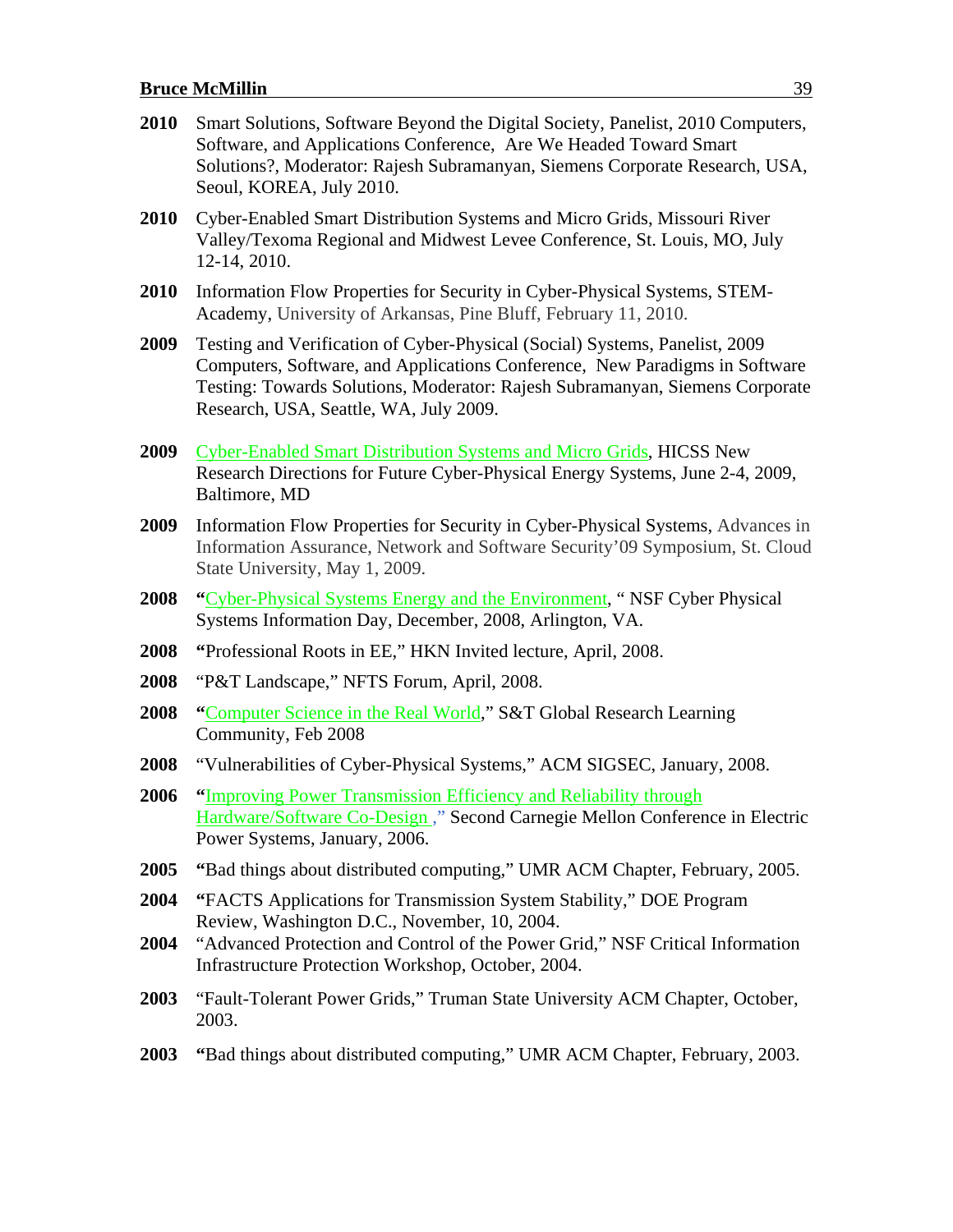- **2002** "Trustworthy Object-Oriented Distributed Embedded Hybrid Systems" Invited Presentation at the 2002 NSF-Sponsored US-EU Workshop, Virginia, October, 2002.
- **1999** "Fault-Tolerant and Secure Automated Highway System Software a Safety Prototype" given at the *Mid-America Transportation Center* and at the *St. Louis ACM Chapter*.
- **1994** "Formal Derivation of High Assurance Concurrent Software," given at *AFOSR Software Systems Meeting, Argonne National Labs, IBM T. J. Watson Research Labs* and *The University of Idaho Department of Computer Science*.
- **1994** "Parallel Computing for Engineering Problems," UMR Department of Civil Engineering.
- **1994** "Computing: Science, Pseudo-Science, or Belief?" St. Joseph's College, Rensselaer, IN.
- **1993** "Parallel Algorithm Fundamentals and Analysis," *International Summer Institute on Parallel Computer Architectures, Languages, and Algorithms,* July 5-10, 1993, Prague, Czech Republic.
- **1993** "Computing: Science, Pseudo-Science, or Belief?" UMR Last Lecture Series.
- **1992** "Error-Detecting Concurrent Software through Changeling" University of Illinois-Chicago.
- **1992** "Assured Concurrent Software Through Application-Oriented Fault Tolerance," McDonnell Douglas Corporation, St. Louis, MO.
- **1992** "Assured Concurrent Software Through Application-Oriented Fault Tolerance," Washington State University, School of EE/CS, Pullman, WA.
- **1991** "Introduction to Parallel Computing on Distributed Memory Architecture," Florida State University, Department of Computer Science, Tallahassee, FL.
- **1991** "Parallel Computing for Electromagnetic Compatibility," IEEE Symposium on EMC, Cherry Hill, NJ.
- **1991** "Introduction to Parallel Computing on Distributed Memory Architecture," University of Mississippi Center for Computational Hydrodynamics, Oxford, MS.
- **1991** "Dependable Parallel Processing through Application-Oriented Fault Tolerance," Iowa State University, Department of Electrical Engineering and Computer Engineering, Ames, IA.
- **1990** "The Quest for Dependable MIMD Algorithms," University of Iowa, Department of Electrical Engineering, Iowa City, IA.
- **1990** "Parallel Processing Termites vs. Chainsaws," Engineer's Club of St. Louis.
- **1988** "Security in Computer Networks," National Technical University.